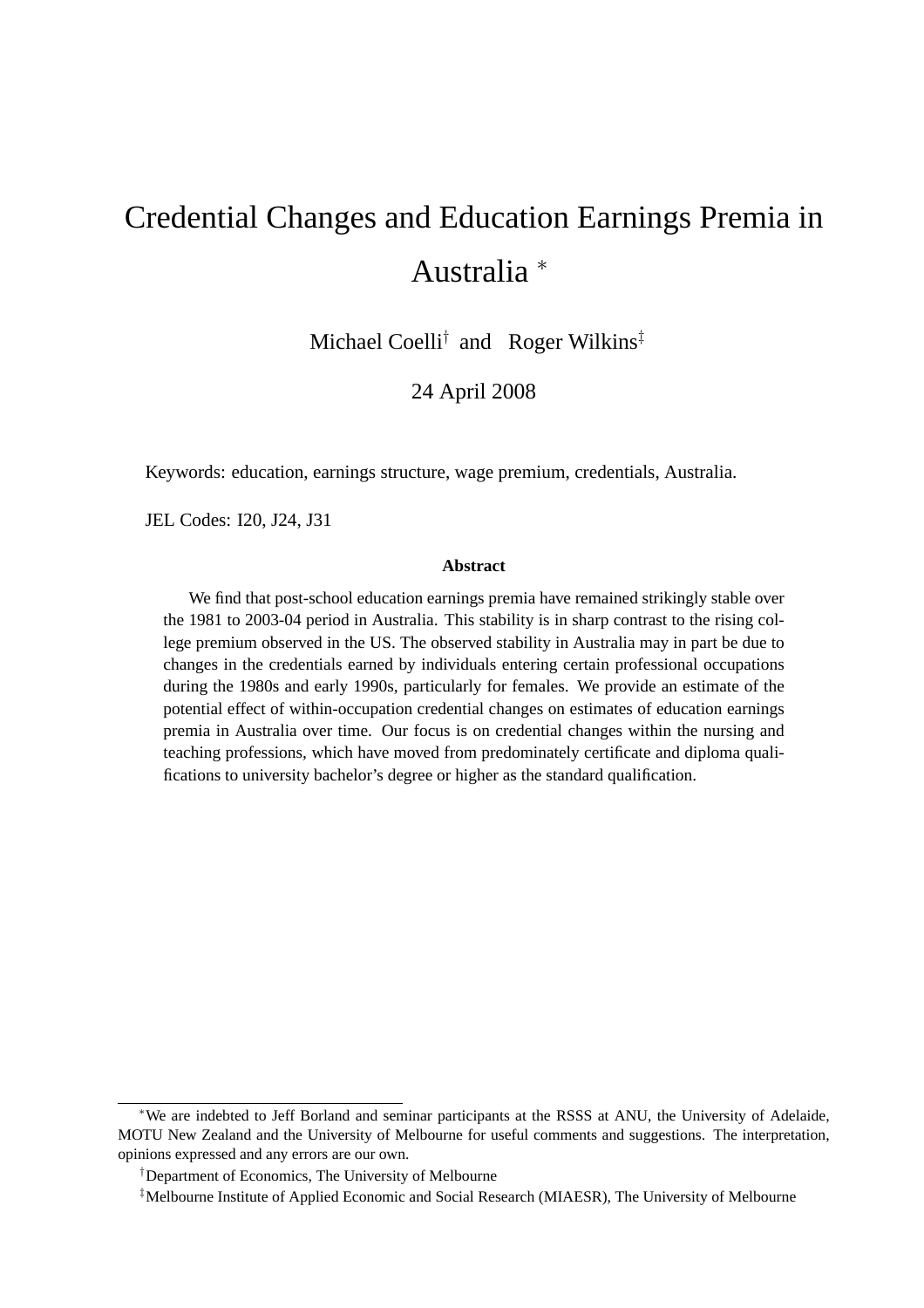## **1 Introduction**

Overall earnings inequality has risen in Australia over the past three decades, as it has in many developed countries. It is often claimed that one of the main sources of this rise is skill-biased technological change (SBTC), which has led to increased relative demand for skilled workers over unskilled workers. The strong rise in the wage premium paid to college educated workers in the United States since the beginning of the 1980s has been well documented (Card and DiNardo, 2002). Yet in Australia, both Borland (1999) and Gregory (1995) have provided evidence that the earnings premium of post-secondary educated workers actually fell for both males and females from the late 1960s to the early 1980s, then remained quite stable over the 1980s, and even up until the early to mid-1990s.

We have two objectives in this paper. The first objective is to provide updated measures of education earnings premia in Australia, over the 1981/82 to 2003/04 period. These updated measures will span recent changes in the Australian labour market, including further movement of the industrial relations regime away from centralised award-based wage setting to enterprise and individual level wage bargaining. The Australian economy has also grown considerably since the mid 1990s, with many employers currently citing the difficulty in finding skilled workers.

The most common explanation provided for why education earnings premia did not rise in Australia in the 1980s as they did in the United States is that rising demand for university educated workers was met in Australia by a rapid increase in supply (Borland, 1999). The second objective of this paper is to propose an additional explanation for why measured education earnings premia may have been kept down over the past two decades. We investigate the hypothesis that the wage premium paid to workers who hold more 'traditional' bachelors degrees may in fact have risen, but this rise has been masked by an expansion of the scope of bachelors degree education in Australia since the 1980s. The educational attainment composition of a number of professional occupations has undergone significant change via changes in the credentials of both recent entrants and incumbent workers. Most notably, the credentials of those working in the teaching and nursing professions have changed from predominantly certificates and diplomas to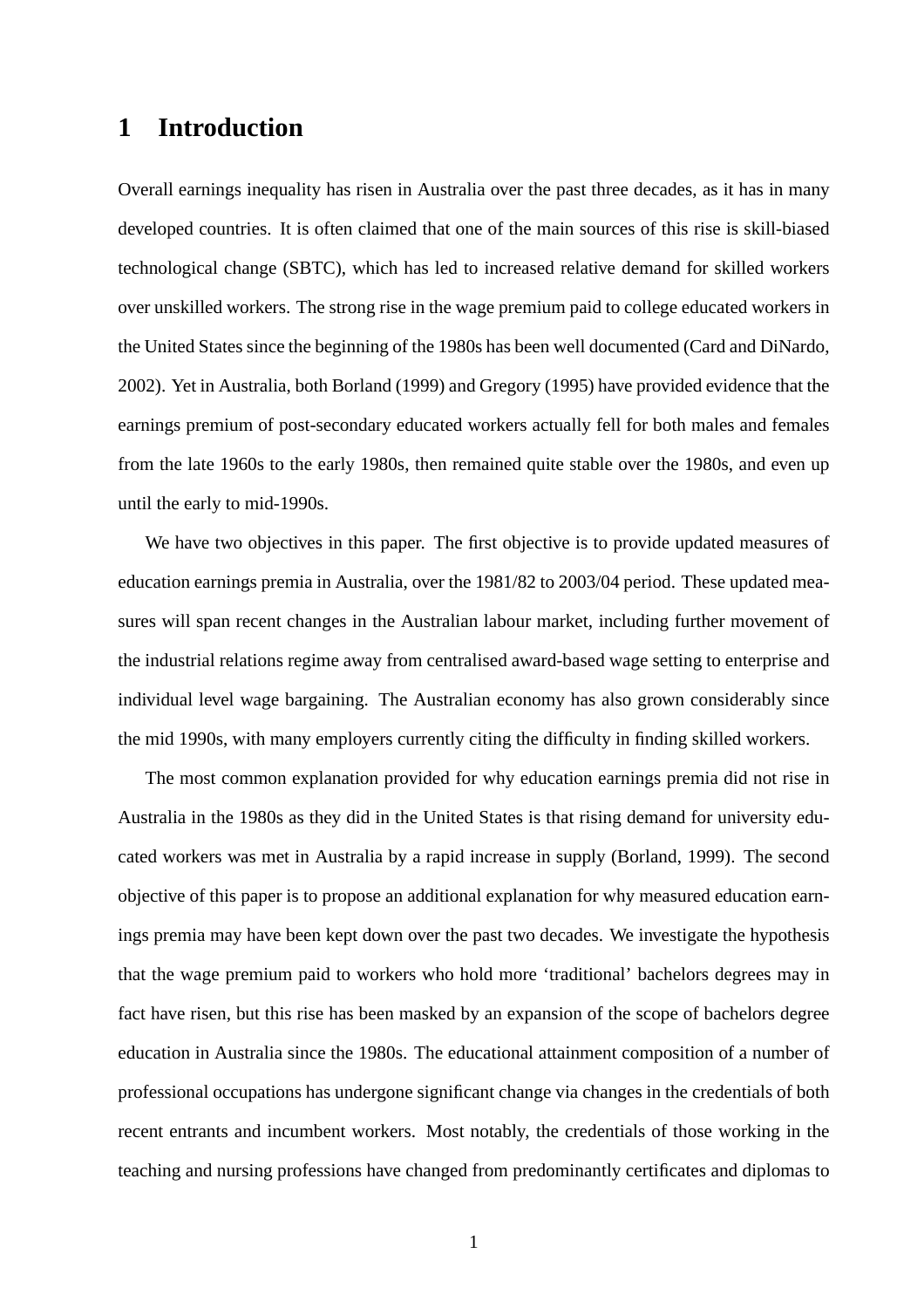university bachelor's degrees and above. This change may well have kept down measures of the average earnings of all bachelors degree holders over the period, particularly for females.

To investigate this credential changes based explanation of earnings premia trends, we construct an estimate of the potential effect that these changes in credentials may have had on movements in the estimated education earnings premia in Australia over time. This construction is based on the assumption that these changes in credentials have not altered the relative wages of those working in those particular occupations. We provide several pieces of evidence to support the assumptions employed in the construction of the estimated effect of credential changes on earnings premia trends.

To preview our results, we find that the observed earnings premium paid to bachelors degree holders and above has remained remarkably stable from 1981/82 to 2003/04 for males, and has fallen slightly for females. The premium paid to diploma holders has fallen considerably over the period, while the premium paid to certificate holders has also remained quite stable for males, and fallen for females. Finally, the results of our investigation of the effect of changes in credentials suggest that these changes may potentially have kept down measured education earnings premia by up to six percentage points for females, but only by a small amount for males.

The outline for the remainder of the paper is as follows. A discussion of some of the related literature is provided in Section 2. Details of the expansion of higher education in Australia are provided in Section 3. Estimates of education earnings premia over time are presented in Section 4. Our estimates of the potential effect of education credential relabelling on measured education earnings premia are presented in Section 5. Some concluding remarks are provided in Section 6, including a short discussion of other potential explanations for why education premia have not increased in Australia as they appear to have in the US.

# **2 The Related Literature**

A number of studies have investigated changes over time in education earnings differentials in Australia. These include Miller (1984), Chia (1991), Maglen (1991, 1994), Karmel (1994,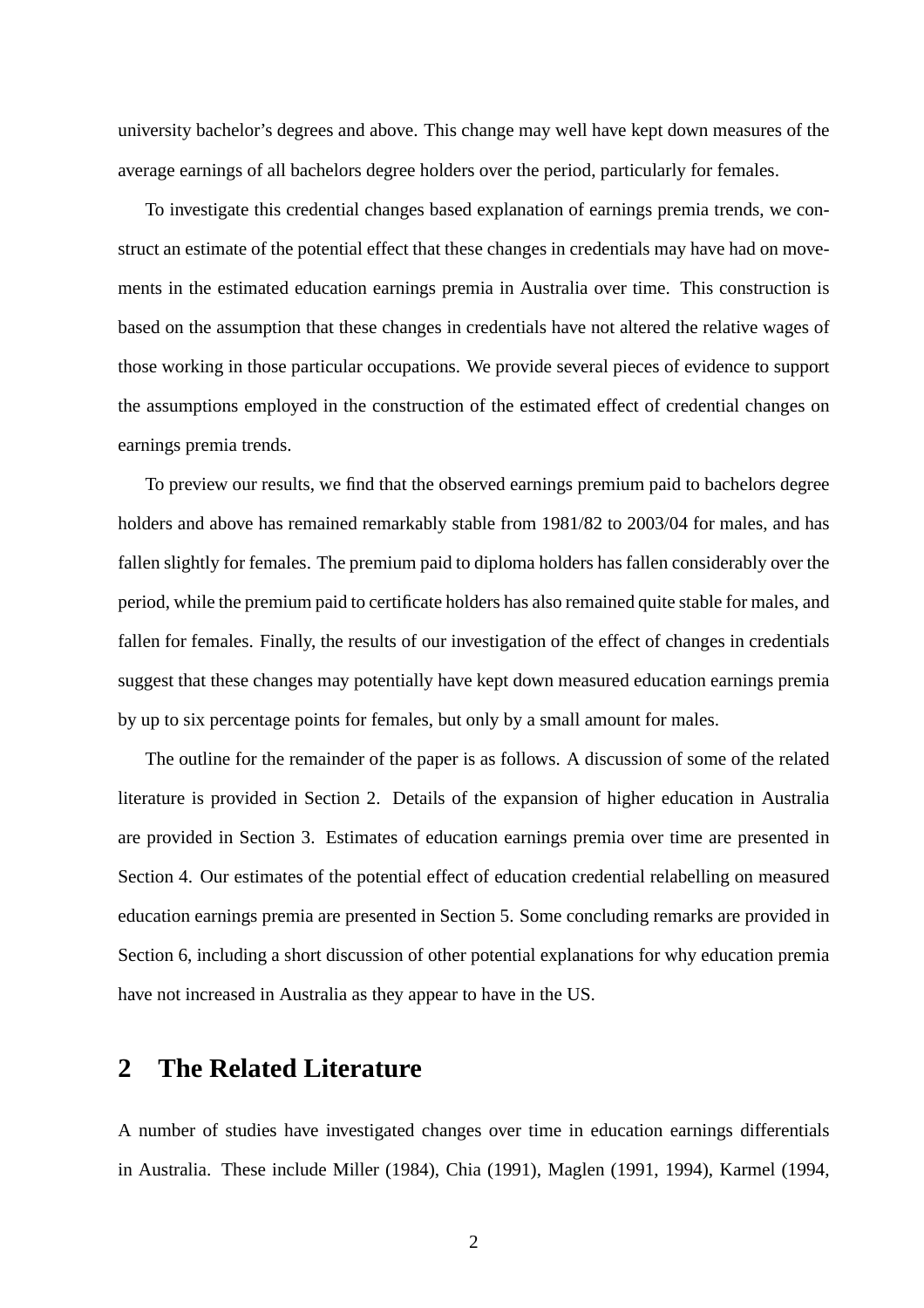1995a, 1995b), Gregory (1995), Borland (1996, 1999), and Neville and Saunders (1998). The majority of these studies use information from the Australian Bureau of Statistics (ABS) household income surveys for various years, starting in 1968/69, and reaching as recently as 1994/95 in the case of Borland (1999). These studies show a trend decline in education earnings premia for individuals with post-secondary education from 1968/69 to the early to mid 1980s. There is some evidence of recovery in premia from the mid 1980s to the end of the 1980s, but overall premia are quite stable in the 1980s to the mid 1990s. In Section 4, we update these measures of education earnings premia to 2003/04, using both the income surveys and data from the Australian Censuses conducted from 1981 to 2001.

Although there is broad agreement regarding this overall trend, individual studies identify or consider further particular aspects of the changes. Miller (1984), producing internal rates of return (IRR) estimates using three income survey data sets between 1968/69 to 1978/79, showed that there were large declines in the earnings premium for prime age (25 to 54) male degree holders over this period, but essentially no decline for young workers (15 to 24). Miller suggests this raises a puzzle for standard supply and demand explanations for the decline in returns to education. Supply of educated workers increased significantly over this period, so one would expect that such an increase would have most effect on the starting salaries of young workers. Chia (1991) extended Miller's (1984) analysis up to 1985/86, finding that the education premium for young workers (15 to 24) continued to remained stable up until 1985/86, while the premium for older workers continued to decline, particularly those aged 25 to 44. Maglen (1991) focuses on the effect of the education expansion on earnings inequality, and in so doing extends IRR estimates of Miller and Chia up until 1989/90.

Gregory (1995) documents education earnings premia separately by age group and gender over the 1968/69 to 1989/90 period and speculates on the reasons for the large increase in education levels over the period, despite reductions in the earnings returns to education. He argues that the loss of full time jobs over the period, particularly for young, old and unskilled males can explain the education expansion, with more individuals undertaking further study, not for the higher earnings, but for the higher probability of gaining full-time employment. Borland (1996),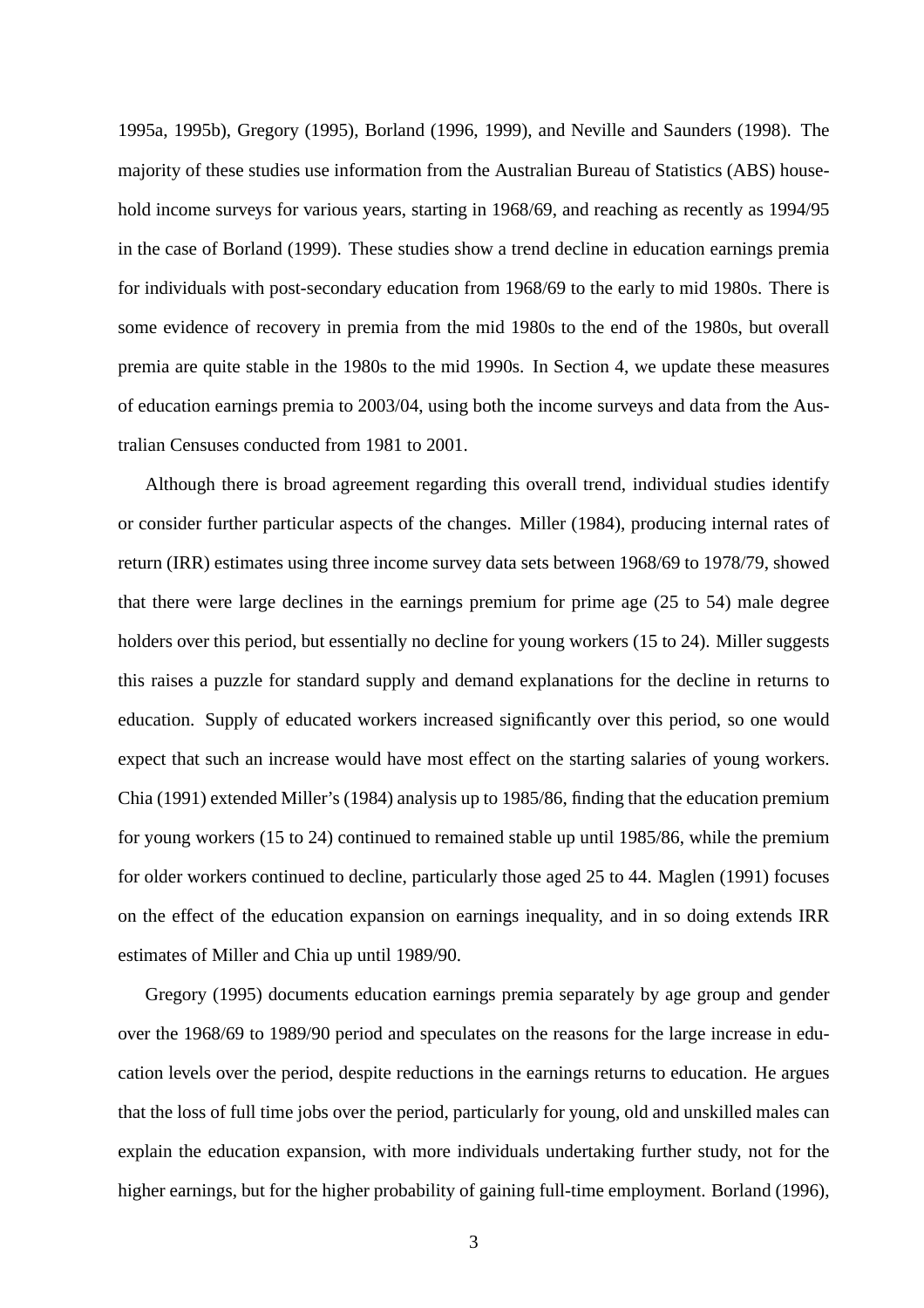considering the same time period, investigates the roles of supply and demand in determining the observed trends in premia, employing the estimation framework of Katz and Murphy (1992). Large increases in supply of educated workers were found to have put downward pressure on earnings premia over the whole period for females, and during the 1970s in the case of males. His estimation results also suggest that there has also been significant increases in demand for educated workers over the period, and indeed the premium for young workers (15 to 24) actually increased over the 1980s for males. Neville and Saunders (1998) consider differences by sector of employment, showing that premia have risen over the 1980s for private sector employees, but fallen for public sector employees. The authors argue that the consequence of looking at the two groups of employees together is that increases in education earnings premia for private sector employees were masked.

In addition to the studies documenting trends in education earnings premia over time in Australia, several studies have focussed on estimating the returns to education in Australia at a point in time. Often these studies take into account not only earnings levels, but also tax rates, forgone earnings while studying, tuition fees and employment probabilities over the course of the working life. Examples are Chapman and Chia (1989), Chapman and Salvage (1997), Borland et al (2000), Borland (2002), Ryan (2002), and Colegrave (2006). Both Borland et al (2000) and Ryan (2002) provide a survey of a number of prior studies along these lines. They also summarise studies that estimated Mincer type wage regressions, which produce premia estimates controlling for other factors that affect earnings such as age or work experience. We employ such techniques below when constructing our own estimates.

Borland et al (2000) additionally set out the main difficulties in estimating the returns to education, and the various methods that have been employed by Australian researchers to overcome some of these difficulties. The key difficulty for studies estimating the return to education is determining the counterfactual outcomes for individuals who invest in a higher level of education, and for those who do not. A common approach is to assume the less-educated provide the counterfactual for the more-educated, and the more-educated provide the counterfactual for the less-educated. In other words, the difference in observed average earnings profiles between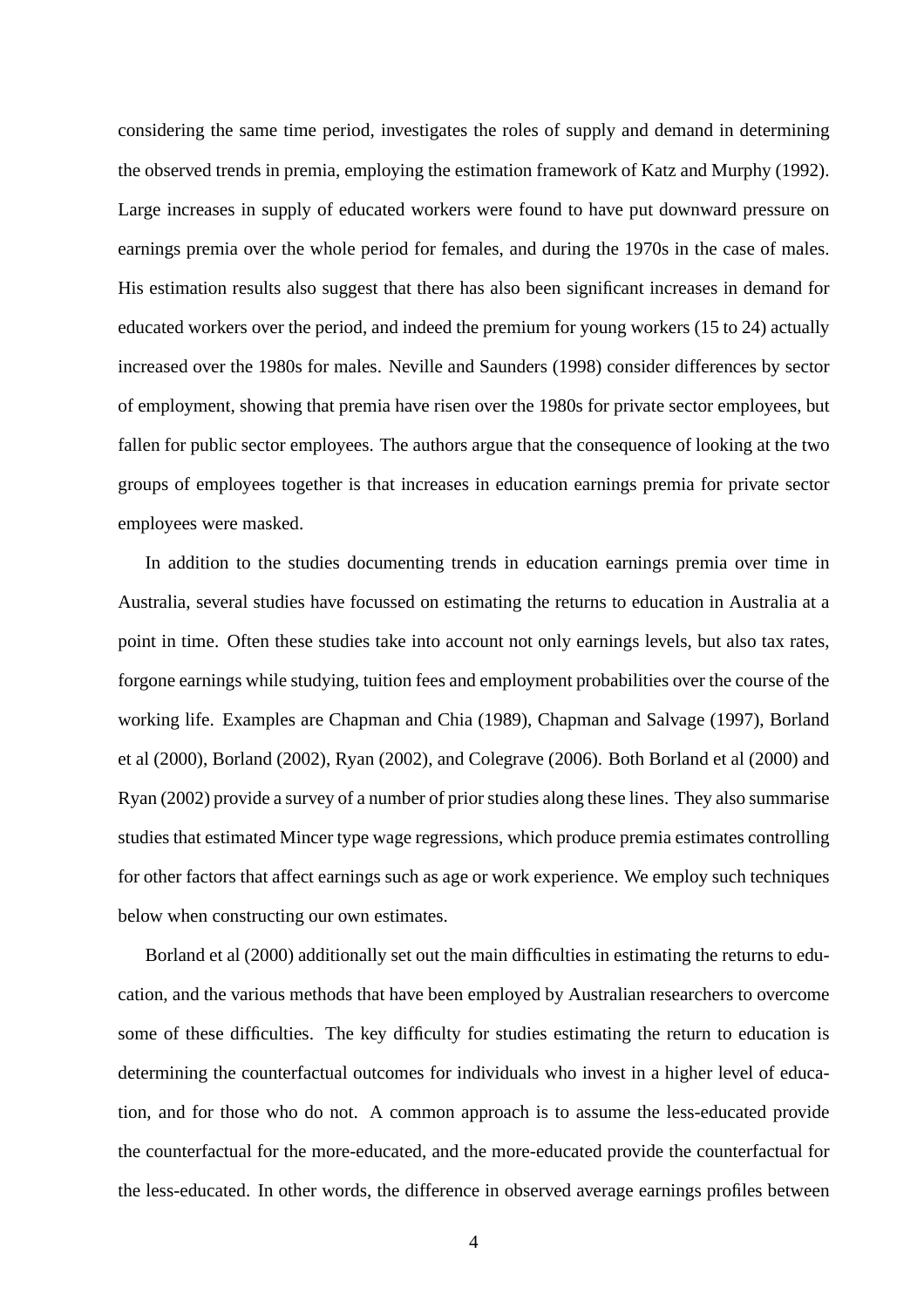more and less educated individuals is entirely attributed to educational attainment differences. The concern is that the two groups of individuals may not be directly comparable. The standard critique is that those who chose to invest in higher education may have higher levels of ability, and would thus have earned more than those who did not invest even if they themselves did not invest. If this is the case, the estimated wage profiles will suffer from endogeneity or "ability" bias. A number of researchers attempting to estimate the returns to education have dealt with this potential bias issue by assuming that only a proportion of the difference in wages between those with post-secondary education and those without is attributable to the education itself. Referred to by Norris et al, 2005, p. 75 as the 'alpha coefficient', this proportion has been set at levels between two thirds and one in various studies.

Rather than assume the causal effect of education on earnings, as the alpha coefficient technique in essence does, a small number of Australian studies have attempted to estimate the causal effect. Miller et al (1995, 2005) employ samples of twins to estimate the causal effect of education on earnings. They argue that identical twins should have the same genetic ability and family background, so any systematic differences in earnings across twins with different levels of education should reflect causal effects. Leigh and Ryan (2007) employ instrumental variable techniques to estimate causal effects, using school leaving laws and month of birth as instruments for education. Both of these studies find that estimates change very little when using such techniques compared with using standard regression techniques, implying ability bias in estimates of education earnings premia is small.

In the analysis below, our primary concern is not with estimation of the causal return to education. We are instead interested in investigating over time trends in the observed association between education and earnings. These trends should correspondingly be interpreted with caution, since they may not reflect trends in the causal effect of education on earnings.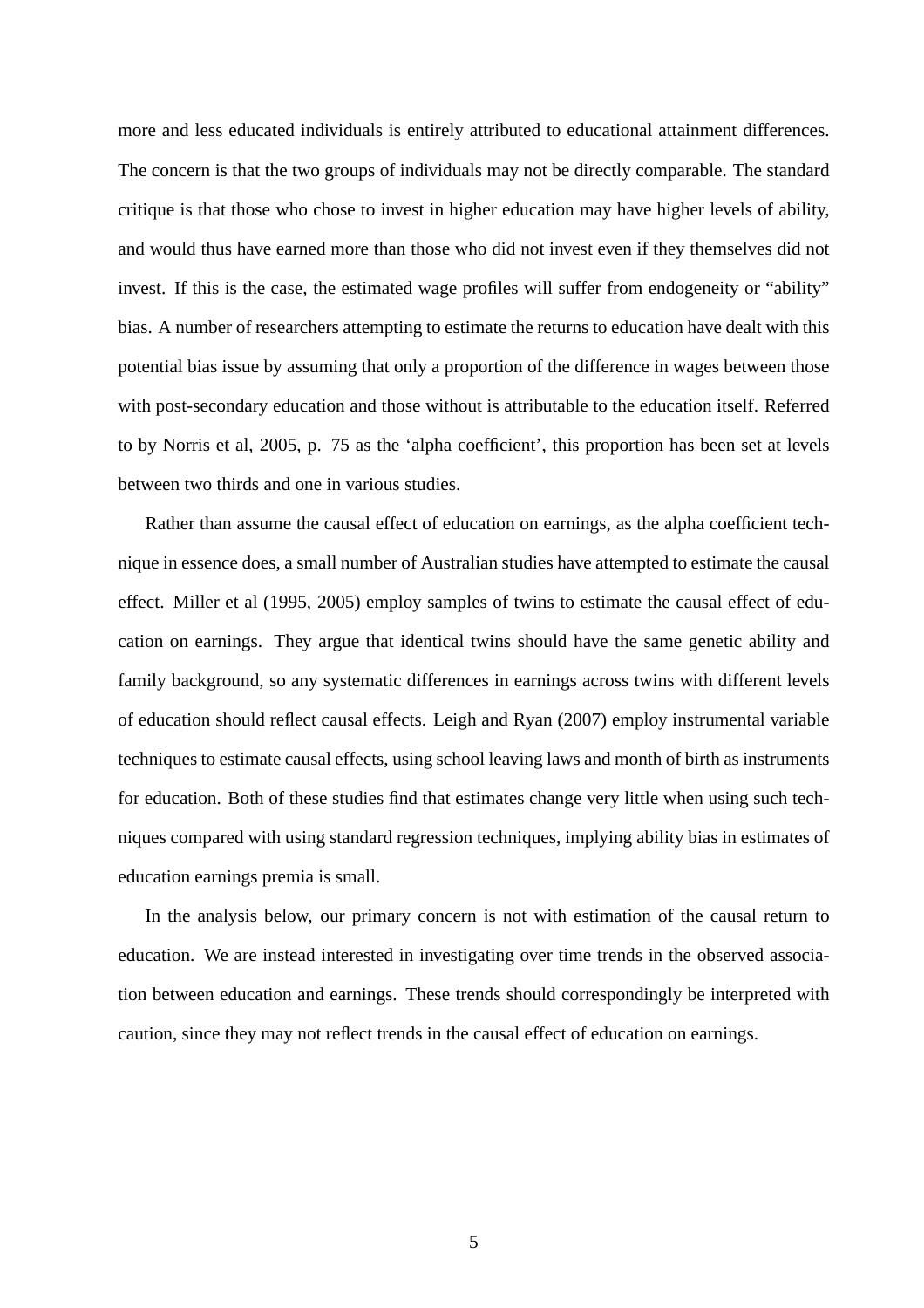### **3 The Australian Higher Education System**

There has been a significant expansion of the Australian higher education system over the past four decades. It has also undergone some significant changes, the most notable being the move from a binary system to the Unified National System (UNS) in the late 1980s and early 1990s, and the introduction of the Higher Education Contribution Scheme (HECS) in 1989. The binary system distinguished universities from Colleges of Advanced Education (CAEs),which were more vocationally oriented and did not conduct research. Under the Unified National System, which began to be implemented in the late 1980s, all higher education institutions were treated in the same manner. TAFE institutions, offering lower-level vocational training, continued under the new system. Immediately preceding the phasing in of the UNS, Australia had 19 universities and 46 CAEs. By 1993, following a number of amalgamations and transformations of CAEs into universities, there were no CAEs and 38 universities (37 public and 1 private). Currently, there are 39 universities, two of which are private.

The expansion in the number of students enrolled in the higher education system has been substantial. Table 1 provides details. University enrolment numbers grew steadily from 1966 to 1976, but the rate of growth slowed between 1976 and 1986. However, growth in total higher education enrolments over this period was in fact very strong, with Colleges of Advanced Education (CAE's) being the major source of growth. CAE's were first established in 1967. Their growth was such that CAE enrolments exceeded university enrolments by 1982, and their enrolment growth continued to outpace that of universities up until around 1990, when CAE's were transformed into universities, via amalgamation and absorption into existing universities in some cases.

Overall higher education student numbers in 2006 were over ten times what they were in 1966. If we exclude overseas students from the 2006 figures, and assume no overseas students in 1966, the growth has still been over seven hundred percent. To put this in perspective, domestic student numbers were 3.52% of the overall Australian population in 2006, but were only 0.78% of the population in 1966. Note also the change in the composition of enrolment within the higher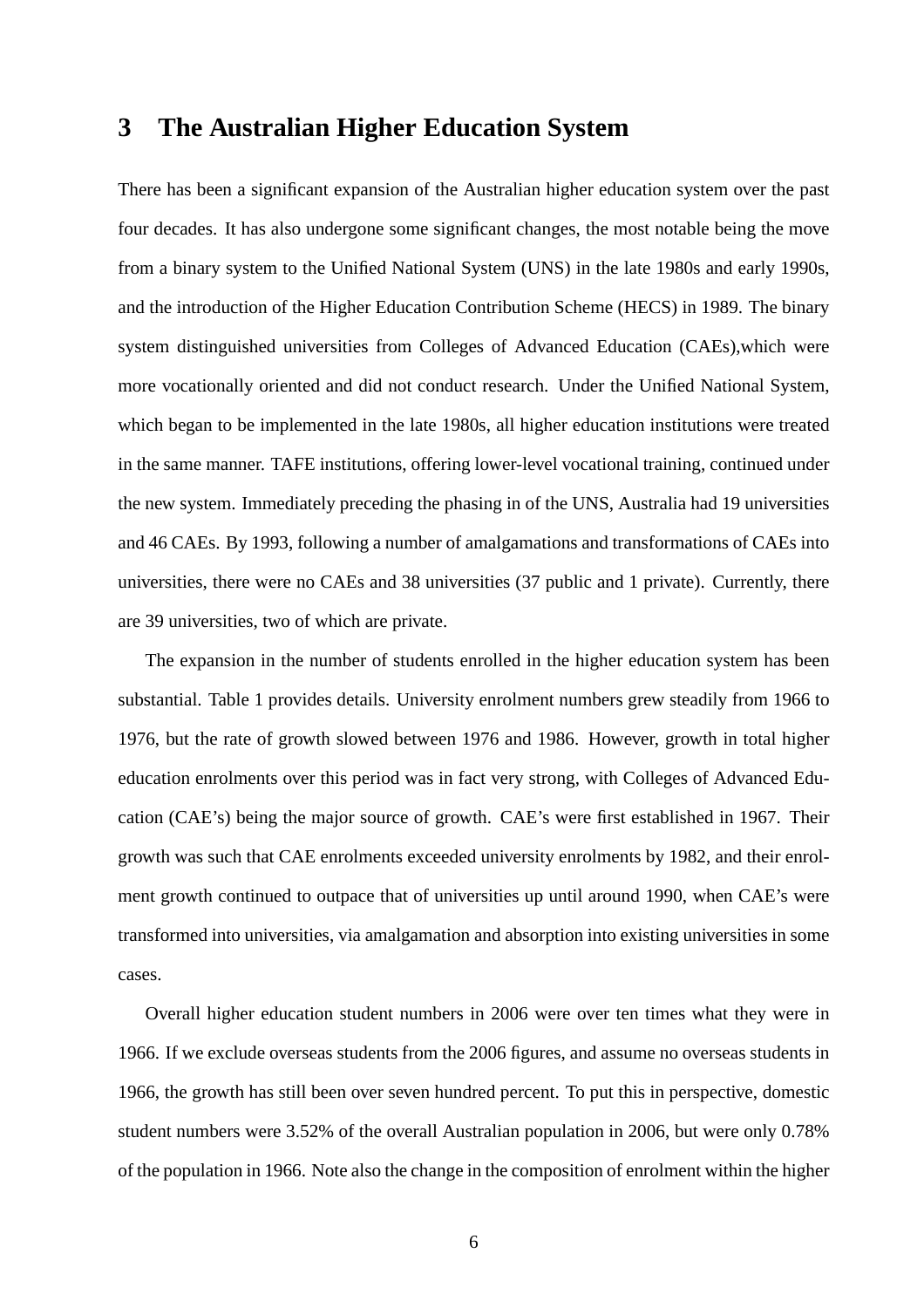education sector over the period. The proportion of "Other" enrolments (primarily diplomas) in the total grew from 8 percent in 1966 to 35 percent in 1976. This proportion has subsequently shrunk to 12 percent in 2006. This change in large part reflects the shift in teacher education from diplomas to bachelors degrees and higher over the period. Note also that nursing students have been slowly included in these higher education statistics over the period from 1985 to 1993, as their education was moved out of hospitals and into higher education institutions, and positioned at the bachelors level.

The rising education levels of individuals aged between 25 and 59 can be seen in Figure 1, which draws on the the 1981 to 2001 Australian Censuses. The proportion of males holding a bachelors degree or higher rose from 8 to 18 percent over the 1981 to 2001 period. The increase was even larger among male full-time workers, growing from 9 to 22 percent. The proportion of males holding certificates remained constant at around 30 percent, while the proportion holding diplomas rose by 3 percentage points over the period. The corollary of the increase in degrees and diplomas was the large decline in the proportion of males with no post-secondary qualifications of 13 percentage points for all males, and 16 percentage points for male full-time workers. The larger decline among full-time workers reflects both rapidly declining labour force participation and an increasing prevalence of part-time work for this low educational attainment group. This decline was even more marked during the 1970s (Gregory, 1995). See also Borland, Gregory and Sheehan (2001), and Kennedy and Hedley (2003) for details of this phenomenon.

The increase in the educational attainment for females has been even larger than that for males (right hand side of Figure 1). The proportion of females aged 25 to 59 holding a bachelors degree or higher increased from 4 to 21 percent over the 1981 to 2001 period, while among full-time workers the increase was from 8 to 31 percent. The proportion of females with a highest qualification of a certificate or diploma rose from 18 to 21 percent, while among fulltime workers the proportion actually fell from  $25$  to  $23$  percent.<sup>1</sup> Females without post-secondary

<sup>&</sup>lt;sup>1</sup>There is a significant shift in those holding a certificate to those holding a diploma between the 1986 Census and the 1991 Census. This is in large part attributable to a change by the Australian Bureau of Statistics (ABS) in the classification of nursing education. The general classification of the standard certificate earned by individuals obtaining the qualifications for becoming a registered nurse while studying within a hospital changed with the adoption of the ABS Classification of Qualifications (ABSCQ) in the 1991 Census of Population and Housing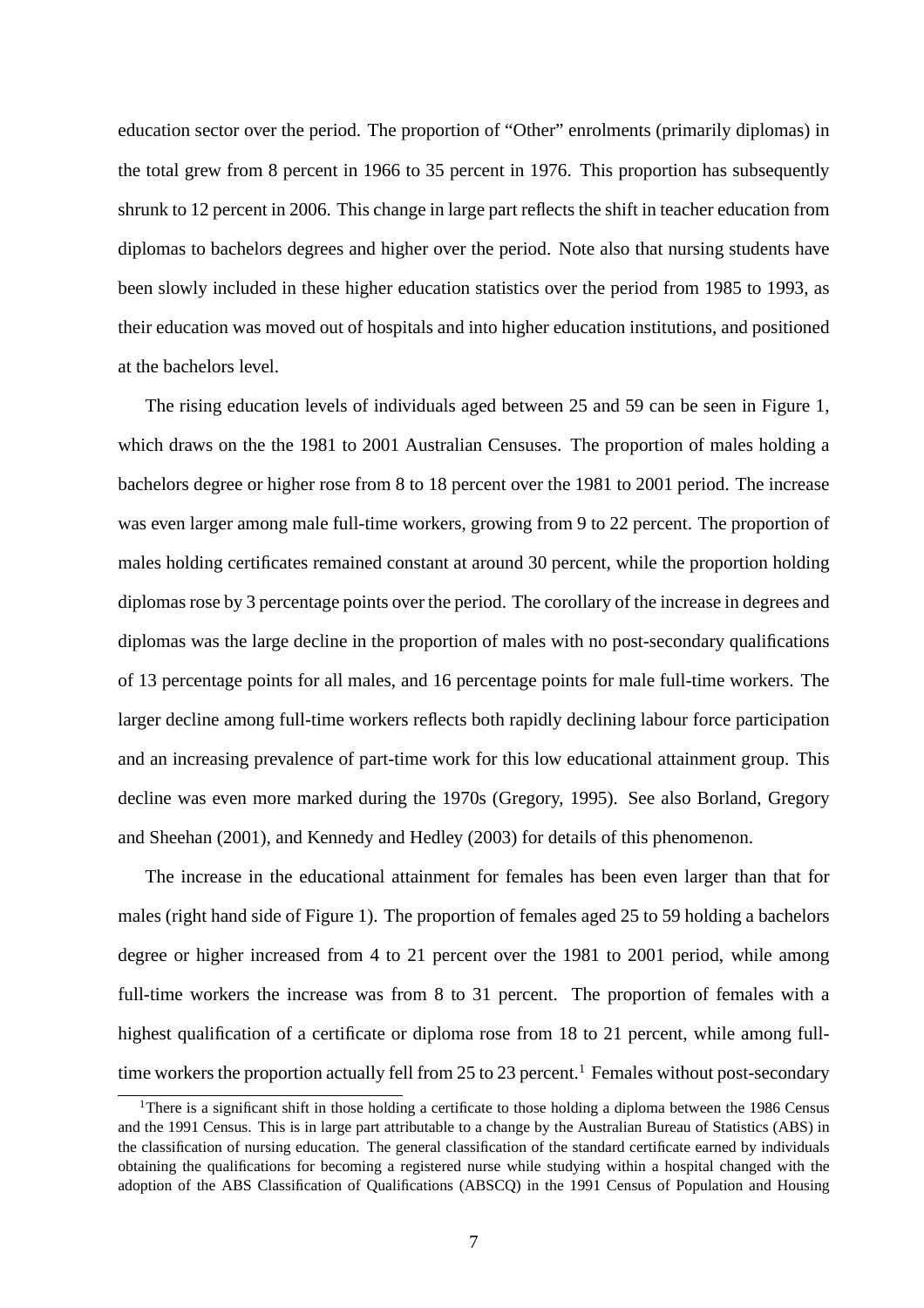|                   | 1966     | 1971        | 1976      | 1981      | 1986           | 1991  | 1996  | 2001  | 2006  |
|-------------------|----------|-------------|-----------|-----------|----------------|-------|-------|-------|-------|
| Universities      |          |             |           |           |                |       |       |       |       |
| Higher degree     | 7.6      | 12.5        | 17.6      | 21.8      | 25.4           |       |       |       |       |
| Bachelor's degree | 76.5     | 102.6       | 124.6     | 132.4     | 142.2          |       |       |       |       |
| Other             | 7.3      | 8.7         | 11.8      | 12.4      | 13.9           |       |       |       |       |
| Total             | 91.3     | 123.8       | 154.0     | 166.6     | 181.5          |       |       |       |       |
| Part-time %       | 33       | 36          | 35        | 40        | 39             |       |       |       |       |
| CAEs              |          |             |           |           |                |       |       |       |       |
| Higher degree     |          | 0.0         | 0.4       | 1.1       | 2.5            |       |       |       |       |
| Bachelor's degree |          | 9.0         | 46.2      | 87.9      | 116.9          |       |       |       |       |
| Other             |          | 36.1        | 88.0      | 76.0      | 89.8           |       |       |       |       |
| Total             |          | 45.1        | 134.6     | 165.1     | 209.2          |       |       |       |       |
| Part-time %       |          | 55          | 54        | 54        | 50             |       |       |       |       |
| Higher education  |          |             |           |           |                |       |       |       |       |
| Higher degree     | 7.6      | 12.5        | 18.0      | 23.0      | 27.9           | 44.3  | 78.9  | 107.8 | 200.0 |
| Bachelor's degree | 76.5     | 111.7       | 170.8     | 220.3     | 259.1          | 380.6 | 474.8 | 543.1 | 669.8 |
| Other             | 7.3      | 44.8        | 99.8      | 88.4      | 103.7          | 109.7 | 80.4  | 75.5  | 114.4 |
| Total             | 91.3     | 168.9       | 288.6     | 331.7     | 390.7          | 534.5 | 634.1 | 726.4 | 984.1 |
| Part-time %       | 33       | 41          | 44        | 47        | 45             | 39    | 41    | 32    | 33    |
| Overseas students |          |             |           |           |                |       |       |       |       |
| Number            | n/a      | n/a         | n/a       | n/a       | 16.8           | 29.6  | 53.2  | 112.3 | 250.8 |
| % of all students |          |             |           |           | $\overline{4}$ | 6     | 8     | 15    | 25    |
| Domestic students |          |             |           |           |                |       |       |       |       |
| Number            | $91.3^a$ | $168.9^{a}$ | $288.6^a$ | $331.7^a$ | 373.9          | 504.9 | 580.9 | 614.1 | 733.4 |
| % of population   | $0.78^a$ | $1.28^a$    | $2.05^a$  | $2.20^a$  | 2.32           | 2.90  | 3.15  | 3.14  | 3.52  |

Table 1: **Student Enrolment in Higher Education in Australia (in thousands)**

*Notes:* <sup>*a*</sup> Assumes no overseas students for these years, as data on overseas student numbers were unavailable. Nursing students slowly included in statistics over the 1985 to 1993 period. 'Other' comprises postgraduate diplomas, graduate certificates, associate degrees, diplomas, non-award courses and miscellaneous other courses. In 1971, course-level composition of CAE enrolments estimated based on 1973 data contained in Commission on Advanced Education (1976). CAEs were first formed in 1967. For data sources, see Appendix A.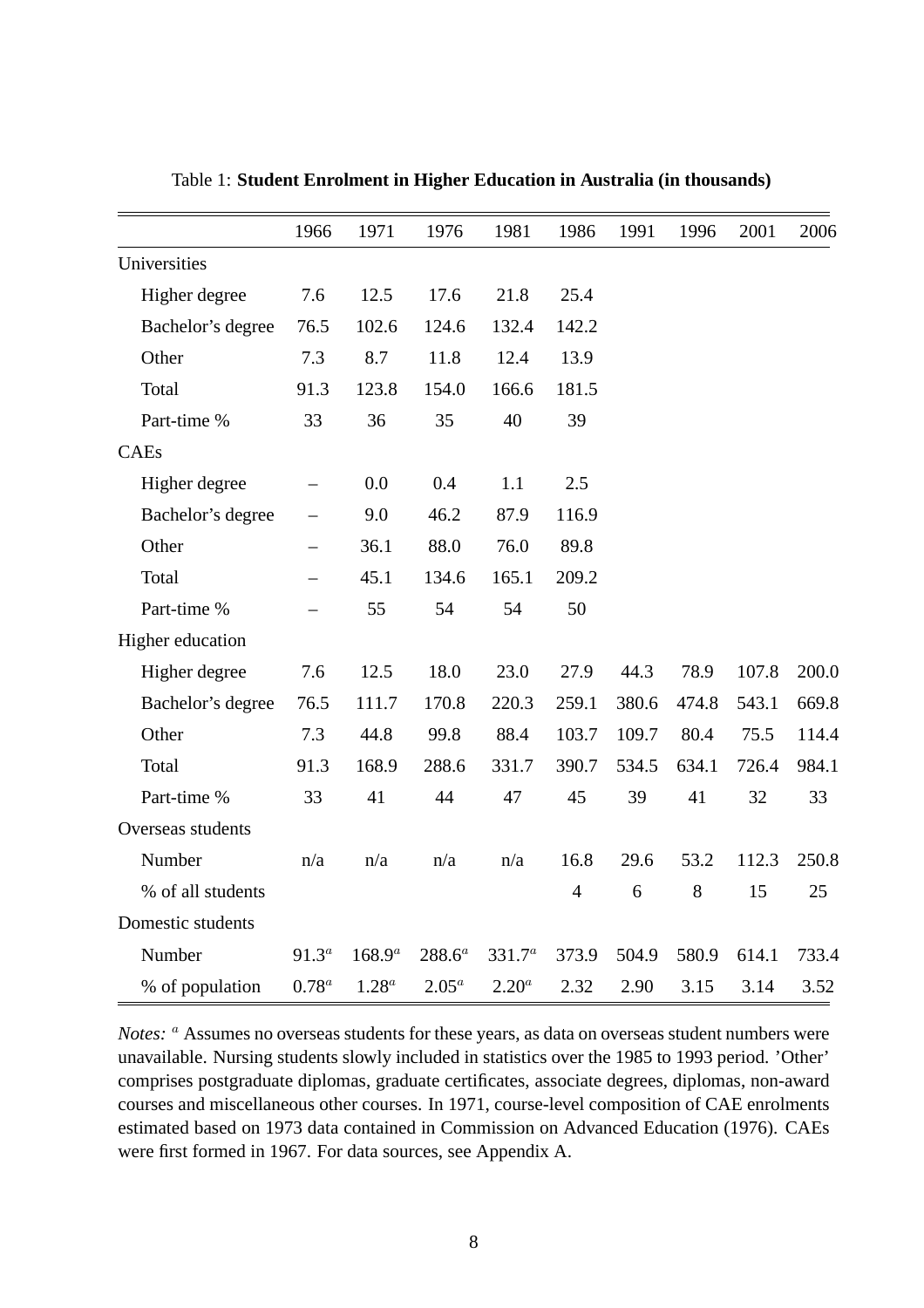qualifications showed a large decline (19 percentage points), which was again larger among fulltime workers (22 percentage points).

An interesting feature of the growth in educational attainment over the past several decades is that growth has not been confined to new labour market entrants. A significant proportion of individuals, particularly females, have undertaken bachelors degree or higher studies in their thirties and fourties. Figure 2 provides evidence of this phenomenon, presenting age profiles of the proportion of individuals with bachelors degrees or higher by birth cohort. The profiles are higher for more recent cohorts, indicating - as expected - that younger cohorts are more educated than older ones. The profiles are also upward sloping, reflecting increases in educational attainment within cohorts over time, particularly for females.<sup>2</sup>

Another notable change to the higher education system in Australia over the period we examine relates to nursing education. Prior to 1984, nursing education was provided within hospitals. In August 1984, the Commonwealth government gave in-principal support to the transfer of registered nurse education to the higher education sector. The transfer was staggered over the 1985 to 1993 period, occurring in each Australian State according to its own timetable. By 1994, all registered nursing education was located in universities as an undergraduate degree program.<sup>3</sup>

# **4 Education Earnings Premia Estimates**

We provide estimates of the average earnings premia of post-secondary educated workers over time using two series of data collections. The first comprises the ABS household income surveys conducted between 1982 and 2004. The income surveys are the most common data source for studies of earnings outcomes by education level in Australia. The second series of data comprise the Censuses of Population and Housing conducted between 1981 and 2001. The census data provide a check on the income surveys estimates. Each data series has its benefits and limitations,

<sup>(</sup>ABS, 1993). Prior to 1991, the qualification was deemed to be an "other" certificate (as opposed to a "trade" certificate) by the ABS, while from 1991 it was deemed to be at the level of an undergraduate diploma.

 $2$ Increases in education levels within a cohort can be due to both adult education and to immigration of educated workers.

<sup>&</sup>lt;sup>3</sup>See National Review of Nursing Education (2001) for further details.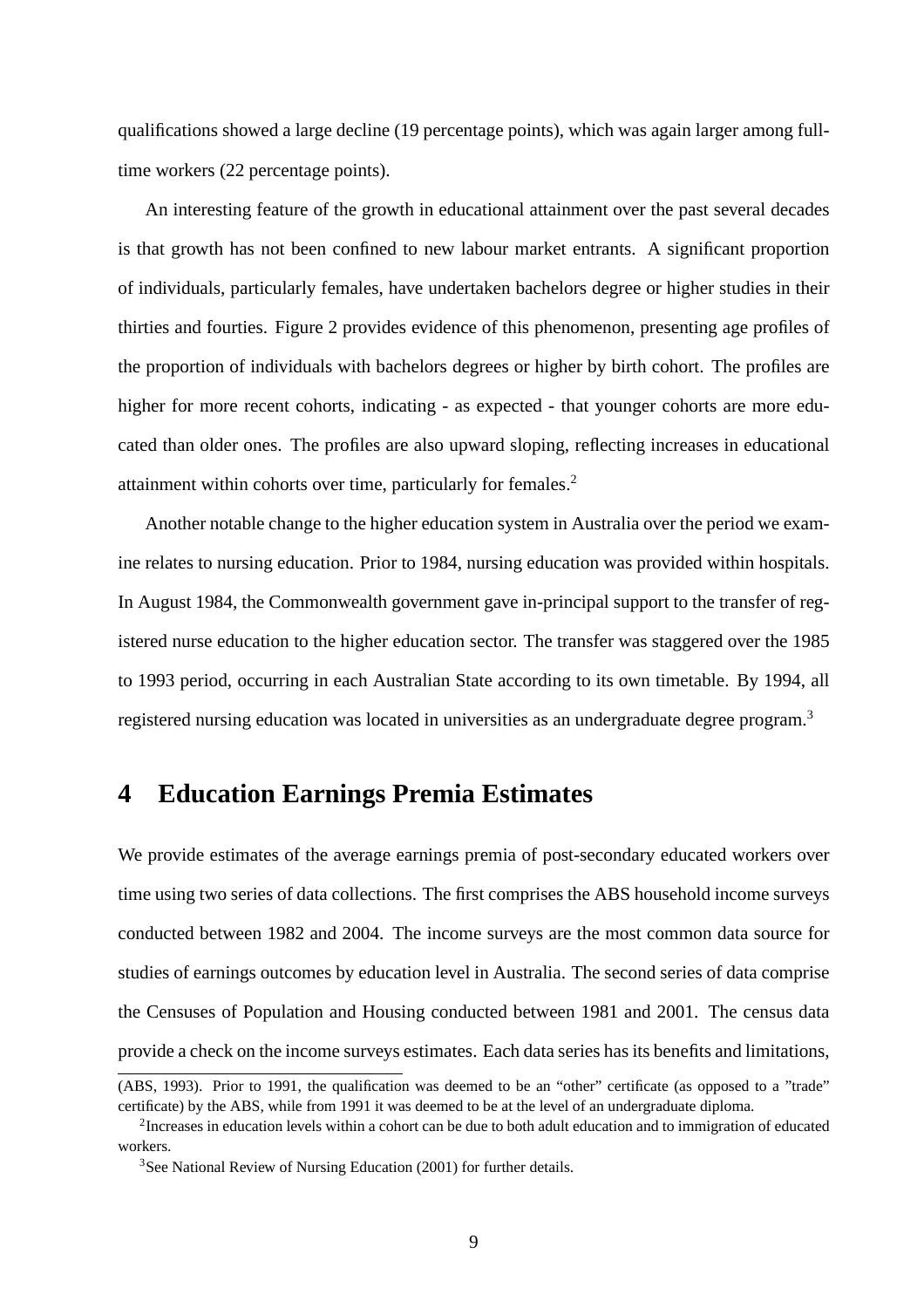as discussed below. Despite the differences between the two series, they produce very consistent estimates of earnings premia by level of educational attainment.

### **4.1 Income Surveys**

We begin by constructing estimates of education earnings premia over time using information taken from the Income Surveys.<sup>4</sup> The main benefit of this data series over the Census data employed below is the reporting of employment income separately from other types of income, and the reporting of income in levels (continuous measure) rather than just in broad income categories.

The public-release Income Survey data files are used to produce cross-sectional estimates of the wage premia paid to post-secondary educated workers using the following Mincerian wage equation:

$$
E[\ln(w)] = \beta_0 + \beta_1 DEC + \beta_2 OPS + \beta_3 A30.34 + \beta_4 A35.39 + \beta_5 A40.44
$$

$$
+ \beta_6 A45.49 + \beta_7 A50.54 + \beta_8 A55.59 \tag{1}
$$

Two post-school education categories are distinguished: the first comprising workers holding a bachelor's degree or higher ( $DEG$ ), and the second comprising workers holding some other type of post-secondary education credential, usually a diploma or certificate  $(OPS)$ . The base education category comprises workers with no post-school qualifications. The coefficients on the education indicators ( $\beta_1$  and  $\beta_2$ ) are thus interpreted as log wage premia relative to workers holding no post-secondary education credentials. The variables beginning with  $A$ 's are five-year age group indicators, capturing a common age profile of earnings over an individual's working life.

A separate wage equation is estimated for each cross-section, facilitating description of the evolution of education earnings premia over time. We estimate these wage equations separately by gender, and focus on the results for the weekly wages of full-time employees aged from 25

<sup>&</sup>lt;sup>4</sup>The Income Surveys have had several different names over the years. See Appendix A for details.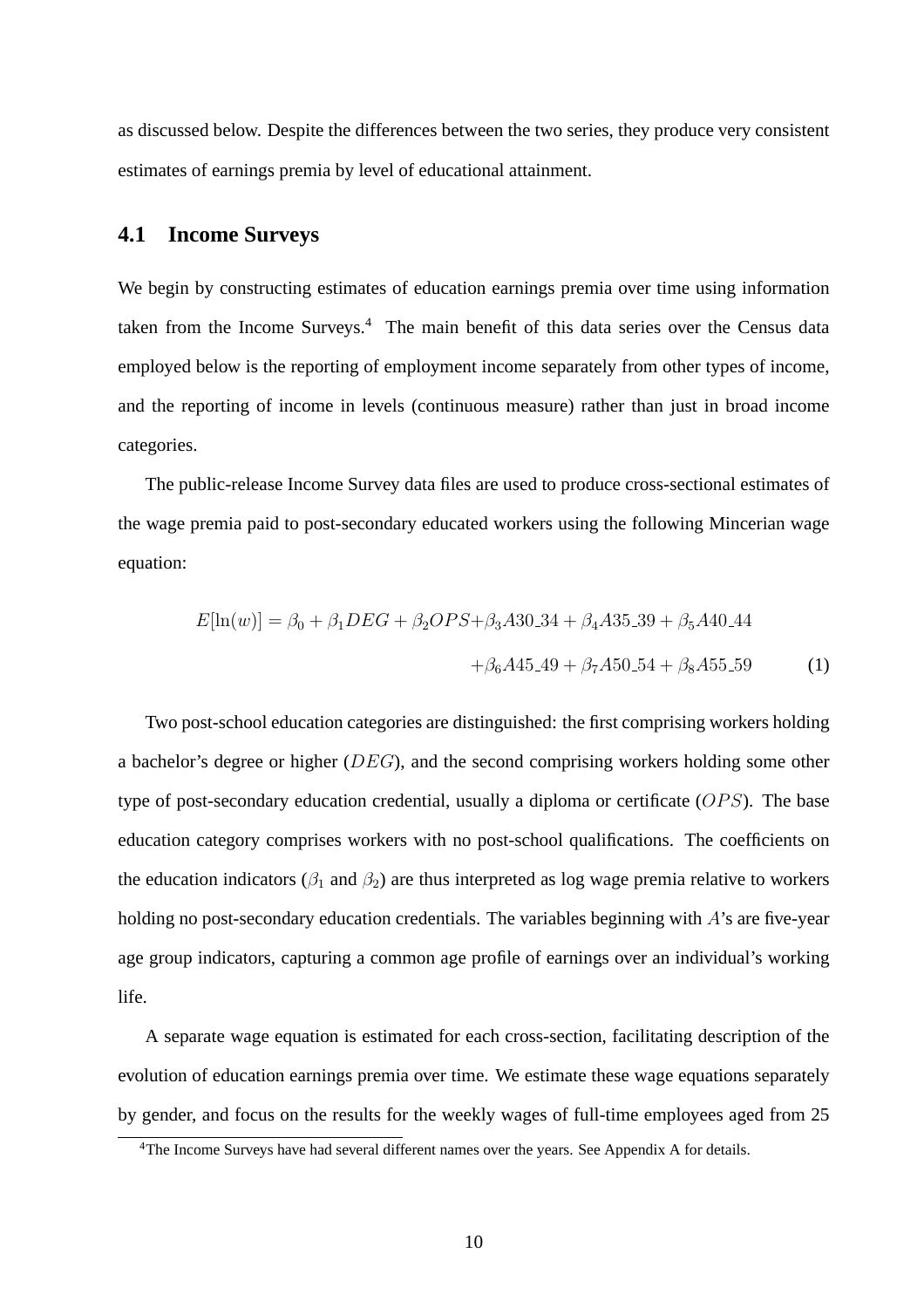to 59.<sup>5</sup> Eleven Income Surveys have been conducted by the ABS over the period we examine, but the data sets for the surveys from 1994 to 2001 contain comparatively small samples. We therefore pool together consecutive-year data sets from 1994 onwards to increase the precision of our estimates, leaving us with seven sets of cross-sectional estimates.<sup>6</sup> See Appendix A for details on the data sets pooled together and for further information about the income survey data.

The main estimates of education wage premia ( $\hat{\beta}_1$  and  $\hat{\beta}_2$ ) are presented in Figures 3 and 4 for males and females respectively. The dashed lines in the figures denote 95 percent confidence intervals around the estimates. The premium earned by full-time employee males with a degree or higher over full-time employee males with no post-secondary credentials is quite stable over the 1982 to 2002-04 period, at approximately 0.42 log points. This equates to a 52 per cent wage premium.<sup>7</sup> The wage premium earned by male employees with other post-secondary credentials (diplomas and certificates) is also quite stable over the period at 0.12 log points (13 per cent). For females, there is evidence of a decline in education wage premia over the 1982 to 2002-04 period. The premium earned by female holders of degrees or higher fell from around 0.46 to 0.40 log points (from 58 to 49 per cent). For females holding certificates or diplomas, the decline is larger, from 0.19 to 0.07 log points (21 to 8 per cent).<sup>8</sup>

### **4.2 Census Data**

We now estimate education income premia using information on individuals taken from the one percent sample Confidentialised Unit Record Files (CURFs) of the Australian Census of Population and Housing. Two main benefits of this data source over the Income Surveys employed above are: (i) more detailed reporting of levels of post-secondary education, and (ii) larger sample sizes. The earnings variable is, however, total income from all sources rather than being confined to labour earnings only. An additional limitation of the income variable is that it is

 $<sup>5</sup>$  Hours worked information is recorded in quite coarse categories in the 1982 income survey in particular, making</sup> the construction of accurate hourly earnings measures for all workers difficult.

<sup>&</sup>lt;sup>6</sup>For the pooled samples, an indicator of survey year is also included in the estimated regressions.

<sup>&</sup>lt;sup>7</sup>The log difference *ld* is transformed into a percentage difference  $pd$  using the following standard calculation:  $pd = 100(e^{ld} - 1).$ 

<sup>8</sup>Parameter estimates for the age indicators, capturing the earnings profile over a worker's lifetime, are not reported, but are available upon request.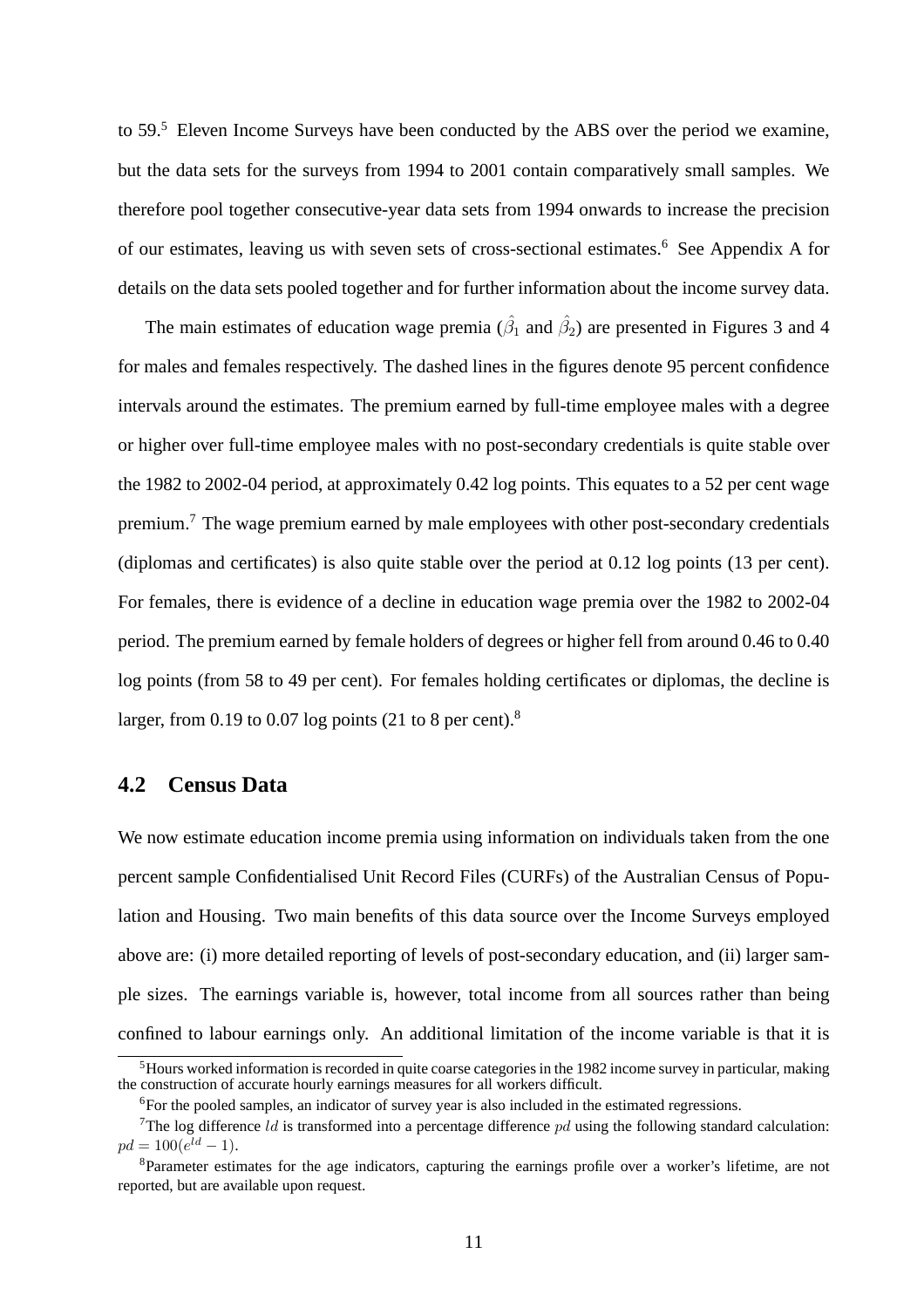grouped into 8 to 14 income categories, depending on the Census year. We construct a "continuous" measure of income using midpoints within each reported income category. Refer to Appendix A for further details on this data source and how we employed the data from it in our analysis.

Estimates of education income premia using the Census data are presented in Figures 5 and 6 for males and females respectively. The dashed lines in the figures again denote 95 percent confidence intervals around the estimates. As with the estimates constructed using the Income Survey data above, the premia were estimated via log income regressions of the form of Equation 1, but in this case indicators for four separate post-secondary education categories were included rather than just two. The base education category is again workers with no post-school qualifications, and equations are estimated using full-time employees aged 25-59 years. The same six age group indicators were included. Separate equations were estimated for males and females and for each of the five Censuses from 1981 to 2001.

The estimates using the Census data are generally consistent with those generated using the Income Surveys discussed above; thus, the conclusions drawn are robust to the choice of data source. The income premia received by male full-time employees holding bachelors degree and post-graduate credentials over male full-time employees with no post-secondary credentials has remained quite constant over these two decades. The bachelor degree holder income premium is constant at around 0.45 log points (57 percent) and for post-graduate credential holders remains at around 0.52 log points (68 percent). The income premium earned by male certificate holders has fallen slightly, while that earned by male diploma holders has fallen more considerably, from 0.40 to 0.30 log points (49 to 35 percent). For female full-time employees, reductions in income premia for diploma and certificate holders are large over the period, while a small reduction is observed for bachelor degree holders. There is no obvious trend in the income premium of female post-graduate credential holders.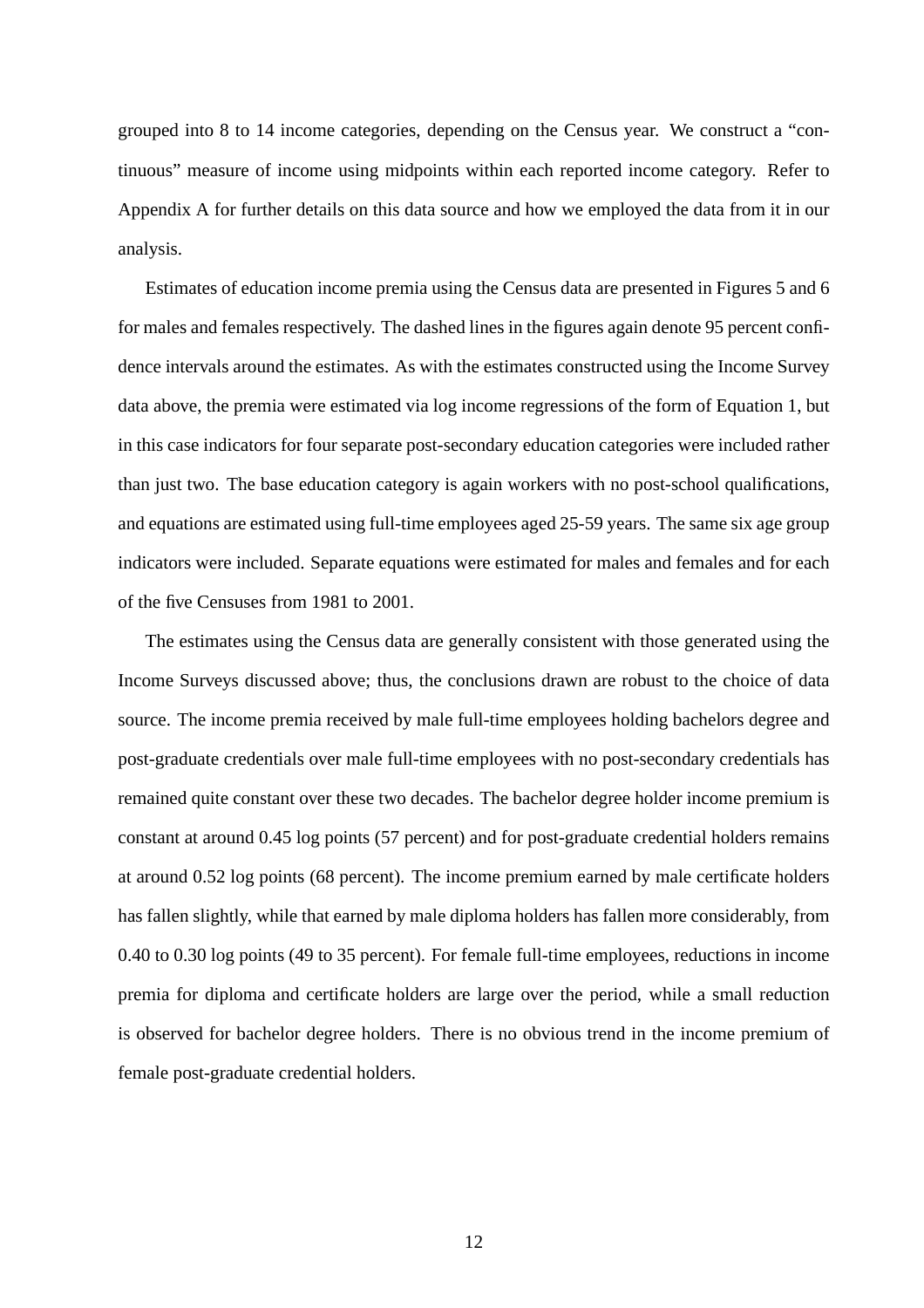### **5 Credential Changes and Education Earnings Premia**

We now turn to our second objective: to investigate the hypothesis that the earnings premium of workers holding more "traditional" bachelor degrees may in fact have risen, but the rise has been masked by an expansion of the scope of bachelor degree education in Australia since the 1980s. We begin by illustrating the significant change in the education credentials held by fulltime employees in professional occupations, focussing on nurses and teachers in particular. We then construct an estimate of the potential effect that these changes in credentials may have had on overall estimated education earnings premia.

### **5.1 Education Levels by Occupation**

The percentage of full-time employees with each type of education credential within each major (ASCO2 one digit level) occupation group are presented in Figure 7 for males and Figure 8 for females. These figures were constructed using data from the Australian Census. In constructing these figures, effort was made to ensure the major occupation groups were as consistent as possible across Census years, given the information provided in the confidentialised public-use Census files. Mapping the 1981 occupations into professional and associate professional groups was particularly problematic, resulting in some difficulties in comparing the figures for 1981 with other Census years. See Appendix A for details.

Observe the significant changes in the level of education credentials held by workers in each of the major occupation groups over the period. There has been a small increase in the proportion of workers with any post-secondary education credential in all of the less skilled occupations. The most significant change is the large increase in the proportion of workers in professional occupations with bachelor degrees or above, with a matching decrease in the proportion with certificates and diplomas. For males, the proportion with bachelor degrees or above has increased from 40 percent in 1981 to 65 percent in 2001, while for females the increase is from 22 percent to 70 percent over the same period. There has also been a significant increase in the proportion of managers holding bachelor degrees or higher, but no offsetting decline in the proportion holding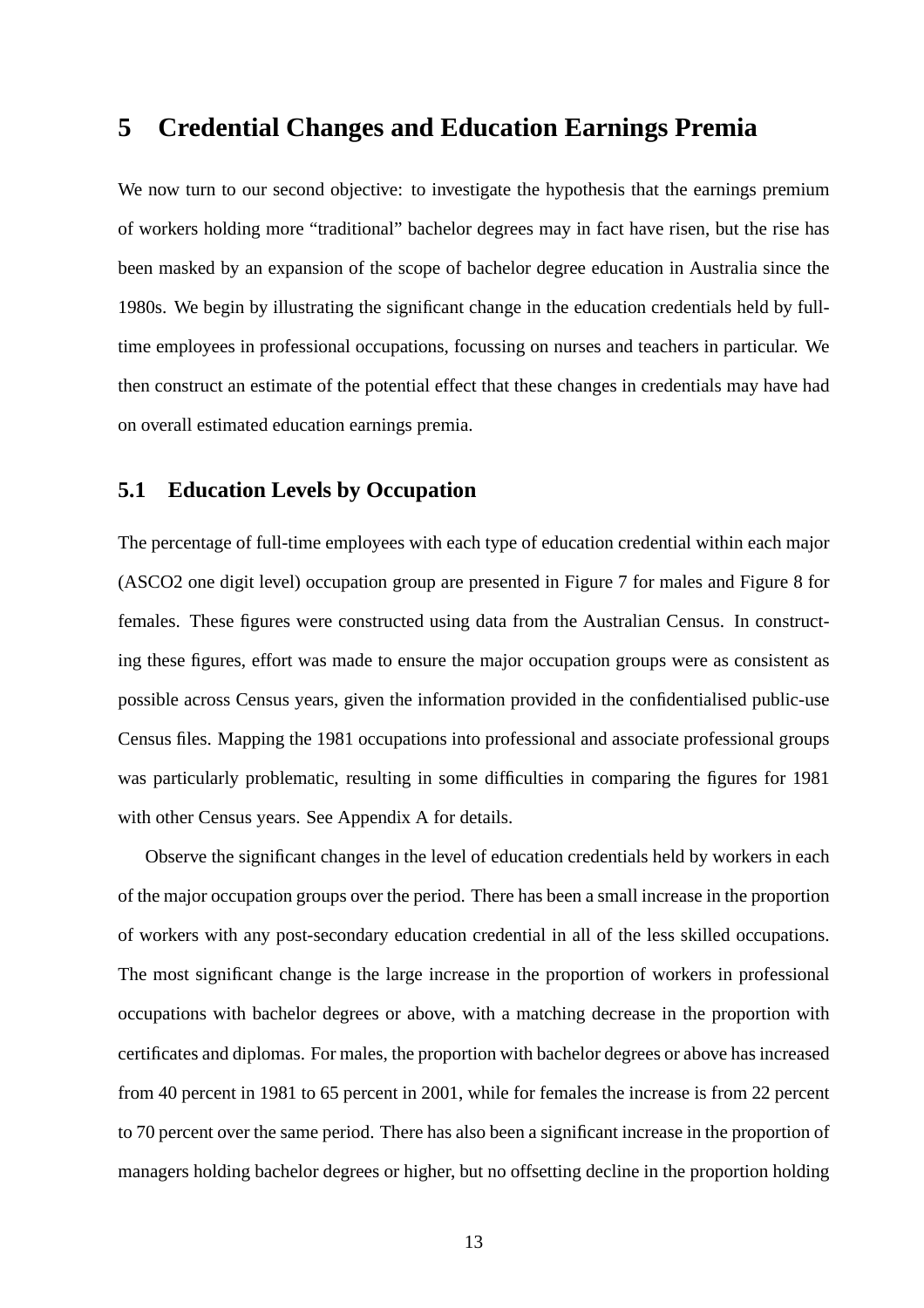diplomas and certificates.

This general increase in the education credentials of workers may have a number of causes. It may be due to up-skilling, reflecting increased skill requirements of jobs. The increase may also reflect increasing levels of over-education of workers in the labour market, as individuals find it more difficult to obtain a job that uses their education fully as overall levels of education in the market increase. A third possibility is that it reflects changes in the labelling of credentials in certain important cases. What was labelled a certificate or diploma provided by a non-university higher education institution under the former binary system is now labelled a bachelor degree provided by a university under the Unified National System introduced at the end of the 1980s. We argue that this final explanation may have led to some of the observed stability in estimated education earnings premia in Australia.

Two large professional occupations in particular that have undergone a major change in the credentials held by workers are nursing and teaching. These changes can be observed in Table 2. The credential held by the majority of registered nurses was a certificate up until 1986, and then in 1991 was relabelled a diploma by the Australian Bureau of Statistics when it adopted its new ABS Classification of Qualifications (ABSCQ, see ABS, 1993). Since the early to mid 1980s, nursing education has shifted from being provided in hospitals directly to being provided by universities. Most newly qualified nurses now hold a bachelor degree or higher.<sup>9</sup> This change is very important for female employees overall, as nursing comprised about 4 percent of the female full-time workforce in 2006. This change is less important for males, with nursing comprising only 0.4 percent of male full-time employee occupations in 2006.

A significant change in the credentials held by those working in the teaching profession has also occurred. In 1981, school teachers were predominantly holders of a diploma that was granted by a College of Advanced Education (CAE), particularly for females. More recently, teacher education has been provided predominantly by the new generation universities, which were transformed from teachers colleges (CAEs) after the reforms of Higher Education in the

<sup>&</sup>lt;sup>9</sup>This shift of nursing education from diplomas and certificates to bachelor degrees occurred over the 1980s and 1990s in Canada, the 1990s in the United Kingdom, and is changing slowly in the United States also.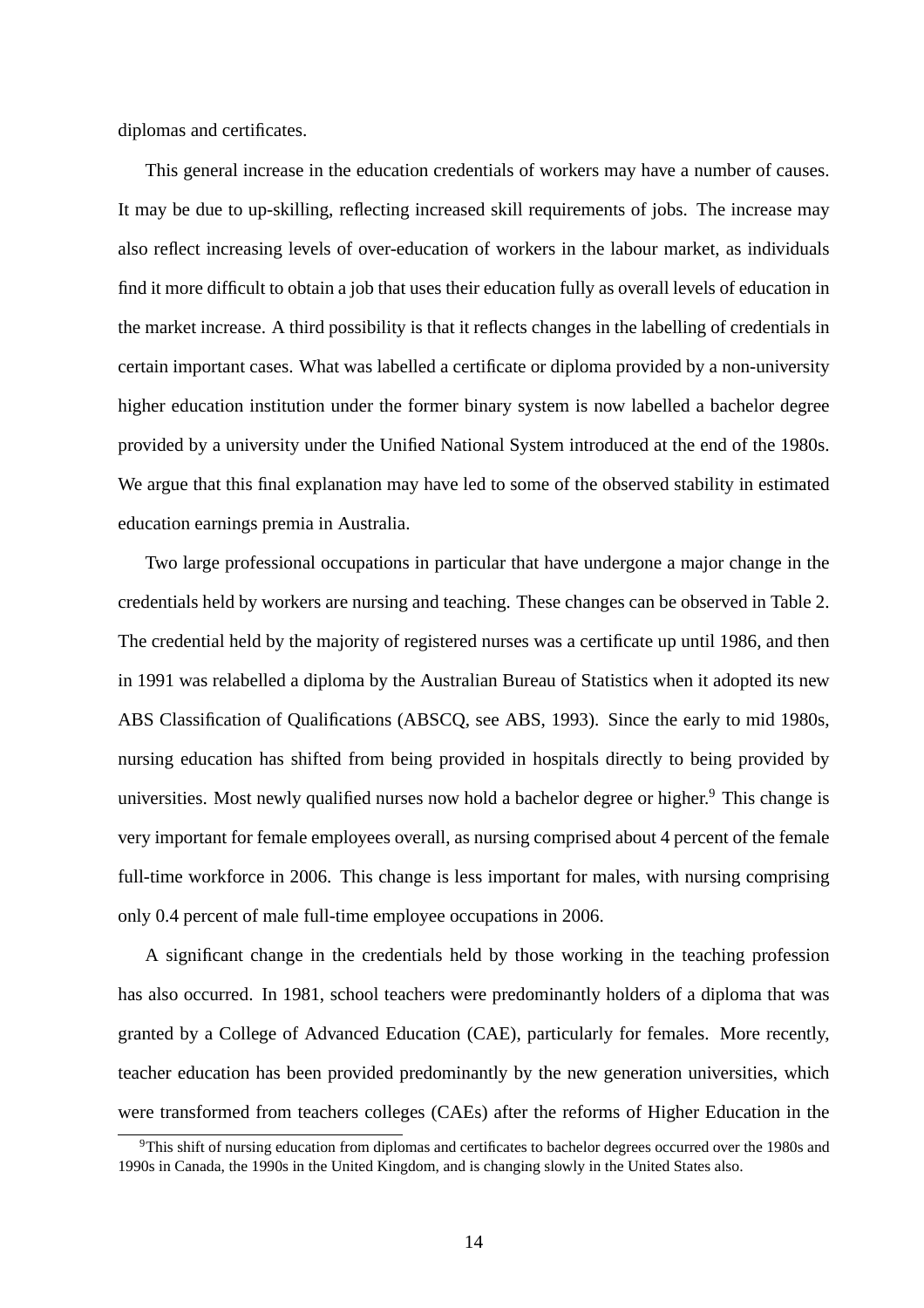|                        | 1981             | 1986             | 1991           | 1996           | 2001           | 2006             |
|------------------------|------------------|------------------|----------------|----------------|----------------|------------------|
| <b>Male Nurses</b>     |                  |                  |                |                |                |                  |
| None                   | 10               | 19               | 3              | 6              | 5              | $\overline{4}$   |
| Certificate            | 81               | 73               | $\overline{4}$ | 5              | 6              | $\overline{7}$   |
| Diploma                | $\tau$           | 5                | 78             | 52             | 24             | 20               |
| <b>Bachelors</b>       | 3                | $\overline{4}$   | 13             | 31             | 53             | 55               |
| Post-graduate          | $\mathbf{1}$     | $\boldsymbol{0}$ | 3              | 6              | 12             | 14               |
| % of all employees     | 0.28             | 0.34             | 0.47           | 0.32           | 0.39           | 0.43             |
| Male Teachers          |                  |                  |                |                |                |                  |
| None                   | $\overline{2}$   | $\overline{2}$   | $\mathbf{1}$   | $\overline{2}$ | $\overline{2}$ | $\mathbf{1}$     |
| Certificate            | $\overline{2}$   | $\overline{2}$   | $\mathbf{1}$   | $\mathbf{1}$   | $\mathbf{1}$   | $\boldsymbol{0}$ |
| Diploma                | 42               | 38               | 23             | 15             | 12             | 8                |
| <b>Bachelors</b>       | 30               | 41               | 50             | 52             | 60             | 64               |
| Post-graduate          | 24               | 17               | 25             | 30             | 26             | 27               |
| % of all employees     | 2.20             | 1.93             | 2.45           | 2.20           | 2.37           | 2.36             |
| <b>Female Nurses</b>   |                  |                  |                |                |                |                  |
| None                   | 8                | 14               | $\overline{4}$ | 6              | 6              | $\overline{4}$   |
| Certificate            | 85               | 81               | $\overline{4}$ | 5              | 6              | 8                |
| Diploma                | 6                | $\overline{2}$   | 74             | 47             | 21             | 19               |
| <b>Bachelors</b>       | $\mathbf{1}$     | $\overline{2}$   | 17             | 36             | 56             | 56               |
| Post-graduate          | $\boldsymbol{0}$ | $\mathbf{1}$     | $\mathbf{1}$   | $\mathfrak{S}$ | 11             | 13               |
| % of all employees     | 7.30             | 5.74             | 5.20           | 4.29           | 4.08           | 4.03             |
| <b>Female Teachers</b> |                  |                  |                |                |                |                  |
| None                   | $\overline{4}$   | $\overline{2}$   | $\overline{2}$ | $\mathfrak{2}$ | $\overline{2}$ | 1                |
| Certificate            | $\overline{2}$   | $\mathbf{1}$     | $\overline{0}$ | $\overline{0}$ | $\overline{0}$ | $\overline{0}$   |
| Diploma                | 61               | 56               | 37             | 25             | 19             | 14               |
| <b>Bachelors</b>       | 16               | 25               | 38             | 45             | 55             | 61               |
| Post-graduate          | 17               | 16               | 23             | 27             | 24             | 24               |
| % of all employees     | 7.69             | 6.04             | 7.47           | 8.13           | 8.39           | 8.23             |

Table 2: **Percentage of Nurses and Teachers with Each Education Credential**

*Notes:* Source: Australian Censuses of Population and Housing. Figures for 1981, 1996, 2001 and 2006 were constructed from tabulations provided directly by the ABS. Figures for 1986 and 1991 were constructed from the public-use one percent samples. The population comprises full-time employees only. "Nurses'" are registered nurses only. "Teachers" are school teachers only.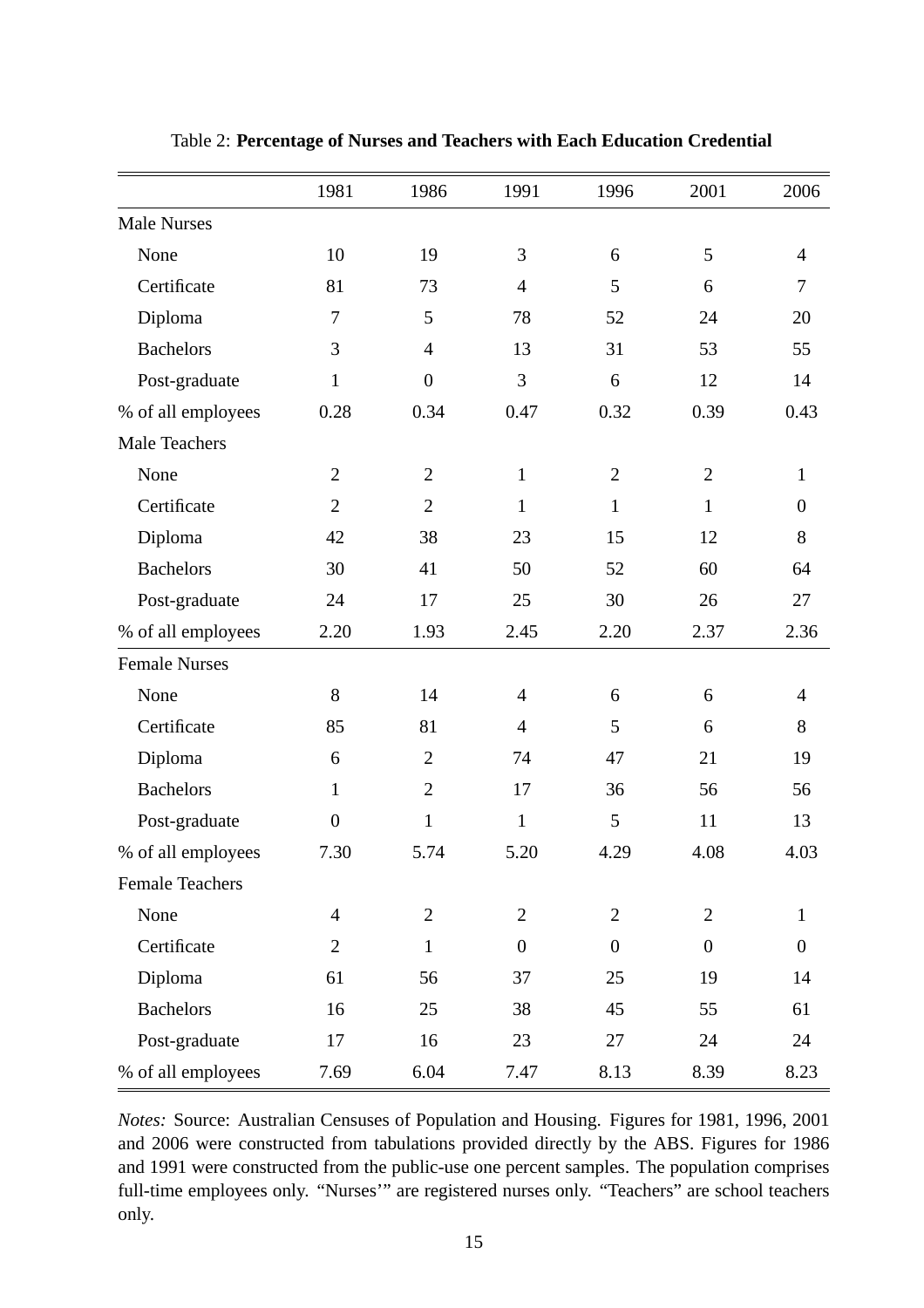late 1980s and early 1990s. A proportion of teachers trained under the former system have since updated their credentials, with many earning post-graduate certificates or diplomas. Note how important the teaching profession is for females, with 8 percent of all female full-time employees working as school teachers. Again the significance of this change is much smaller for males, since just over 2 percent of male full-time employees are employed as school teachers.

### **5.2 Potential Effect of Credential Relabelling**

Potential relabelling of education credentials among professional workers could have held down the average estimated earnings of bachelor degree, diploma and certificate holders simultaneously. The intuition for this process is illustrated by the following simple scenario. Suppose that a particular group of professional workers (say nurses) were among the highest paid of all workers holding a certificate at the start of the period. These same workers were, however, paid less than the average wage of "traditional" bachelor degree holders. A subsequent shift of these workers from the certificate category to the bachelor degree category would, ceteris paribus, lower the overall average wages of both certificate holders and bachelor degree holders.

Our approach to constructing an estimate of the potential effect of credential relabelling on education earnings premia is as follows. Overall education premia can be viewed as weighted averages of education premia within each occupation, with each occupation carrying a weight equal to its share of the workforce. Counterfactual education premia that reflect the education premia that would have occurred if potential credential relabelling had not occurred can be constructed by appropriate re-weighting of the data. This construction is undertaken in four stages. First, we produce estimates of education premia within each occupation group. Second, we provide an estimate of the extent of credential relabelling that we believe has occurred within each occupation group. Third, we produce estimates of the education premia by occupation group that would have prevailed in the absence of any such relabelling. Fourth, we construct new estimates of education premia averaged across all occupations using the counterfactual premia by occupation group and counterfactual weights under the hypothesis of no credential relabelling. The overall effect of relabelling on aggregate education earnings premia is then calculated as the dif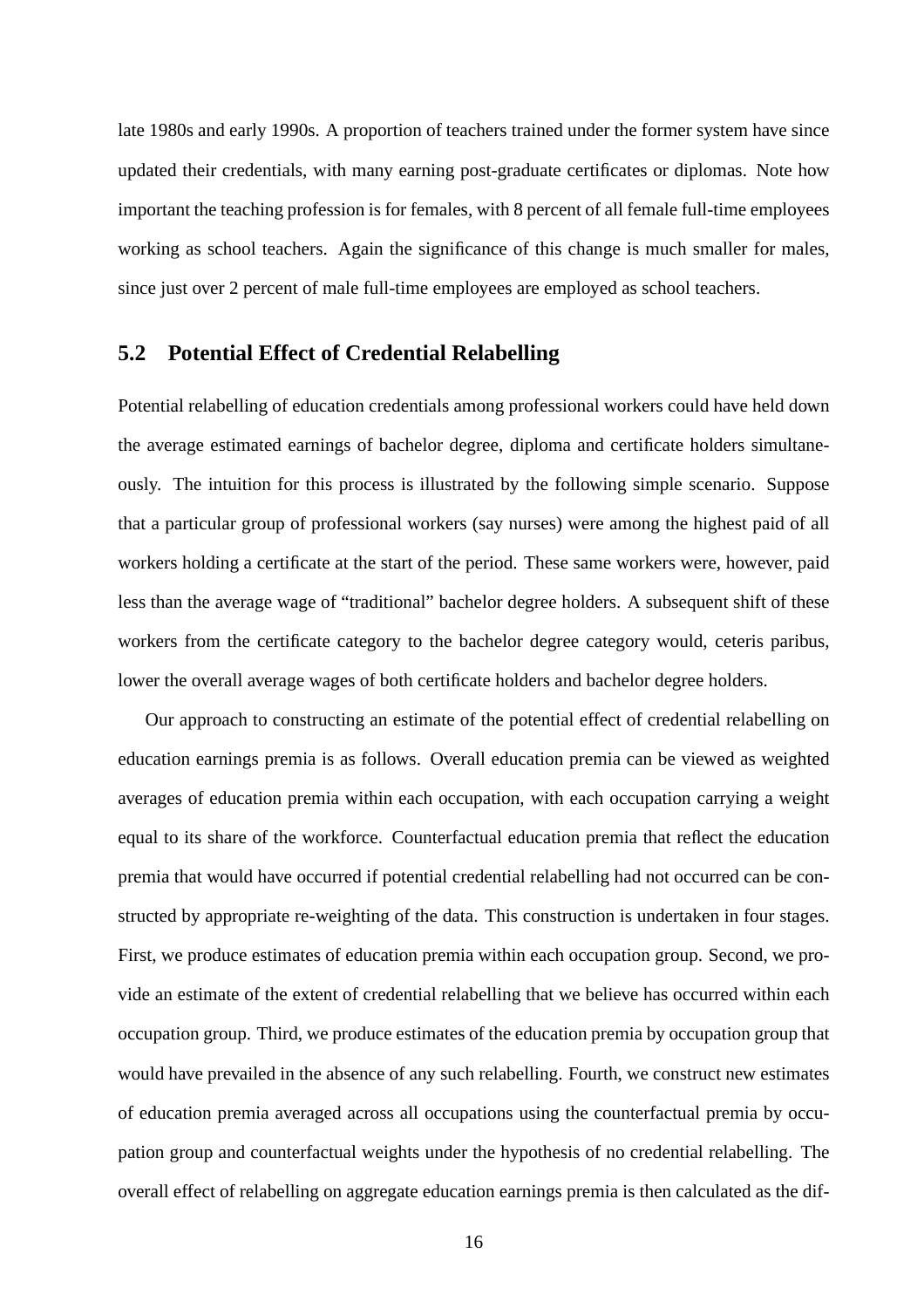ference between the observed premia and the counterfactual premia. We provide details on how we identify within-occupation group credential relabelling and its effect on within-occupation group education earnings premia below.

#### **5.2.1 Education Premia Within Occupation Groups**

Our first step is to estimate actual education earnings premia of full-time employees separately by major occupation group. We calculate these premia for the period 2002-04. These calculations provide baseline estimates of actual education earnings premia for each occupation group in 2002-04 in the presence of credential relabelling. We focus our discussion on analysis that draws on the Income Surveys, given the advantages of this data in terms of reporting a continuous earnings measure and separately identifying employment income.

Estimates of education earnings premia for each occupation group are presented in the top panels of Tables 3 and 4 for males and females respectively. The estimates are relative to the base case of a labourer with no post-secondary qualifications. Note that within major occupation groups (reading across rows), earnings mostly have the expected ordering by education credential. Of most interest here, we observe that full-time employees in professional occupations who hold a certificate or diploma (other post-secondary) earn considerably less on average than those holding a bachelor degree or higher in professional occupations. The difference of 0.178 log points (0.570 minus 0.392) for females implies bachelor degree holders earn approximately 19 percent more than the other post-secondary group. Also of importance is that other post-secondary credential holders in professional occupations earn more than employees who also hold other post-secondary credentials but work in less skilled occupations (reading down the column).

If there has been a re-allocation of workers within the professional occupation group from the education level of other post-secondary to the level of bachelor degrees and above, it may have acted to reduce the average earnings of both degree holders and holders of other post-secondary qualifications. Holders of other post-secondary qualifications in professional occupations are paid more than such holders in all other major occupation groups other than managers. Remov-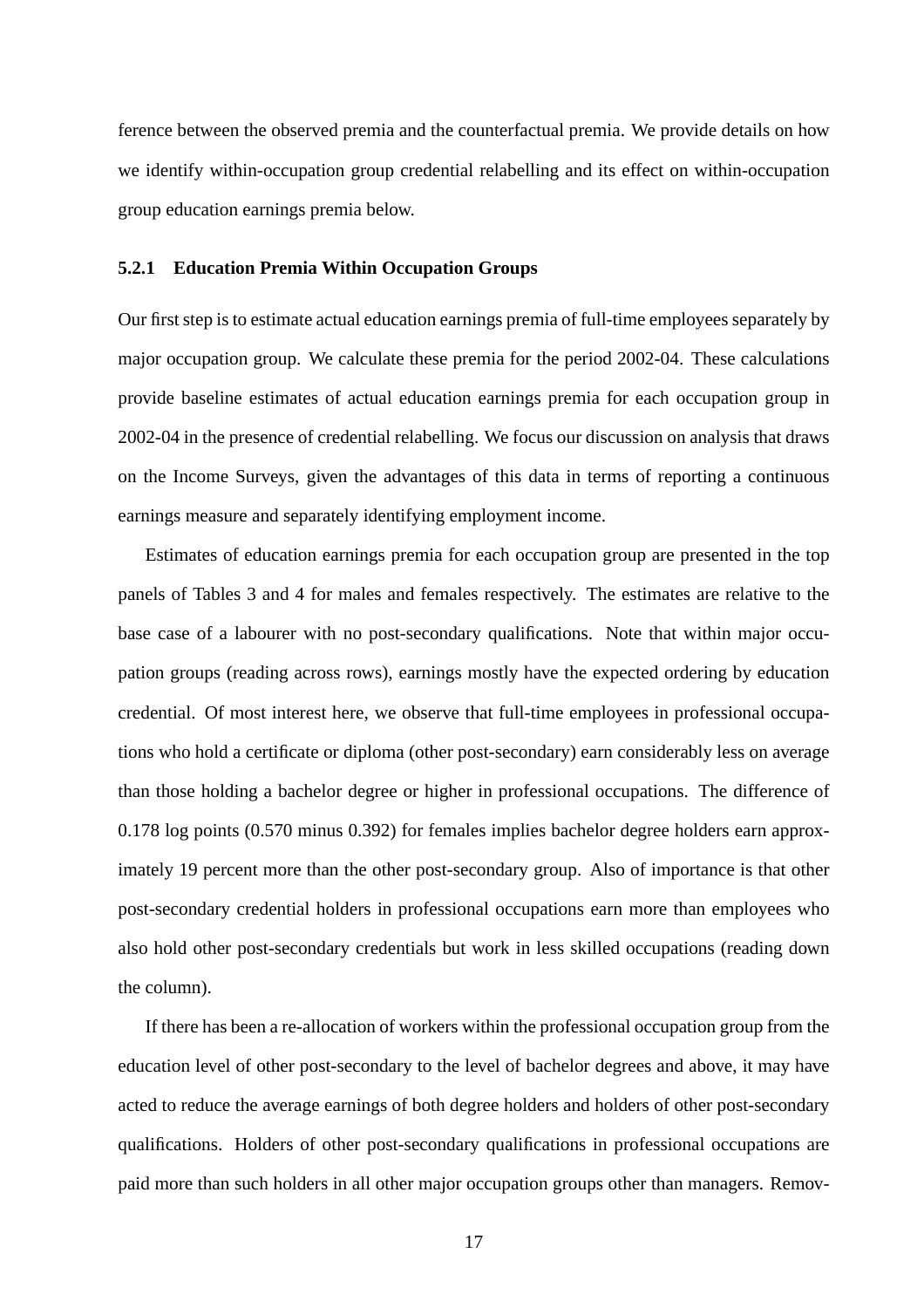|               | Degree | Other     | N <sub>o</sub> | Degree  | Other     | N <sub>o</sub> |
|---------------|--------|-----------|----------------|---------|-----------|----------------|
|               | plus   | post-sec. | post-sec.      | plus    | post-sec. | post-sec.      |
| Premia        |        |           |                |         | 2002-04   |                |
| Managers      |        |           |                | 0.889 c | 0.501 c   | 0.467 c        |
| Professionals |        |           |                | 0.679 c | 0.542c    | $0.480\ ^c$    |
| Ass. Prof.    |        |           |                | 0.623 c | 0.426 c   | 0.298 c        |
| <b>Trades</b> |        |           |                | 0.441 c | 0.325c    | 0.216 c        |
| Clerical      |        |           |                | 0.378c  | 0.285c    | 0.248 c        |
| Int. Prodn.   |        |           |                | 0.229c  | 0.312 c   | 0.240c         |
| Elem. Cler.   |        |           |                | 0.177   | 0.074     | $0.086$ $^a$   |
| Labourers     |        |           |                | 0.099   | 0.151 c   | base           |
| Weights       |        | 1986      |                |         | 2001      |                |
| Managers      | 2.050  | 3.470     | 3.840          | 4.520   | 3.740     | 3.770          |
| Professionals | 7.690  | 5.470     | 2.100          | 12.380  | 4.070     | 2.400          |
| Ass. Prof.    | 0.660  | 5.710     | 5.020          | 2.430   | 6.450     | 4.830          |
| <b>Trades</b> | 0.130  | 15.050    | 5.420          | 0.430   | 13.910    | 4.570          |
| Clerical      | 0.690  | 2.350     | 8.630          | 1.380   | 3.460     | 5.980          |
| Int. Prodn.   | 0.050  | 2.340     | 10.620         | 0.260   | 3.520     | 10.060         |
| Elem. Cler.   | 0.100  | 0.750     | 3.150          | 0.300   | 1.050     | 2.570          |
| Labourers     | 0.070  | 2.340     | 12.280         | 0.150   | 1.960     | 5.820          |

Table 3: **Estimates of Male Occupation-by-Education Earnings Premia**

*Notes:* Premia estimates are obtained from the pooled 2002-3 and 2003-04 income surveys and are for occupation-education interaction terms in log weekly earnings regressions estimated on full-time employees aged 25 to 59. Regressions also include five-year age group indicators, a marital status indicator and indicators for quarter and year of survey.  $a$ ,  $b$  and  $c$  denote statistical significance at the 10, 5 and 1 percent levels respectively. Sample size is 8,143 in 2002-4. Weights are obtained from the 1986 and 2001 Censuses and are the percentage of all full-time employees aged 25 to 59 in each occupation-by-education cell. Sample size is 23,539 in 1986 and 25,176 in 2001. The Clerical occupation group comprises Intermediate Clerical and Advanced Clerical.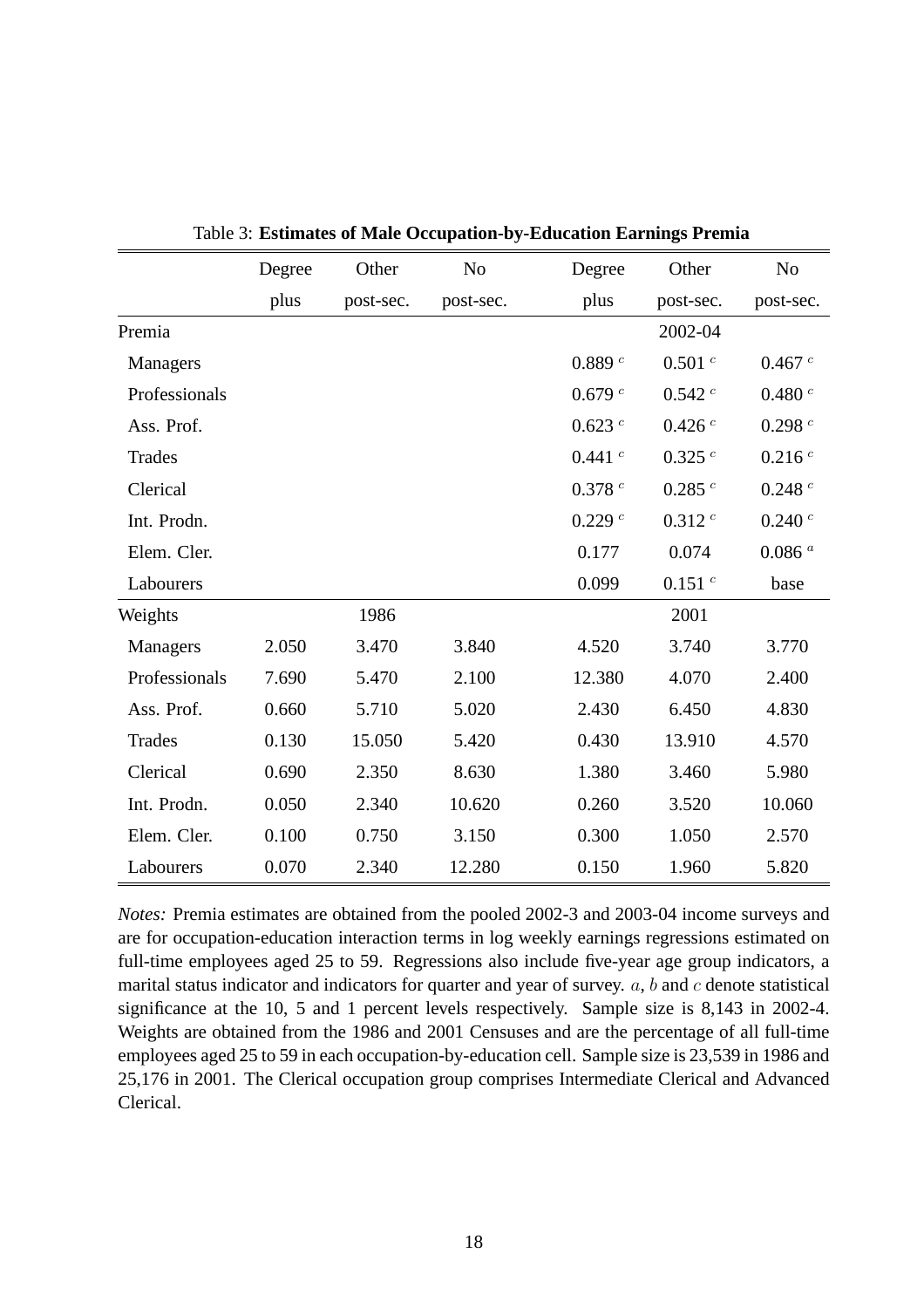|               | Degree | Other     | N <sub>o</sub> | Degree      | Other              | N <sub>o</sub>       |
|---------------|--------|-----------|----------------|-------------|--------------------|----------------------|
|               | plus   | post-sec. | post-sec.      | plus        | post-sec.          | post-sec.            |
| Premia        |        |           |                |             | 2002-04            |                      |
| Managers      |        |           |                | $0.760\ ^c$ | 0.394 c            | 0.444c               |
| Professionals |        |           |                | $0.570\ ^c$ | $0.392\ ^c$        | 0.342 c              |
| Ass. Prof.    |        |           |                | 0.466c      | 0.260c             | $0.203$ <sup>c</sup> |
| <b>Trades</b> |        |           |                | 0.180       | 0.161 <sup>b</sup> | 0.152c               |
| Clerical      |        |           |                | $0.200\ ^c$ | 0.093c             | 0.121 c              |
| Int. Prodn.   |        |           |                | 0.137       | 0.240 c            | 0.002                |
| Elem. Cler.   |        |           |                | $-0.117$    | 0.035              | $-0.069$             |
| Labourers     |        |           |                | 0.077       | 0.008              | base                 |
| Weights       |        | 1986      |                |             | 2001               |                      |
| Managers      | 0.97   | 0.91      | 1.29           | 4.11        | 1.45               | 2.24                 |
| Professionals | 8.92   | 12.80     | 2.40           | 20.46       | 5.71               | 3.14                 |
| Ass. Prof.    | 0.57   | 2.06      | 3.15           | 2.66        | 4.31               | 7.11                 |
| <b>Trades</b> | 0.04   | 0.72      | 1.63           | 0.16        | 0.89               | 1.01                 |
| Clerical      | 1.17   | 8.27      | 26.34          | 3.29        | 8.34               | 20.25                |
| Int. Prodn.   | 0.00   | 0.45      | 4.94           | 0.07        | 0.28               | 2.47                 |
| Elem. Cler.   | 0.14   | 1.79      | 8.96           | 0.47        | 1.21               | 4.92                 |
| Labourers     | 0.08   | 0.91      | 11.50          | 0.23        | 0.51               | 4.70                 |

|  |  | Table 4: Estimates of Female Occupation-by-Education Earnings Premia |  |
|--|--|----------------------------------------------------------------------|--|
|  |  |                                                                      |  |

*Notes:* Premia estimates are obtained from the pooled 2002-3 and 2003-04 income surveys and are for occupation-education interaction terms in log weekly earnings regressions estimated on full-time employees aged 25 to 59. Regressions also include five-year age group indicators, a marital status indicator and indicators for quarter and year of survey.  $a$ ,  $b$  and  $c$  denote statistical significance at the 10, 5 and 1 percent levels respectively. Sample size is 4,571 in 2002-4. Weights are obtained from the 1986 and 2001 Censuses and are the percentage of all full-time employees aged 25 to 59 in each occupation-by-education cell. Sample size is 11,043 in 1986 and 14,768 in 2001. The Clerical occupation group comprises Intermediate Clerical and Advanced Clerical.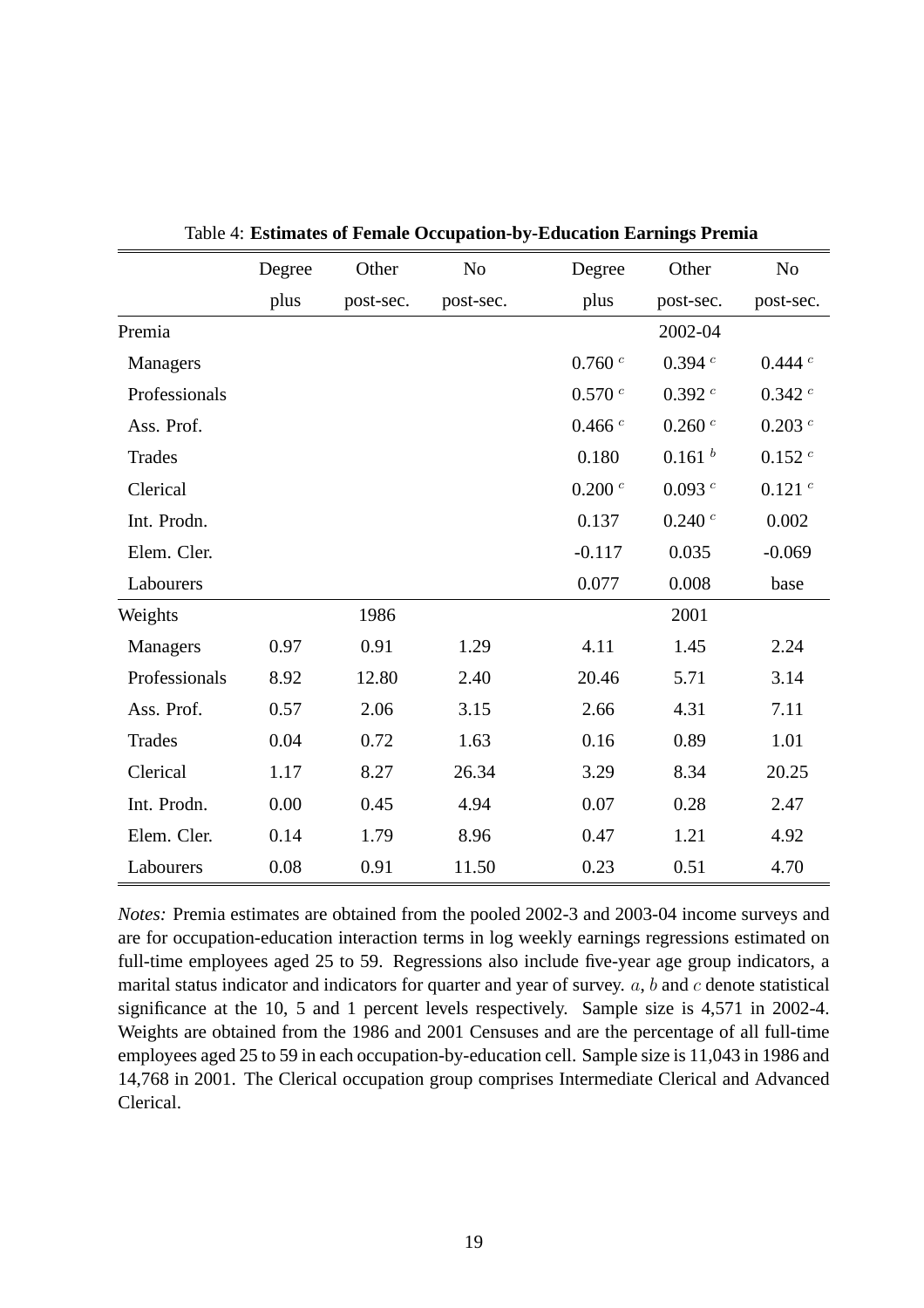ing a large number of such workers from the professional occupation group will thus lower the average earnings of all remaining other post-secondary qualification holders. These same other post-secondary qualification holders are paid less than bachelor or above holders in the professional occupations. Including such workers now in the degree plus education category may also have lowered the average income of all bachelor degree holders.

#### **5.2.2 Extent of Credential Relabelling**

The second step is to estimate the extent or scale of potential credential relabelling over time. Our estimate of the extent or scale of credential relabelling uses the following assumption.

#### *Assumption 1*:

The growth in the proportion of workers holding bachelor degrees and higher within the professional occupation group between 1986 and 2001 reflects relabelling of certificates and diplomas only.

The weights provided in the lower panels of Tables 3 and 4 are full-time employment shares of each education by occupation group and were constructed using Australian Census data for 1986 and 2001. The Census is used in preference to the Income Surveys to construct these weights because the public use files of the Income Surveys only provide one-digit level occupation categories that are too aggregated to allow us to construct consistent occupation categories across sample years. We also chose not to use the 1981 Census for weights information given additional problems in allocating the individual occupations provided in the 1981 Census public use files to the ASCO2 major occupation groups provided in 2001. See Appendix A for details about how we constructed consistent major occupation categories using the Census.

Looking now at these weights, observe that the proportion of all female full-time employees that work in professional occupations and hold an other post-secondary qualification fell from 12.8 percent to 5.71 percent between 1986 and 2001. The proportion that work in professional occupations and hold a bachelor degree or higher increased significantly over the same period, from 8.92 to 20.46 percent. Changes in the same directions are observed for males, but on smaller scales. Assumption 1 essentially claims that the reallocation of professional workers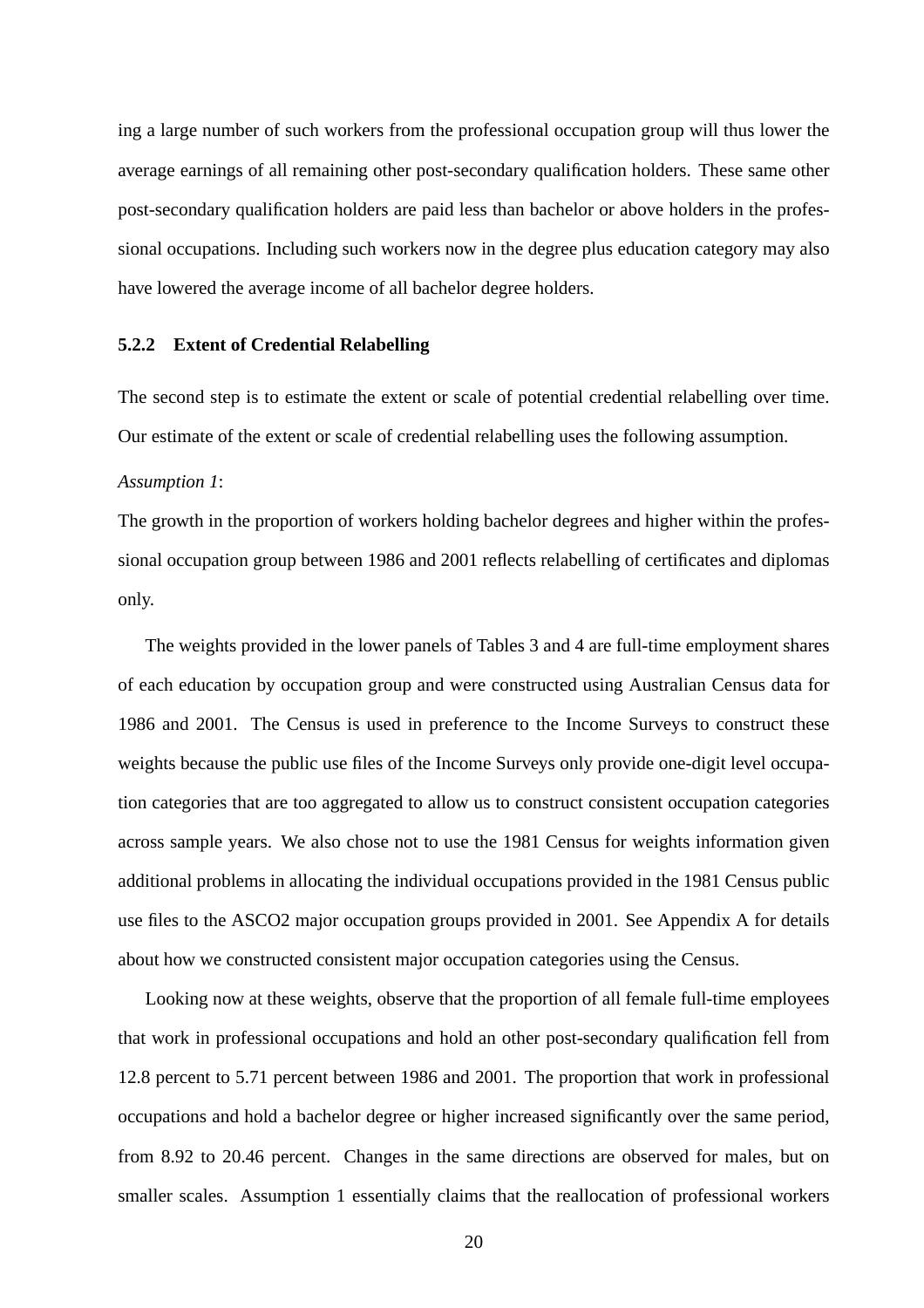between education categories is entirely due to relabelling. Note also that Assumption 1 implies that there has not been any relabelling in any other occupation group.

Assumption 1 suggests that the underlying skill composition of workers in professional occupations has remained essentially unchanged between 1986 and 2001. Even if the changes in education levels reflect increased skills, but workers are not rewarded for their increased skill levels with higher earnings, our calculations of the effect of credential changes on estimates of education earnings premia are still valid. It is possible that some of the growth in the education levels of professional employees over the period may result in higher earnings for those particular workers earning higher credentials, so our estimate of the potential effect of relabelling can be thought of as an upper bound.

To check whether Assumption 1 is defensible, we examined whether the relative wages of nurses and teachers have increased over the 1986 to 2004 period as their average levels of education have increased. To do this, we use published data derived from ABS employer surveys on average weekly earnings by detailed ASCO1 and ASCO2 two digit level occupation.<sup>10</sup> Occupation level wages are available for all adult full-time non-managerial employees separately by gender. Age and education levels of employees cannot, however, be ascertained from this data source.

Figures 9 through 12 present average wages of nurses and teachers relative to average wages of all employees in three high skill one digit occupation groups: professionals, para/associate professionals, and tradespersons. The break in the middle of the figures marks the change in the ABS occupational classification scheme from ASCO1 to ASCO2 in the mid-1990s. The unambiguous conclusion to be reached from these figures is that, apart from nurses in the late 1980s, the wages of nurses and teachers have remained remarkably stable relative to other employees in skilled occupations. The relative wages of male teachers may actually have fallen over the period. The general increase in the education credentials held by nurses and teachers has thus not

<sup>10</sup>Wages by detailed occupation are provided in the ABS releases *Employee Earnings and Hours, Australia*, catalogue number 6306.0. This release has also been called *Distribution and Composition of Employee Earnings and Hours, Australia* in some years. This release was annual from 1978 until 1996, and has been released biannually since 1996.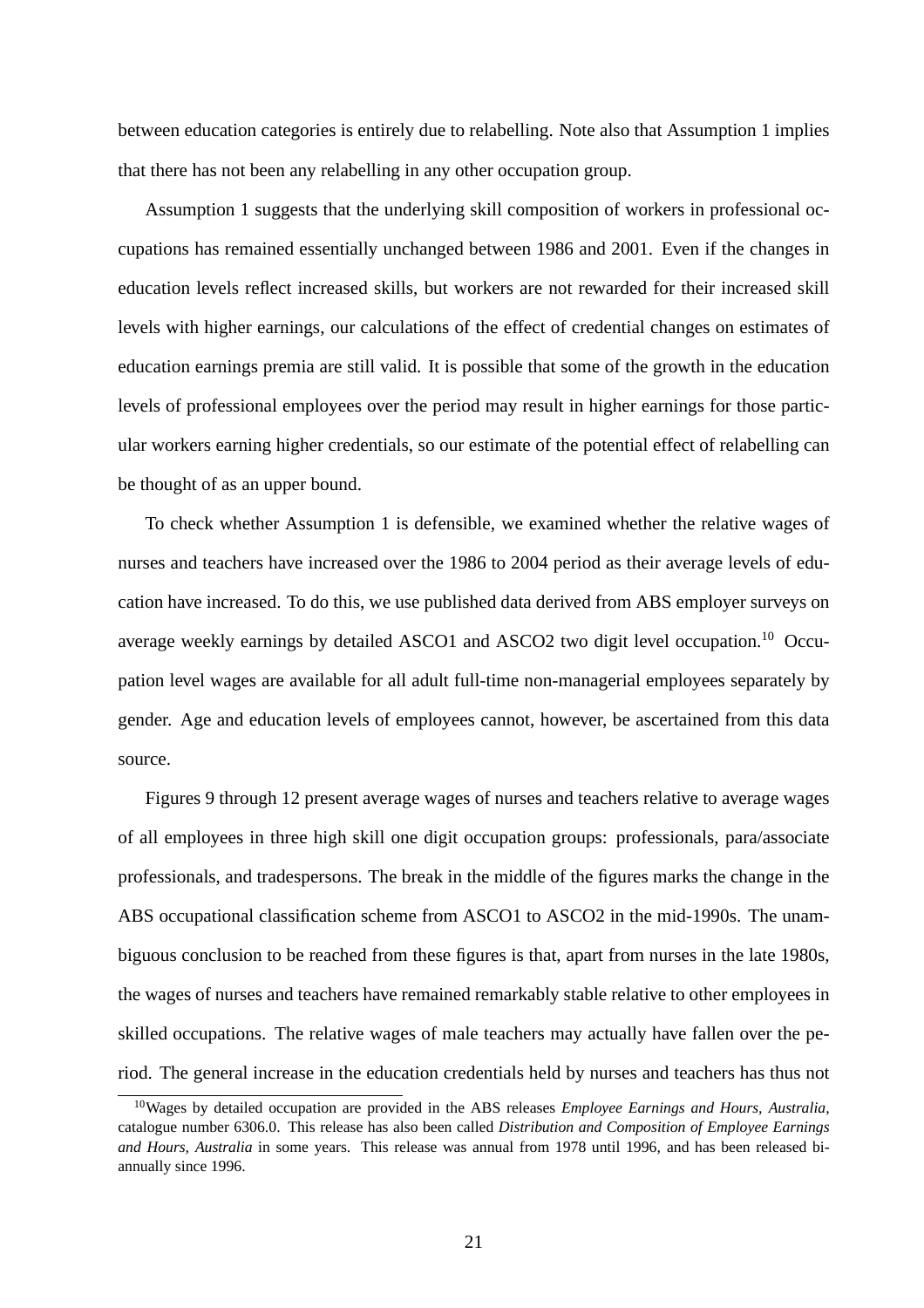resulted in any real improvement in their relative earnings. Such workers may be more skilled, but this does not appear to have been translated into additional remuneration.

### **5.2.3 Estimates of Education Premia by Occupation Group in Absence of Relabelling**

The third step is to construct counterfactual estimates of education premia by occupation group after essentially unwinding the relabelling of credentials that may have occurred. This construction of counterfactual estimates by occupation group employs a second assumption.

#### *Assumption 2*:

Employees whose credentials have been relabelled earn on average the same as those who have not had their credentials relabelled.

Assumption 2 implies that there is a proportion of bachelor degree holders working in professional occupations in 2001 that are assumed to have relabelled other post-secondary qualifications (diplomas and certificates). The holders of these relabelled qualifications are assumed to have average earnings equal to the average earnings of holders of non-relabelled other postsecondary qualifications who are working in professional occupations in 2001.

To ascertain whether this second assumption is defensible, we again provide details on the earnings of nurses and teachers. Using data drawn from the 2001 Census, Table 5 presents mean incomes by educational attainment within each of the two occupations. As before, we restrict our attention to full-time employees. The mean income of female nurses holding diplomas was \$864 per week, compared with \$877 for female nurses holding bachelor degrees, a mere 1.5 percent higher. For males, nurses holding diplomas actually earned on average 4 percent more than those holding bachelor degrees. For female teachers, diploma holders earned just 0.9 percent less than bachelor degree holders, while for male teachers, diploma holders earned around 1 percent more than bachelor degree holders. Teachers with postgraduate credentials earned around 1 percent (males) to 5 percent (females) more than diploma holders. Nurses with postgraduate credentials earned around 7 percent (males) to 13 percent (females) more than diploma holders. Thus, with the exception of nurses holding postgraduate credentials, the incomes of teachers and nurses are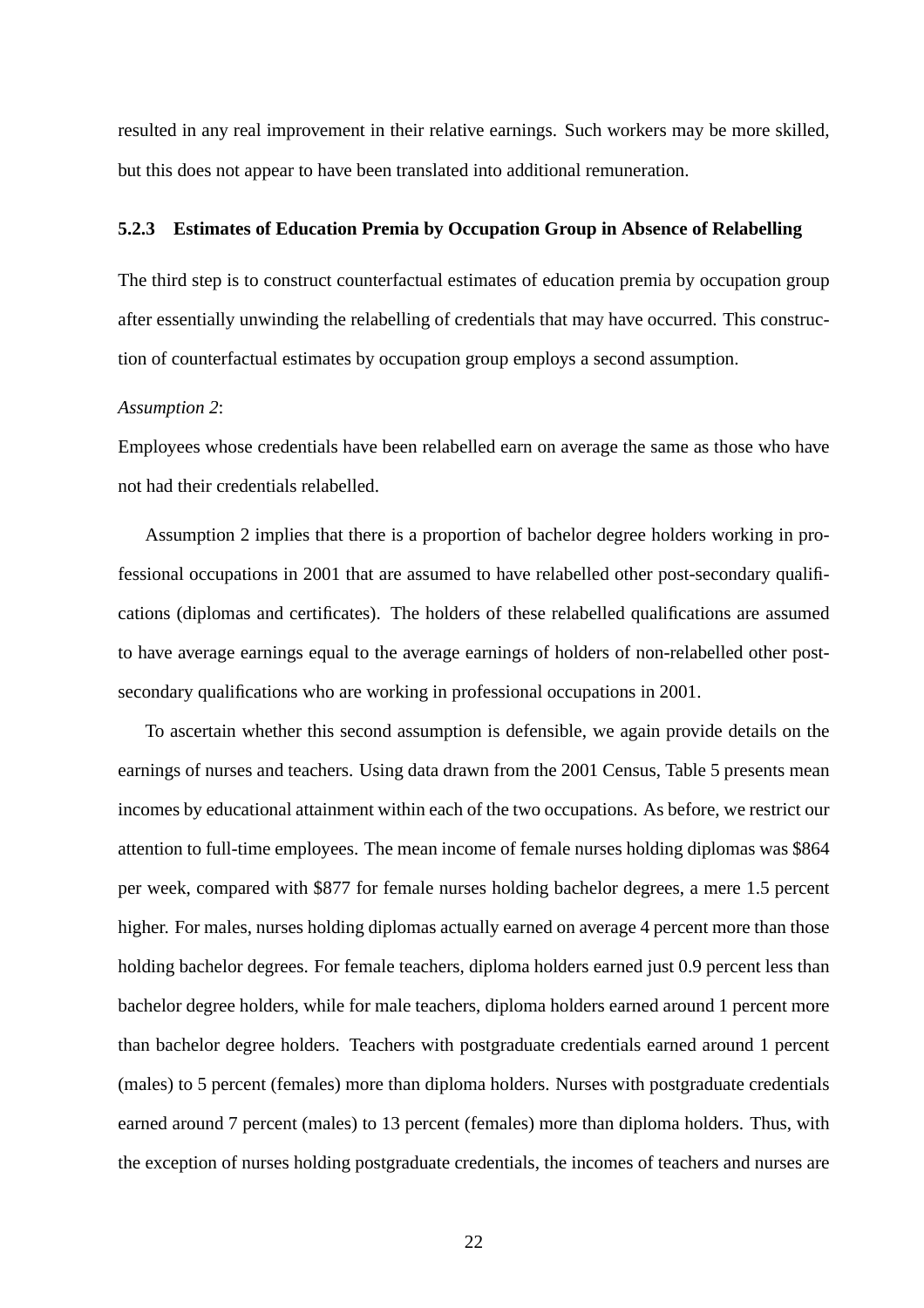| Post-secondary   | Male          | Male            | Female        | Female          |
|------------------|---------------|-----------------|---------------|-----------------|
| credentials      | <b>Nurses</b> | <b>Teachers</b> | <b>Nurses</b> | <b>Teachers</b> |
| None             | \$750         | \$984           | \$651         | \$875           |
| Certificate      | \$777         | \$858           | \$650         | \$668           |
| Diploma          | \$996         | \$1,083         | \$864         | \$970           |
| <b>Bachelors</b> | \$957         | \$1,072         | \$877         | \$978           |
| Post-graduate    | \$1,065       | \$1,094         | \$976         | \$1,019         |

Table 5: **Nursing and Teaching Weekly Income by Education Level - 2001**

*Notes:* The data was provided by the ABS in customised tables using information from the 2001 Australian Census. The figures denote total income rather than just employee earnings, and are for full-time employees aged 25 to 59.

very similar across education categories.<sup>11</sup>

Using the two assumptions stated above, we re-calculate education earnings premia for 2002- 04 after "unwinding" the assumed relabelling of education categories since 1986. The observed earnings premium to a degree for professional employees in 2002-04 can be expressed as a weighted average of the premium for those with 'traditional' degrees and the premium for those with 'new' degrees:

$$
p_{d,2} = \omega p_{td,2}^* + (1 - \omega) p_{nd,2}^* = \omega p_{td,2}^* + (1 - \omega) p_{o,2}
$$
 (2)

In this equation,  $p_{d,2}$  is the observed premium for all degree holder professionals in 2002-04,  $\omega$  is the proportion of degree-holding professionals in 2002-04 with traditional degrees,  $p_{td,2}^*$ is the (unobserved) premium for 'traditional' degree holder professionals in 2002-04,  $p_{nd,2}^*$  is the (unobserved) premium for 'new' degree holder professionals, and  $p_{o,2}$  is the premium for holders of other post-secondary qualifications in professional occupations. Assumption 2 yields the second equality in Equation 2. That is, professionals with 'new' degrees are assumed to obtain the same average premium as professionals with non-degree post-secondary qualifications  $(p_{nd,2}^* = p_{o,2})$ . Solving for the unobserved premium to 'traditional' degrees and rearranging

<sup>&</sup>lt;sup>11</sup>Note that these comparisons do not control for potential differences in the age (work experience) of workers with each education level. The customised tables of earnings by education group for nurses and teachers obtained from the ABS did not include information on age.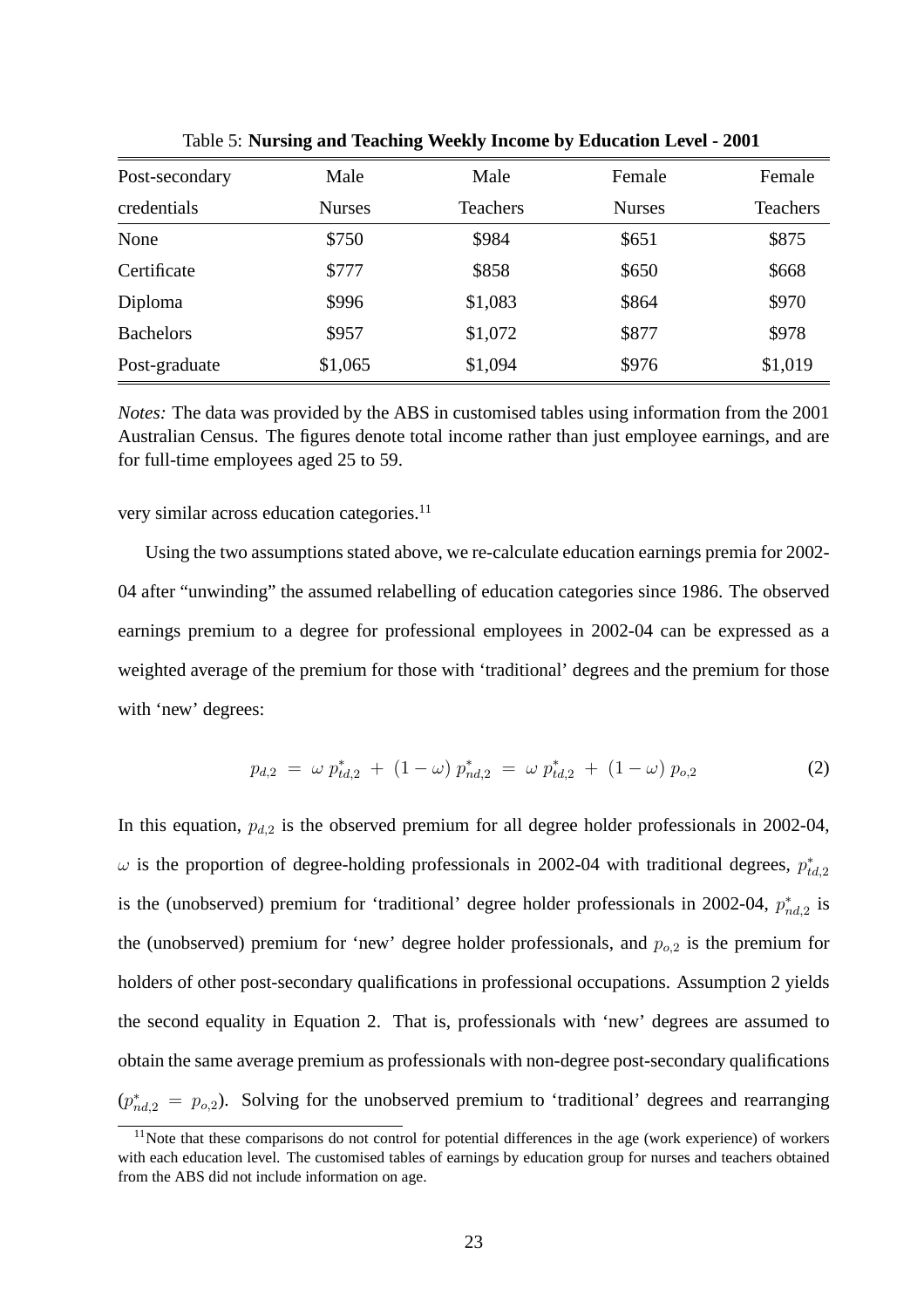yields Equation 3.

$$
p_{td,2}^* = p_{d,2} + \left(\frac{1}{\omega} - 1\right) (p_{d,2} - p_{o,2}) \tag{3}
$$

As long as  $p_{d,2} > p_{o,2}$  and  $0 < \omega < 1$ , our estimate for the premium to 'traditional' degrees will exceed the observed premium to all degree holders in 2002-04. To obtain an expression for  $\omega$  as a function of observed quantities, we define  $s_{d,1}$  as the proportion of professionals in 1986 with a degree or higher, which by Assumption 1 is also the proportion of professionals in 2002-04 with 'traditional' degrees, and we define  $s_{d,2}$  as the proportion of professionals with degrees in 2002-04. Noting that  $s_{d,1} < s_{d,2}$ , we then define  $\omega = s_{d,1}/s_{d,2}$ . Using the shares in Table 4 for females, the value for  $\omega$  is calculated as 0.37 / 0.70 = 0.53. In other words, of all female professionals holding degrees or higher in 2002-04, 53 percent are assumed to hold 'traditional' degrees, while the rest are assumed to hold 'new' degrees.

Substituting this definition for  $\omega$  into Equation 3 yields an estimate of the premium to a 'traditional' degree in 2002-04 as a function of observed quantities.

$$
p_{td,2}^* = p_{d,2} + \left(\frac{s_{d,2}}{s_{d,1}} - 1\right) (p_{d,2} - p_{o,2}) \tag{4}
$$

#### **5.2.4 Counterfactual Estimates of Education Premia Averaged over All Occupations**

Recall that our hypothetical exercise assumes that credential relabelling has only occurred within the professional occupation group. After constructing our estimate of the premium to 'traditional' degrees in professional occupations according to Equation 4, we then construct new estimates for education premia over all workers. We use the originally estimated education premia for all other occupation groups from the top panels of Tables 3 and 4. We also use the original weights for all other occupation groups from the bottom panels of those tables. The only weights that we change in this hypothetical exercise are the weights on degree and higher holders and on other post-secondary holders within the professional occupation group. The revised weights for professionals with degrees and for professionals with other post-school qualifications are given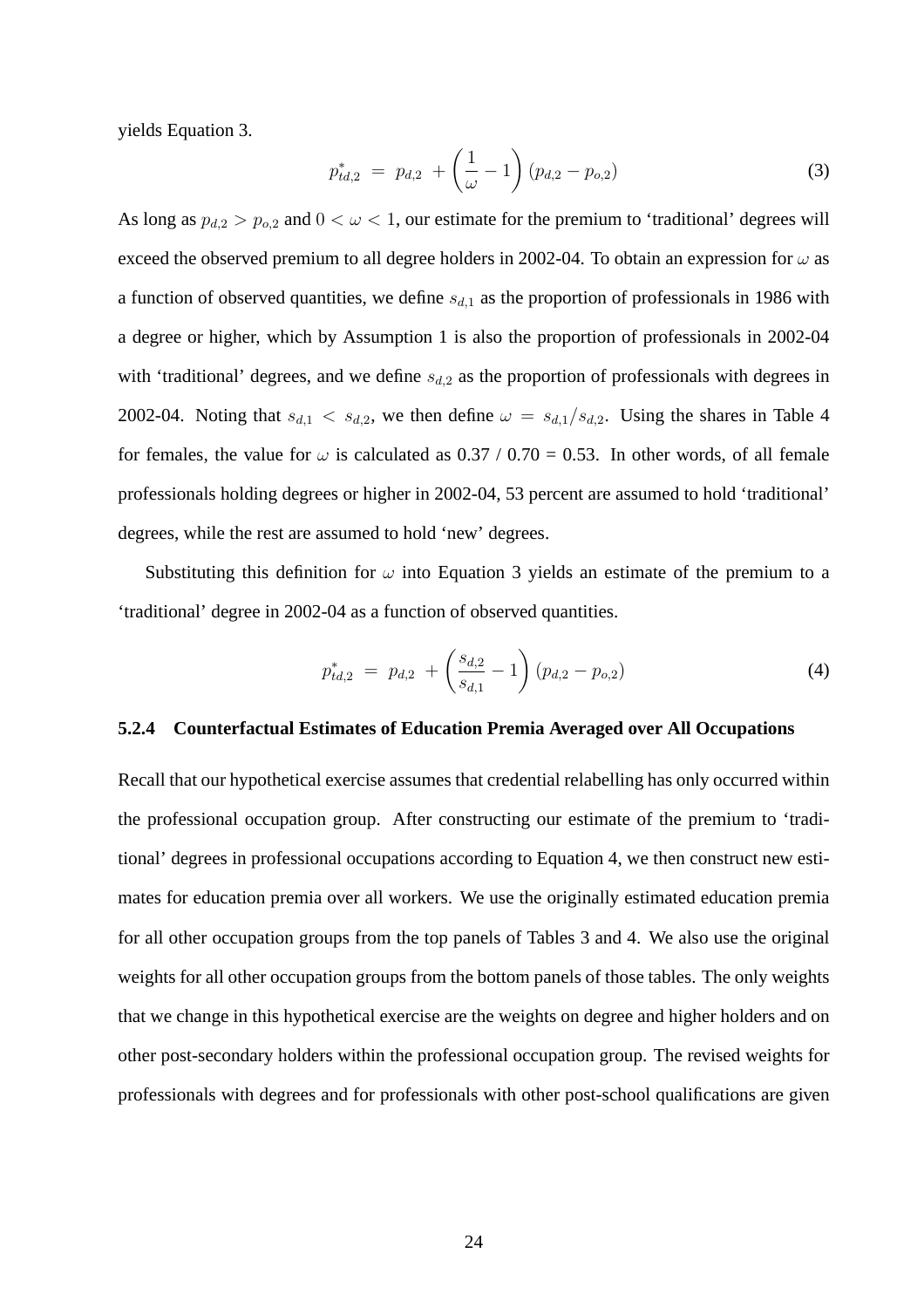by the following:

$$
w_{p,d,2}^{cf} = \left(\frac{s_{d,1}}{s_{d,2}}\right) w_{p,d,2}
$$
  

$$
w_{p,o,2}^{cf} = w_{p,o,2} + \left(w_{p,d,2} - w_{p,d,2}^{cf}\right)
$$

In these equations,  $w_{n,d}^{cf}$  ${}_{p,d,2}^{cf}$  is the revised weight for professionals with degrees in 2002-04,  $w_{p,d,2}$ is the original weight for professionals with degrees,  $w_{n,d}^{cf}$  $_{p,o,2}^{cf}$  is the revised weight for professionals with other post-school qualifications and  $w_{p,o,2}$  is the original weight for professionals with other post-secondary qualifications. Our estimated education premia are then weighted averages over all occupations, using the revised weights for professionals  $(w_n^{cf})$  $_{p,d,2}^{cf}$  and  $w_{p,q}^{cf}$  $_{p,o,2}^{cf}$ ), the revised estimate of the premium to a degree for professionals  $(p_{td,2}^*)$ , and original weights and education premia estimates for all other occupation groups.

Our counterfactual estimates of education earnings premia after "unwinding" the relabelling for full-time employees are provided in Tables 6 and 7 for males and females respectively. In the top panels of the Tables are the calculations for employees in professional occupations only. The actual premia estimates in column (3) are taken directly from Tables 3 and 4. These premia are thus relative to workers in labouring occupations with no post-secondary qualifications. For example, in 2002-04, female other post-secondary qualification holders in professional occupations earned 0.542 log points more (72 percent more) than employees with no post-secondary credentials working in labouring occupations. The weights presented in columns (2) and (4) of the tables are actual full-time female employment shares (expressed as percentages) taken from the appropriate Census. For example, in 1986, 8.92 per cent of all female full-time employees both held a bachelor degree or higher and were working in a professional occupation. In the bottom panel of Table 7 are the calculations for average earnings premia over all full-time employees. The earnings premia here are relative to all employees without a post-secondary education credential across all occupations.

The counterfactual earnings premia for 2002-4 after "unwinding" credential relabelling are provided in column (5) of Tables 6 and 7. The hypothetical weights provided in column (6) refer to the employment weights used in the counterfactual calculations. The end results of the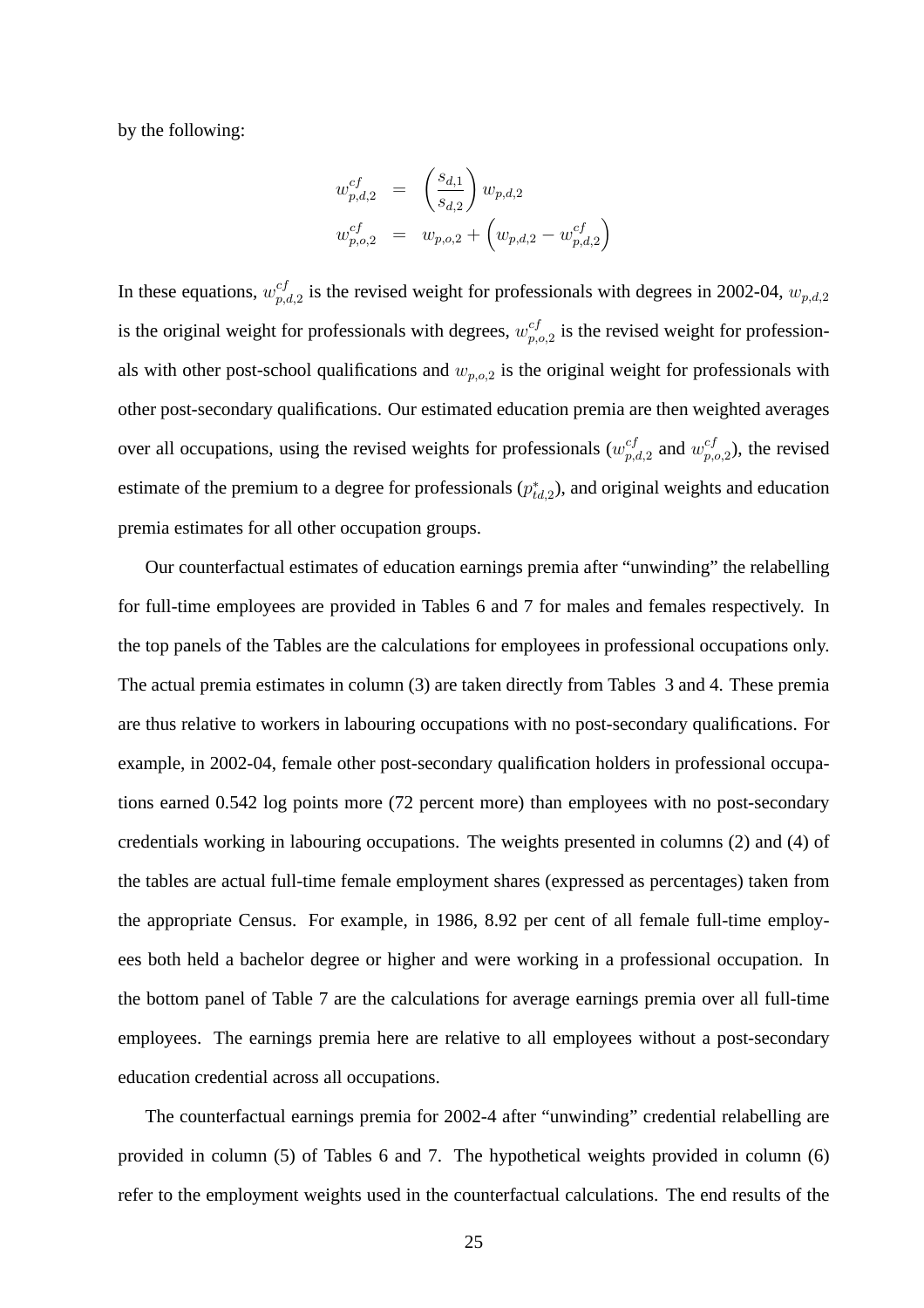exercise are presented in the bottom panel of the table. The following discussion will focus on the results for females.

Consider first the effect of "unwinding" the assumed relabelling on the earnings premium of other post-secondary qualification holders. Note that the overall size of the professional occupation group grew over the 1986 to 2001 period for females, from 24.12 to 29.31 per cent of the full-time workforce. Within the professional occupation group, the proportion holding a certificate or diploma was 53 percent in 1986 but only 19.5 percent in 2001. If this proportion had remained at 53 percent, then the proportion of all employees in professional occupations with a certificate or diploma would have been 15.33 percent (hypothetical weight in column (6)) rather than 5.71 percent (actual weight in column (4)). When we re-calculate the average earnings premia of certificate and diploma holders in all occupations after raising their weight in professional occupations from 5.71 percent to 15.33 percent, the earnings premium rises to 0.144 log points rather than 0.092 (bottom panel of Table 7). Recall that the other post-secondary earnings premium within the professional occupation group is unchanged in these calculations (top panel). The premium increases for workers in all occupations because professionals with these qualifications have relatively high earnings compared with other workers with these qualifications, such that increasing the weight given to professionals will increase the average earnings of all certificate and diploma holders.

For holders of bachelor degrees and above, we essentially remove the effect of these hypothetically relabelled workers from the estimated average earnings of employees in that category. If credential relabelling had not occurred, the weight on degree and higher holders within the professional occupations would have been approximately 10.84 percent rather than 20.46 percent. These hypothetical weights were calculated such that the increase in the weight placed on certificate and diploma holders exactly offsets the decrease in the weight placed on bachelor degree holders. We leave the weight on professionals with no post-secondary credentials at its actual level in 2001. We thus, as per Equation 4, re-calculate the average earnings premium of degree holders within professional occupations in 2002-4 on the assumption that 47 percent (9.62/20.46) of degree holders in 2002-04 hold relabelled degrees and are therefore in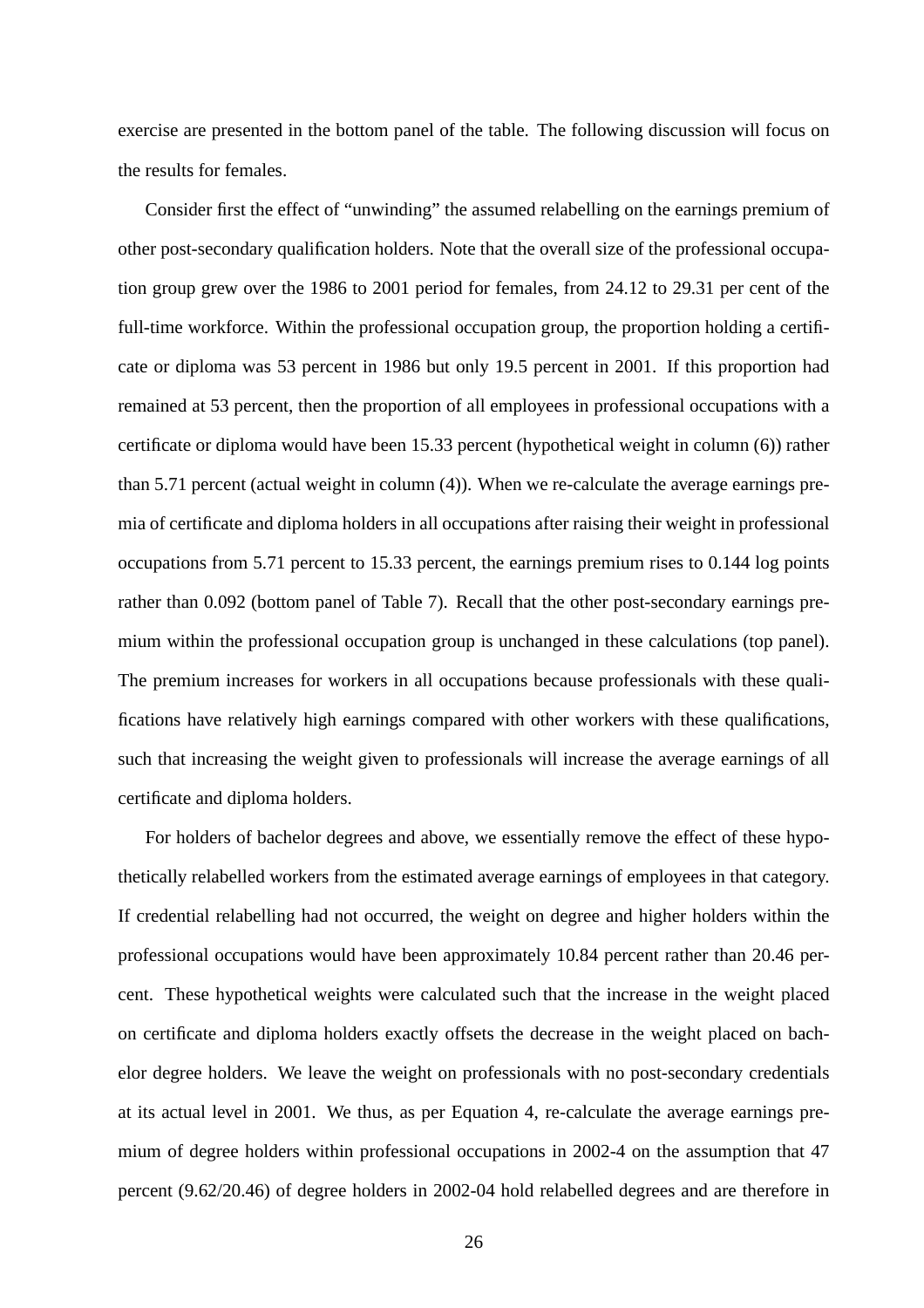|                 | Premia<br>1986<br>(1) | Weights<br>1986<br>(2) | Premia<br>2002-4<br>(3) | Weights<br>2001<br>(4) | Re-calc.<br>premia<br>2002-4<br>(5) | Hypothetical<br>weights<br>2001<br>(6) |
|-----------------|-----------------------|------------------------|-------------------------|------------------------|-------------------------------------|----------------------------------------|
| Professionals   |                       |                        |                         |                        |                                     |                                        |
| Degree          |                       | 7.69                   | 0.679                   | 12.38                  | 0.720                               | 9.56                                   |
| Other P-S       |                       | 5.47                   | 0.542                   | 4.07                   | 0.542                               | 6.89                                   |
| None            |                       | 2.10                   | 0.480                   | 2.40                   | 0.480                               | 2.40                                   |
| <b>TOTAL</b>    |                       | 15.26                  | 0.624                   | 18.85                  | 0.624                               | 18.85                                  |
| All occupations |                       |                        |                         |                        |                                     |                                        |
| Degree          | 0.416                 | 11.54                  | 0.440                   | 21.85                  | 0.460                               | 18.97                                  |
| Other P-S       | 0.117                 | 37.48                  | 0.125                   | 38.16                  | 0.138                               | 41.04                                  |
| None            |                       | 51.06                  |                         | 40.00                  |                                     | 40.00                                  |
| <b>TOTAL</b>    |                       | 100.0                  |                         | 100.0                  |                                     | 100.0                                  |

Table 6: **Hypothetical Effect of Credential Relabelling on Male Earnings Premia**

*Notes:* Calculations are of the estimated effect of the assumed relabelling of education credentials of workers in professional occupations on overall education earnings premia. Premia estimates are obtained from the Income Surveys and weights are obtained from the Censuses. Log earnings premia in the top panel are relative to labourers with no post-secondary qualifications, taken directly from Table 3. Log earnings premia in the bottom panel are relative to all full-time employees (all occupation groups) with no post-secondary qualifications. These premia are constructed as weighted averages of the premia estimated in Table 3 using the relevant employment weights. Weights are presented in percentage point terms.

fact obtaining the other post-secondary premium. Since this premium is lower than the average estimated premium to a degree, this removal has the effect of raising the estimated premium for the remaining 53 percent of degree-holders who have 'traditional' degrees, from 0.570 log points to 0.729 log points.

Using this alternative higher premium for bachelor degree holders in professional occupations, we can construct estimates of the education premium across all occupations in the absence of credential relabelling. We use the counterfactual weights and the higher premium for professionals and the actual weights and originally estimated premia for all other occupation groups. The premium for degree holders would be 0.466 rather than 0.405, a significantly higher number and indeed higher than the earnings premium in 1986. It thus appears that credential relabelling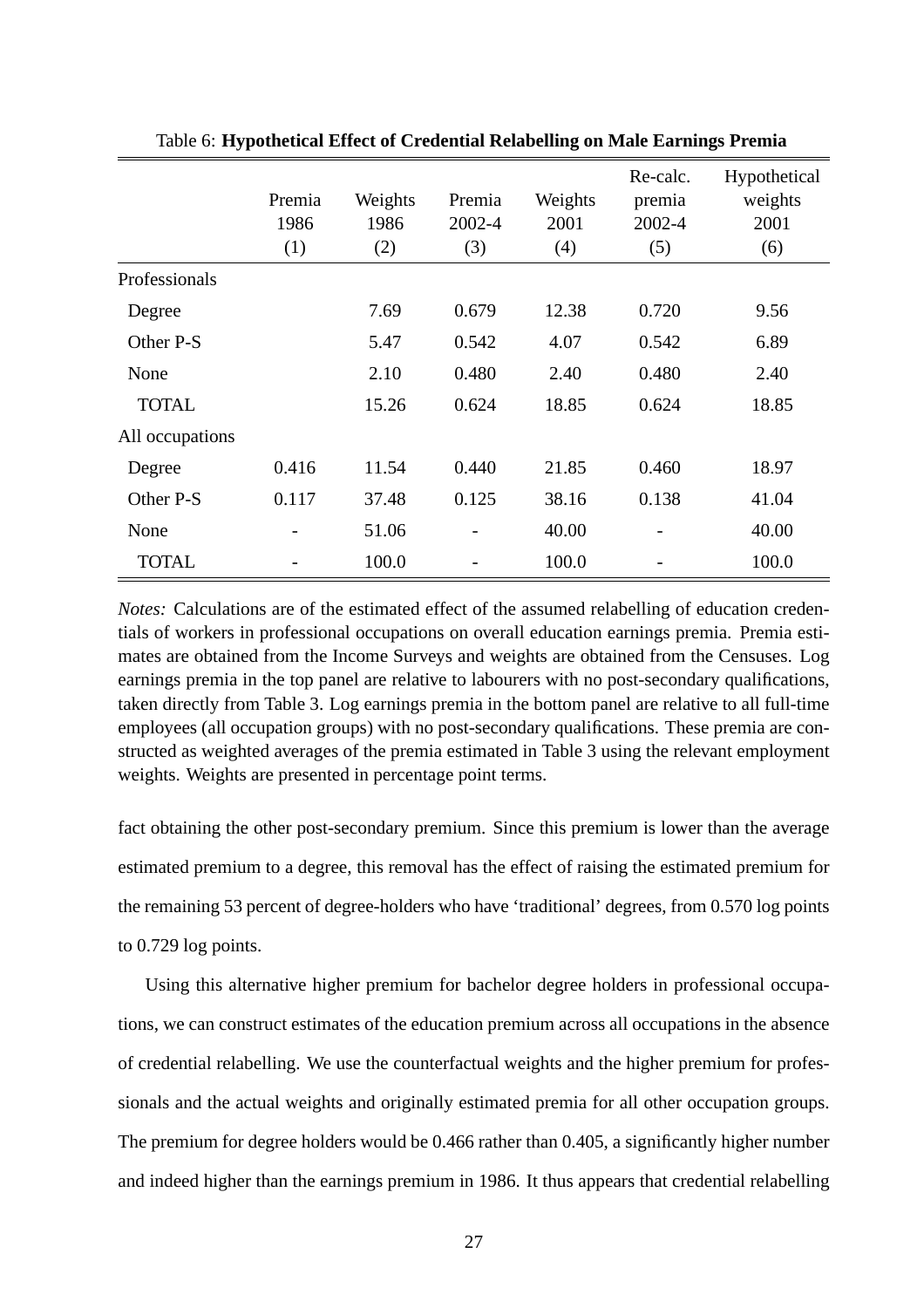|                 | Premia<br>1986<br>(1) | Weights<br>1986<br>(2) | Premia<br>2002-4<br>(3) | Weights<br>2001<br>(4) | Re-calc.<br>premia<br>2002-4<br>(5) | Hypothetical<br>weights<br>2001<br>(6) |
|-----------------|-----------------------|------------------------|-------------------------|------------------------|-------------------------------------|----------------------------------------|
| Professionals   |                       |                        |                         |                        |                                     |                                        |
| Degree          |                       | 8.92                   | 0.570                   | 20.46                  | 0.729                               | 10.84                                  |
| Other P-S       |                       | 12.80                  | 0.392                   | 5.71                   | 0.392                               | 15.33                                  |
| None            |                       | 2.40                   | 0.342                   | 3.14                   | 0.342                               | 3.14                                   |
| <b>TOTAL</b>    |                       | 24.12                  | 0.511                   | 29.31                  | 0.511                               | 29.31                                  |
| All occupations |                       |                        |                         |                        |                                     |                                        |
| Degree          | 0.451                 | 11.89                  | 0.405                   | 31.45                  | 0.466                               | 21.83                                  |
| Other P-S       | 0.197                 | 27.91                  | 0.092                   | 22.70                  | 0.144                               | 32.32                                  |
| None            |                       | 60.21                  |                         | 45.84                  |                                     | 45.84                                  |
| <b>TOTAL</b>    |                       | 100.0                  |                         | 100.0                  |                                     | 100.0                                  |

Table 7: **Hypothetical Effect of Credential Relabelling on Female Earnings Premia**

*Notes:* Calculations are of the estimated effect of the assumed relabelling of education credentials of workers in professional occupations on overall education earnings premia. Premia estimates are obtained from the Income Surveys and weights are obtained from the Censuses. Log earnings premia in the top panel are relative to labourers with no post-secondary qualifications, taken directly from Table 4. Log earnings premia in the bottom panel are relative to all full-time employees (all occupation groups) with no post-secondary qualifications. These premia were constructed as weighted averages of the premia estimated in Table 4 using the relevant employment weights. Weights are presented in percentage point terms.

could have had a significant depressive effect on the trend in measured education premia over the period from 1986 to 2002-04 for females.

The results of conducting the same "unwinding" exercise for male full-time employees are provided in Table 6. The effect on education earnings premia is more muted here, reflecting the substantially lower incidence of potential credential relabelling among males. Males were less likely than females to have been employed in nursing in particular, but also in teaching. Note, however, that there was no decline in the originally estimated education earnings premia for males, but rather simply a constancy over the 1982 to 2002-04 period. Indeed, this arguably provides additional support for the contention that credential relabelling has depressed female education earnings premia, since premia appeared to have fallen for females and the potential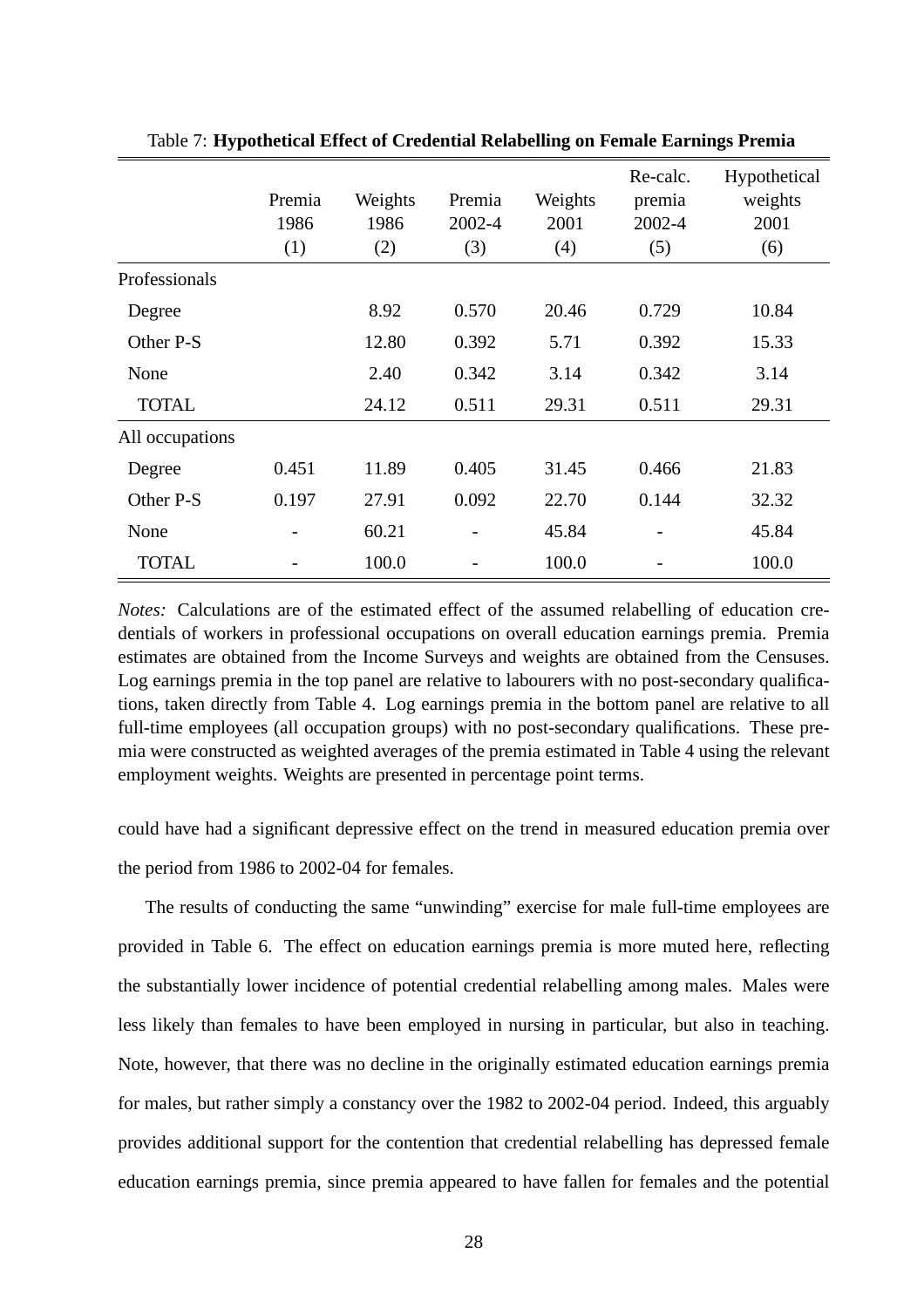scale of relabelling was much larger.

# **6 Conclusions**

Education earnings premia appear to have remained very stable in Australia over the 1982 to 2002-04 period, after falling from very high levels in the 1960s. This is in stark contrast to what has been observed in the United States, where the college premium increased considerably, particularly in the 1980s. The leading explanation for the stability of education premia in Australia is that the supply of highly educated workers has increased as demand has increased with skill-biased technical change, keeping wage premia constant. Although this explanation seems plausible, it is puzzling that supply of educated workers has grown so strongly in the face of stable earnings premia and rising costs, as the Higher Education Contribution Scheme was introduced and the level of student contributions increased over the 1990s. More Australians have been investing in higher education at the same time as the returns to such education appear to be falling.<sup>12</sup> Given this puzzle, there may well be additional reasons for the observed stability of education earnings premia.

We have suggested one particular change in the Australian higher education system over this period that may have affected estimates of education earnings premia. Some of the observed increase in the proportion of workers holding a bachelor degree or higher in Australia may be due to a particular change in the labelling of education credentials of certain professional workers, including nurses and teachers. We constructed an estimate of the potential effect of this credential relabelling on education earnings premia. Such relabelling may have held down estimates of education earnings premia for females by around 6 percentage points. It was estimated to have a less significant effect on male earnings premia.

There are other potential explanations for the stability of education earnings premia in Australia that also deserve attention. As noted above, one significant change in the Australian labour market over the past two or three decades has been the large reduction in labour market par-

<sup>&</sup>lt;sup>12</sup>Gregory (1995) argues that the return to education is in fact rising as the probability of employment, particularly full-time employment, is increasingly related to education attainment.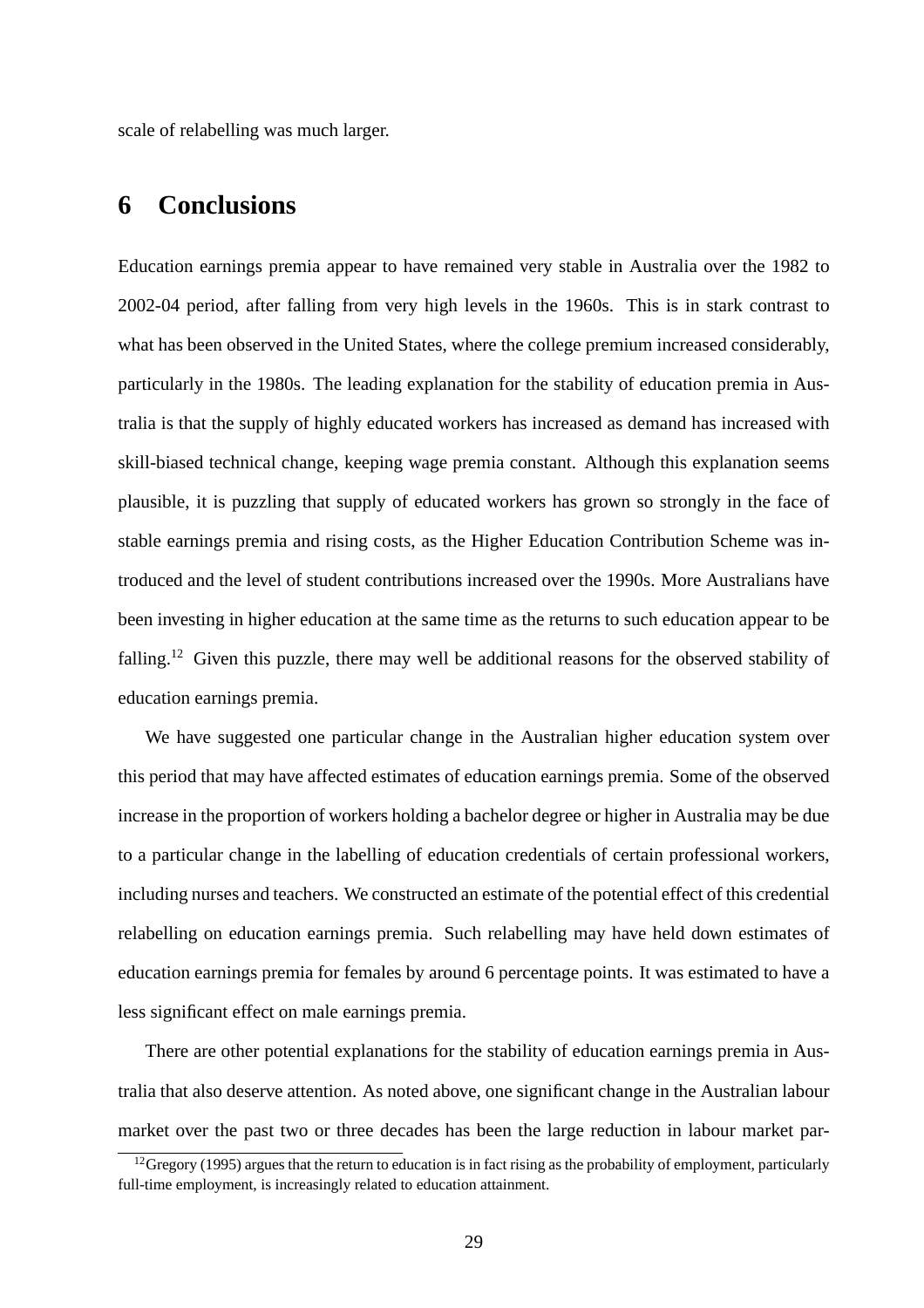ticipation of less educated adult males in particular. Selection into full-time jobs may thus have changed, particularly for the least educated. The average quality of workers with no postsecondary credentials who still hold a full-time job in recent years may be higher than in the past, and thus may earn better wages on average. The minimum wage may have had a role here also. Recall that the standard method of estimating education earnings premia is to measure earnings of highly educated workers relative to the no post-secondary education group. If this base group is increasing in average quality, this may also hold down estimates of earnings premia. This is an area for future research.

In a similar vein, the average quality of workers with bachelor degrees and above may be falling over the period, as a much higher proportion of the population now hold such credentials. If labour market earnings reflect this underlying quality, then potential falling average quality of bachelor degree holders may also hold down estimates of education earnings premia.

Skilled immigration and emigration (so-called "brain-drain") is also a feature of the Australian labour market that is quite different to the experience in the United States. If earnings are lower for immigrants of all education levels, as appears to be the case, an increasing focus on skill-based immigration may also impact estimated earnings premia in Australia, when measured for all current full-time workers. If our brightest highly educated Australian born workers are more likely to emigrate to the United States and United Kingdom, where earnings for the most skilled are higher, this may also affect earnings levels by education group. To sum up, there is more work to be done to fully understand what appears to be a puzzle in Australia: the apparent stability of education earnings premia.

# **References**

- [1] Australian Bureau of Statistics (1993) *ABS Classification of Qualifications (ABSCQ)*, 1993, Catalogue Number 1262.0, Australian Bureau of Statistics, Canberra.
- [2] Borland, Jeff (1996) "Education and the Structure of Earnings in Australia," *The Economic Record*, 72 (219), pp. 370-380, December.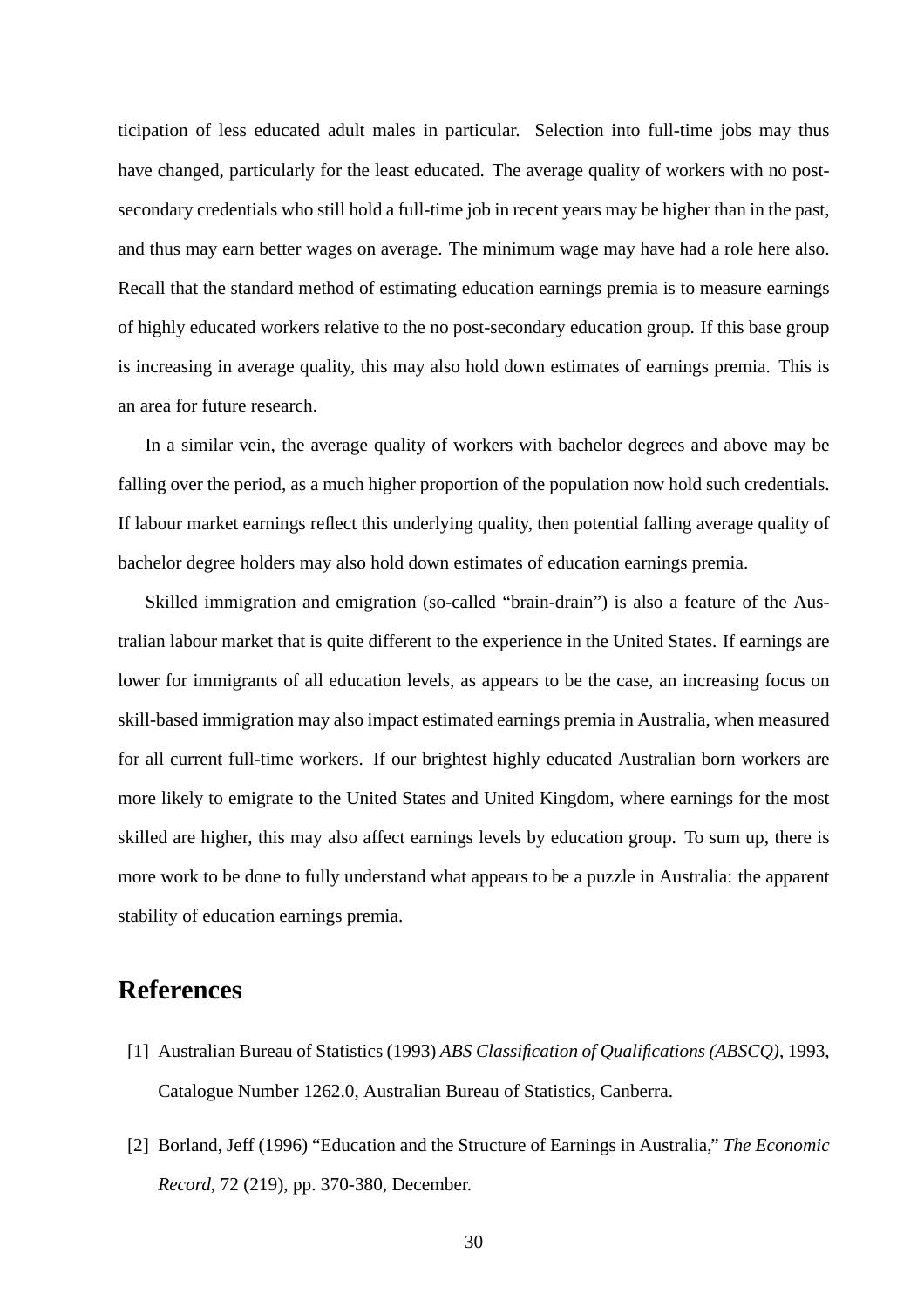- [3] Borland, Jeff (1999) "Earnings Inequality in Australia: Changes, Causes and Consequences," *The Economic Record*, 75 (229), pp. 177-202, June.
- [4] Borland, Jeff (2002) "New Estimates of the Private Rate of Return to University Education in Australia," Melbourne Institute of Applied Economic and Social Research (MIAESR), The University of Melbourne, Working Paper No. 14/02, July.
- [5] Borland, Jeff, Peter Dawkins, David Johnson and Ross Williams (2000) "Returns to Investment in Higher Education," The Melbourne Economics of Higher Education Research Program Report No. 1, Report to the Vice Chancellor, the University of Melbourne.
- [6] Borland, Jeff, Robert Gregory and Peter Sheehan (2001) "Inequality and Economic Change," in *Work Rich, Work Poor: Inequality and Economic Change in Australia*, Eds J. Borland, R. Gregory and P. Sheehan, Centre for Strategic Economic Studies, Victoria University, Melbourne.
- [7] Card, David and John DiNardo (2002) "Skill-Biased Technological Change and Rising Wage Inequality: Some Problems and Puzzles," *Journal of Labor Economics* 20 (4), pp. 733-783.
- [8] Chapman, Bruce and Tai-Tee Chia (1989) "Financing Higher Education: Private Rates of Return and Externalities in the Context of the Tertiary Tax," Centre for Economic Policy Research, Discussion Paper No. 213, The Australian National University, June.
- [9] Chapman, Bruce and Tony Salvage (1997) "The Consequences of Recent Changes in Financing for Australian Higher Education," Centre for Economic Policy Research, Discussion Paper No. 367, The Australian National University, June.
- [10] Chia, Tai-Tee (1991) "Has the Value of a Degree Fallen? Cross-Sectional versus Time-Series Evidence," in *International Economics Postgraduate Research Conference Volume* Eds. K. Clements, R. Gregory and T. Takayama, supplement to *The Economic Record*, pp. 41-52.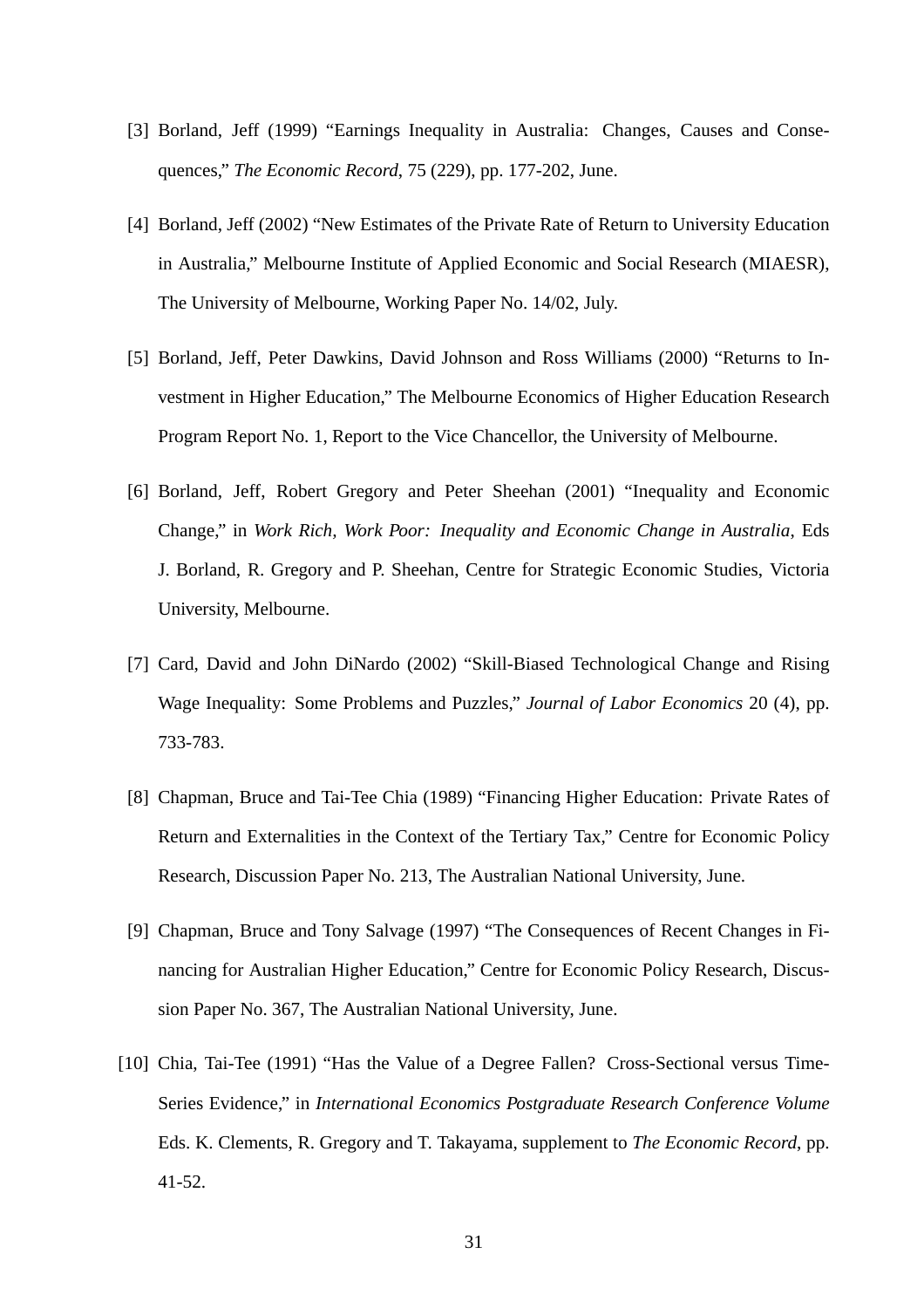- [11] Colegrave, Andrew (2006) "Why Study at a Mature Age? An Analysis of the Private Returns to University Education in Australia," mimeo, Business School, The University of Western Australia.
- [12] Commonwealth Tertiary Education Commission (1986) *Review of Efficiency and Effectiveness in Higher Education*, Report of the Committee of Enquiry, September.
- [13] Gregory, Robert (1995) "Higher Education Expansion and Economic Change," *Australian Bulletin of Labour*, 21 (4), pp. 295-322, December.
- [14] Karmel, Tom (1994) "Education and Economic Growth," in *Investment for Growth*, Economic Planning and Advisory Council Background Paper No. 39, Australian Government Publishing Service, Canberra, pp. 103-128, April.
- [15] Karmel, Tom (1995a) "The Demand for Secondary Schooling," in *The Economics of Education and Training 1995*, Eds F. Ferrier and C.S. Smith, Australian Government Publishing Service, Canberra, pp. 144-158, August.
- [16] Karmel, Tom (1995b) *The Impact of Increasing Education Levels on the Australian Workforce*, Unpublished PhD dissertation, The Australian National University.
- [17] Katz, Lawrence and Kevin Murphy (1992) "Changes in Relative Wages, 1963-1987: Supply and Demand Factors," *The Quarterly Journal of Economics*, 107 (1), pp. 35-78, February.
- [18] Kennedy, Steven and David Hedley (2003) "A Note on Educational Attainment and Labour Force Participation in Australia," Treasury Working Paper No. 2003-03, The Australian Treasury, Canberra, November.
- [19] Leigh, Andrew and Chris Ryan (2007) "Estimating Returns to Education Using Different Natural Experiment Techniques," *Economics of Education Review*, forthcoming.
- [20] Maglen, Leo (1991) "The Impact of Education Expansion on the Distribution of Earnings in Australia," *Australian Bulletin of Labour*, 17 (2), pp. 132-159, June.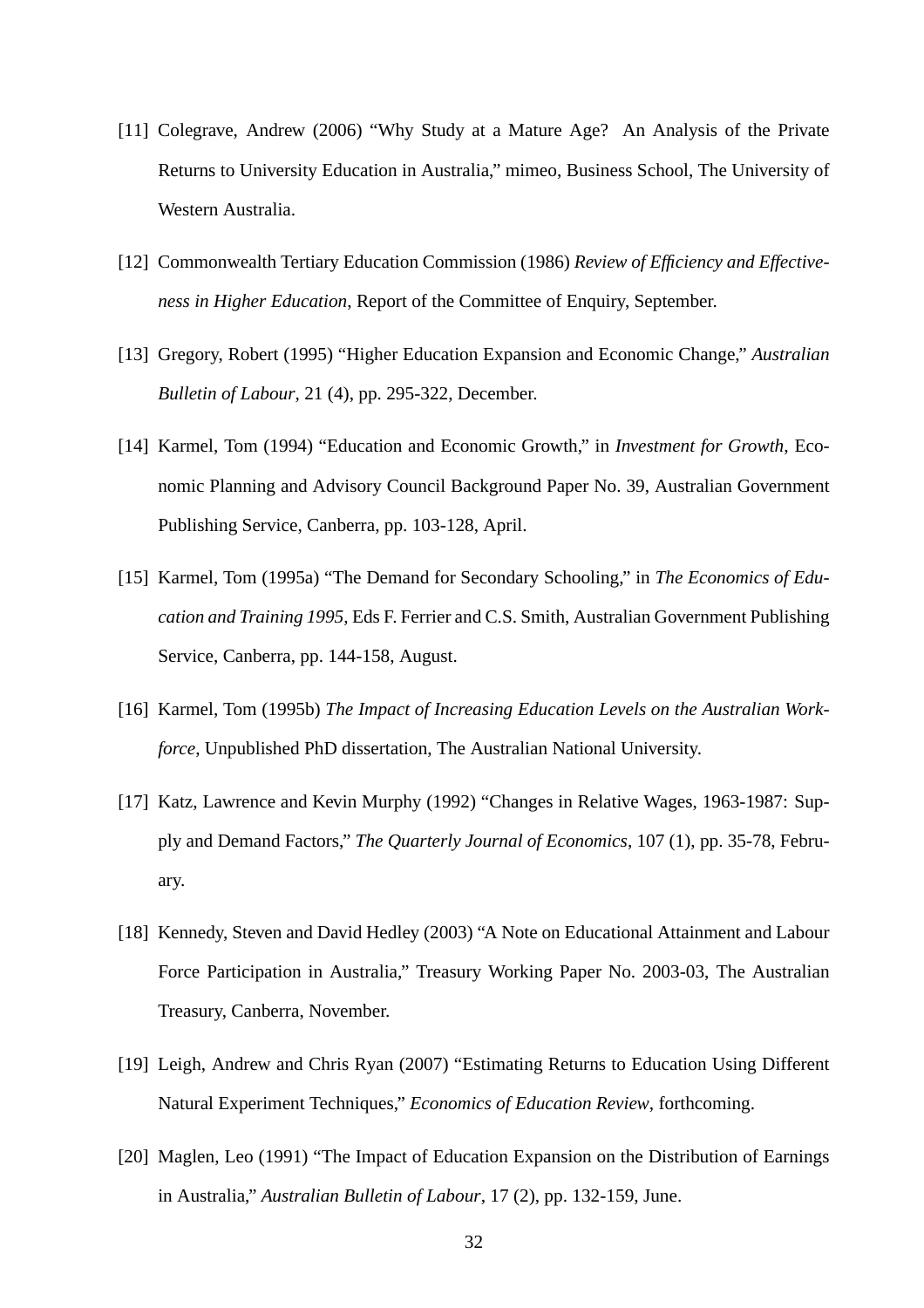- [21] Maglen, Leo (1994) "Education Expansion and the Private Returns on a University Degree," *Economic Papers*, 13 (4), pp. 57-71, December.
- [22] Miller, Paul (1984) "Education and the Distribution of Earned Income," pp. 16-36 in *Understanding Labour Markets in Australia*, Eds R. Blandy and O. Covick, George Allen & Unwin, Sydney.
- [23] Miller, Paul, Charles Mulvey and Nick Martin (1995) "What do Twins Studies Reveal about the Economic Returns to Education? A Comparison of Australian and US Findings," *The American Economic Review*, 85 (3), pp. 586-599, June.
- [24] Miller, Paul, Charles Mulvey and Nick Martin (2005) "Birth Weight and Schooling and Earnings: Estimates from a Sample of Twins," *Economics Letters*, 86 (3), pp. 387-392, March.
- [25] National Review of Nursing Education (2001) "Recent Australian Changes to Nurse Education and Training," Information Paper No. 1, National Review of Nursing Education, jointly commissioned by the Minister for Health and Ageing and the Minister for Education, Science and Training, Commonwealth Government of Australia.
- [26] Neville, John and Peter Saunders (1998) "Globalization and the Return to Education in Australia," *The Economic Record*, 74 (226), pp. 279-285, September.
- [27] Norris, Keith, Ross Kelly and Margaret Giles (2005) *Economics of Australian Labour Markets*, 6th Edition, Pearson Addison-Wesley, Sydney Australia.
- [28] Ryan, Chris (2002) "Individual Returns to Vocational Education and Training Qualifications: their Implications for Lifelong Learning," National Centre for Vocational Education Research (NCVER), Adelaide.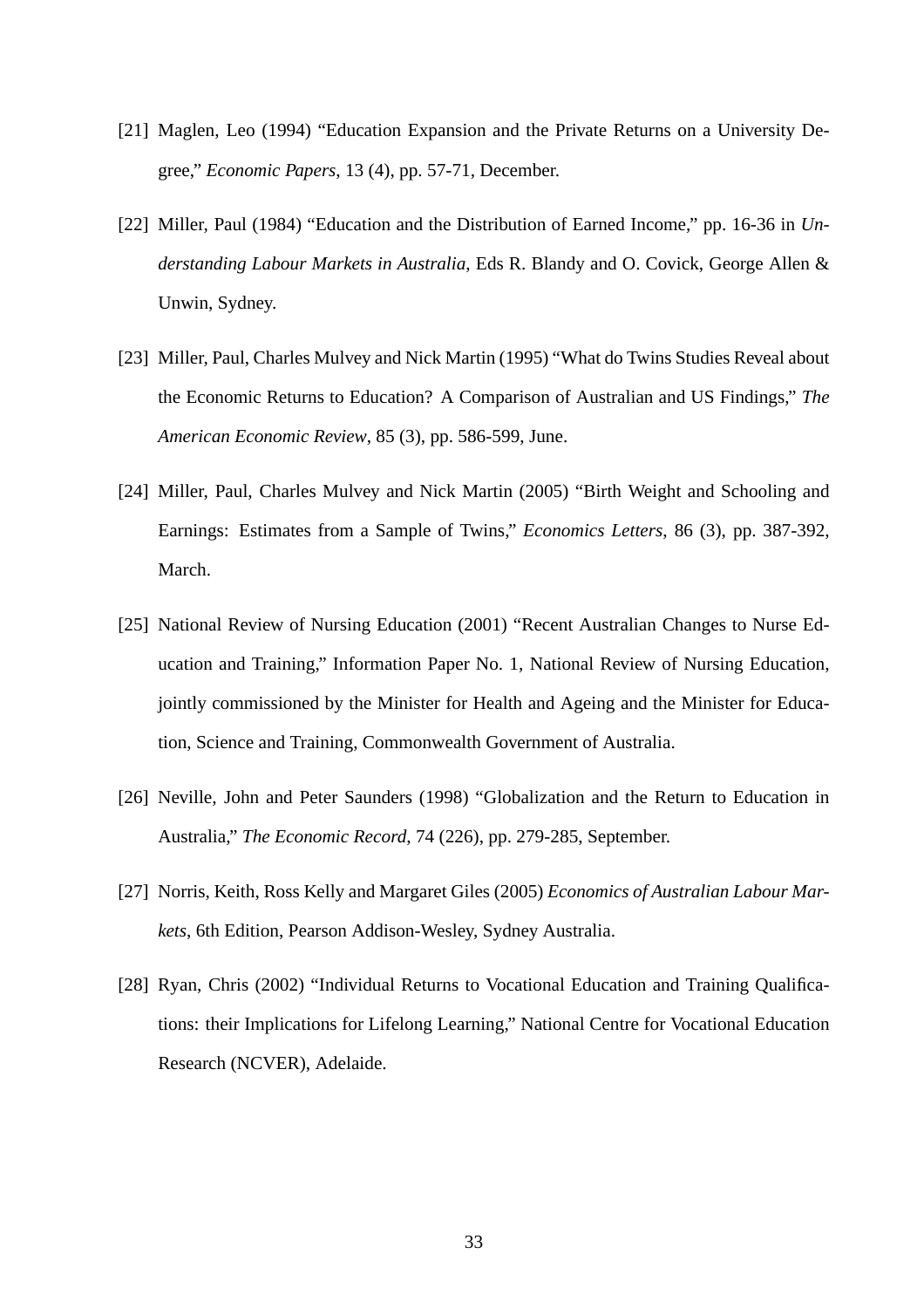# **Appendix A - Data Sources**

### **Student Enrolment Data in Table 1**

- (a) Universities Commission "Annual Report of Universities Commission," 1966 and 1971.
- (b) Commonwealth Advisory Committee on Advanced Education "2nd Report: 1970-72," Government Printing Office, Canberra.
- (c) Commonwealth Advisory Committee on Advanced Education "3rd Report: 1973-75," Government Printing Office, Canberra.
- (d) Commission on Advanced Education "1977-1979 Report," Australian Government Publishing Service, Canberra.
- (e) Commonwealth Tertiary Education Commission "Selected University Statistics," 1976, 1981 and 1986.
- (f) Commonwealth Tertiary Education Commission "Selected Advanced Education Statistics," 1981 and 1986.
- (g) Commonwealth Tertiary Education Commission "Selected Higher Education Statistics: 1991," AGPS, Canberra.
- (h) Department of Employment, Education, Training and Youth Affairs "Selected Higher Education Statistics: 1996," AGPS, Canberra.
- (i) Department of Education, Science and Training "Selected Higher Education Statistics," AGPS, Canberra, 2001 and 2006.

#### **ABS Income Surveys**

At the time of estimation, public-access unit record files were available for Income Surveys conducted in 1982, 1986, 1990, 1994-95, 1995-96, 1997-98, 1997-98, 1999-2000, 2000-01, 2002-03 and 2003-04. The first three surveys were conducted over a two month period in the December quarter of the year, while the last eight surveys were each conducted over twelve month periods. The in-scope population for all surveys comprised persons resident in private dwellings in Australia, although the last eight surveys excluded military personnel residing in private dwellings, while the first three surveys included such persons as well as persons residing in "special" dwellings, defined as accommodation provided by educational institutions, hospitals, short-stay caravan parks, etc.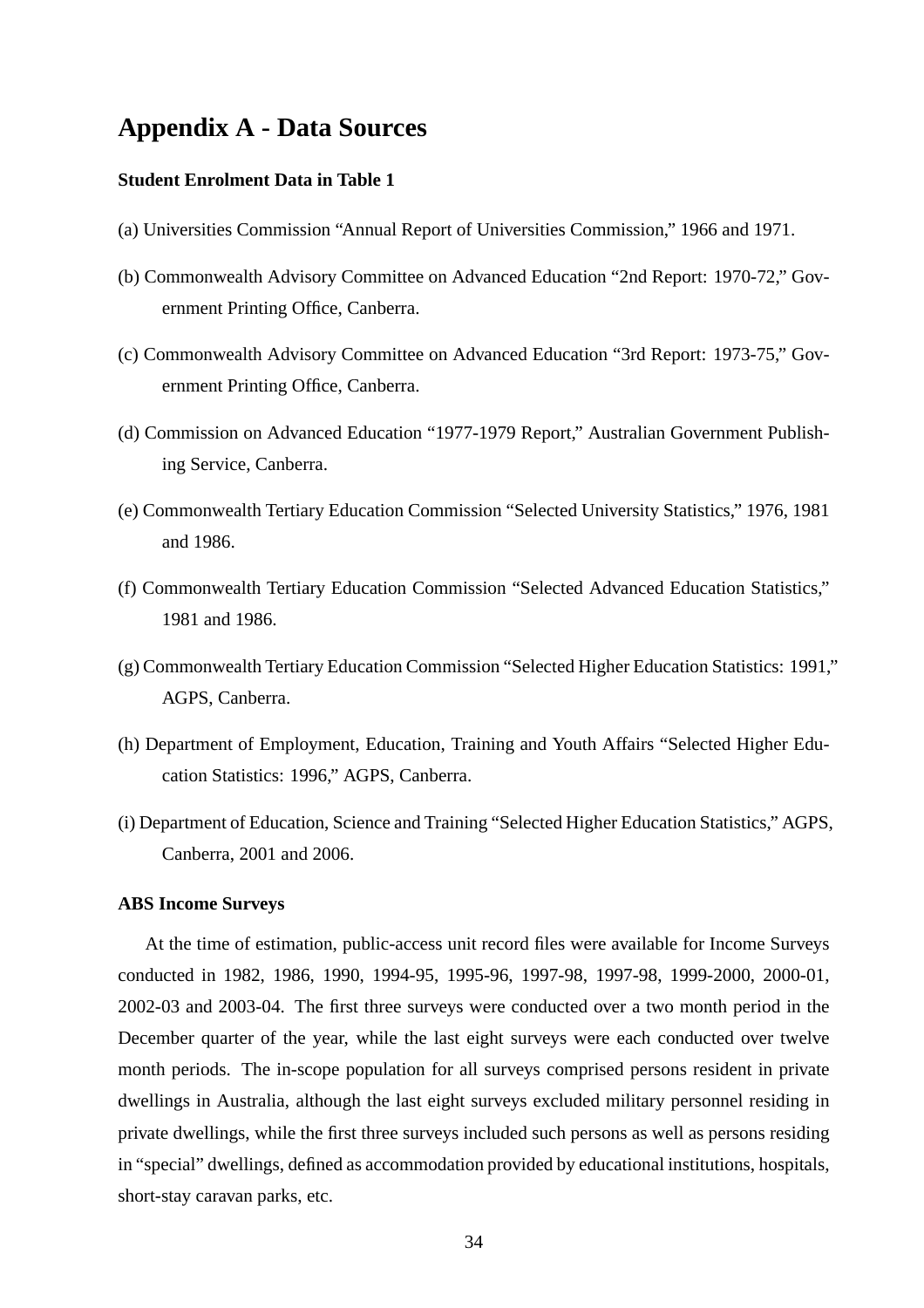| Survey name                | Survey period         | Sample size |
|----------------------------|-----------------------|-------------|
| Income and Housing         | October-December 1982 | 31,720      |
| <b>Income Distribution</b> | October-December 1986 | 17,714      |
| Income and Housing Costs   | October-December 1990 | 30,444      |
| Income and Housing Costs   | July 1994 - June 1995 | 13,827      |
| Income and Housing Costs   | July 1995 - June 1996 | 14,017      |
| Income and Housing Costs   | July 1996 - June 1997 | 14,595      |
| Income and Housing Costs   | July 1997 - June 1998 | 13,931      |
| Income and Housing Costs   | July 1999 - June 2000 | 13,070      |
| Income and Housing Costs   | July 2000 - June 2001 | 13,183      |
| Income and Housing         | July 2002 - June 2003 | 19,378      |
| Income and Housing         | July 2003 - June 2004 | 22,286      |

Table 8: **ABS Income Surveys**

*Note:* Sample size refers to all all persons over 15 years of age in respondent households.

To increase the precision of estimates obtained from the surveys conducted from 1994-95 on, the following consecutive-year data sets were been pooled together: 1994-95 and 1995-96; 1996-97 and 1997-98; 1999-2000 and 2000-01; and 2002-03 and 2003-04.

All surveys collected information on weekly earnings. However, the 1982 survey collected information on "current actual" weekly earnings, whereas the other surveys collected information on "current usual" weekly earnings. Earnings are reported for all employed persons - that is, there are no missing values - with the ABS imputing values for non-respondents. Only in 1982 are imputations identifiable in the data set. Full-time workers are defined as persons who usually work 35 or more hours per week.

The level of detail on highest educational attainment varies considerably across the survey years. Only three consistently defined categories are distinguishable across all survey years: bachelor degrees or higher, other post-secondary qualification, and no post-secondary qualifications.

Occupation of main job is classified into one of 62 categories in 1982. In 1986, 1990, 1994- 95 and 1995-96, occupation is classified according to the 1-digit level ABS Australian Standard Classification of Occupations First Edition (ASCO1) (8 categories). From 1996-97, occupation is classified according to the 1-digit level ABS Australian Standard Classification of Occupations Second Edition (ASCO2) (9 categories).

#### **Census of Population and Housing**

At the time of writing, public-access unit record files were available for Census of Popula-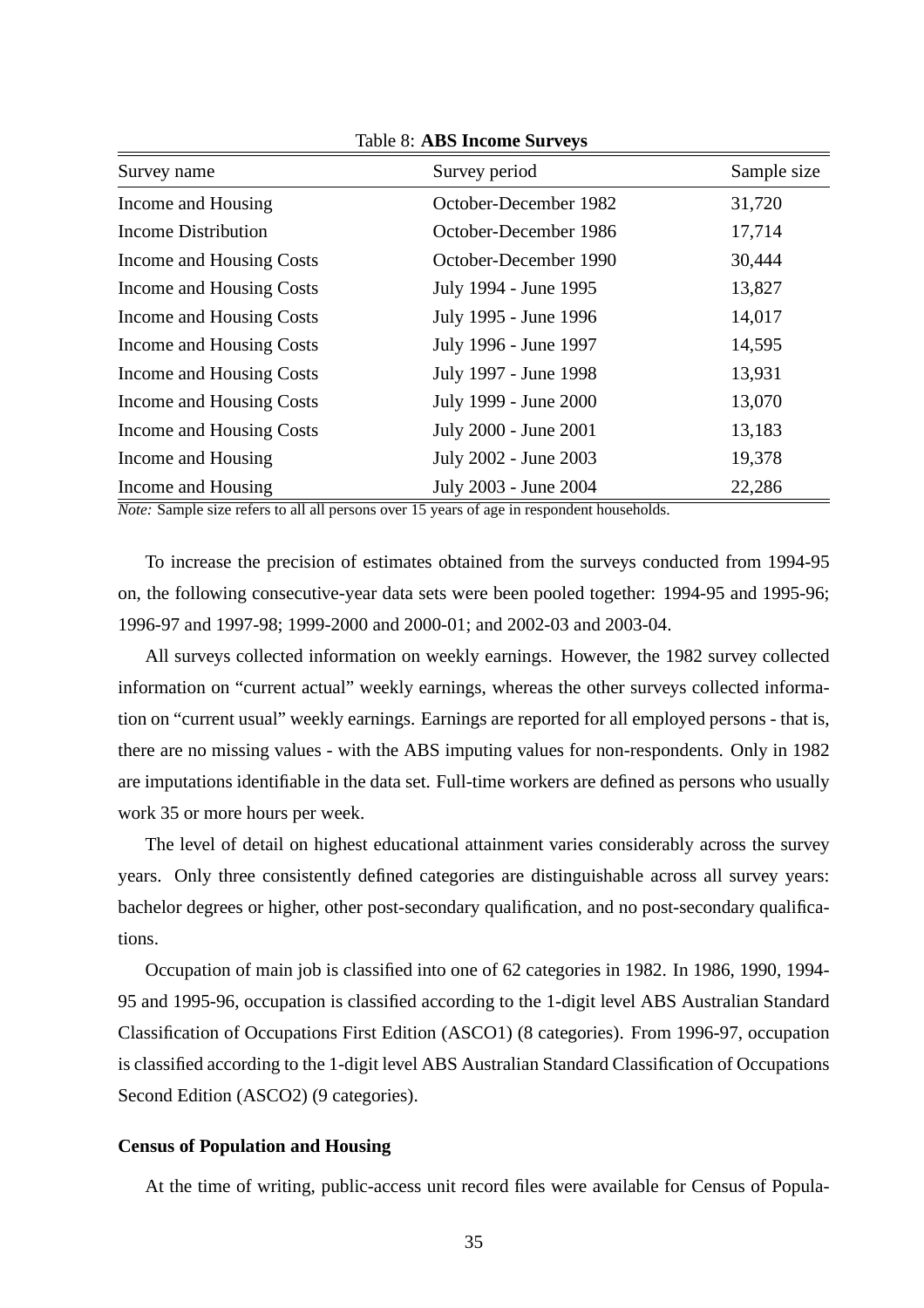tion and Housing one percent samples for 1981, 1986, 1991, 1996 and 2001. Only full-time employees were included in the analysis. Full-time employment is defined by individuals reporting working 35 hours or more per week. Only individuals reporting that they are employees are included (the self-employed were excluded).

Income is recorded in annual terms in the 1981, 1986 and 1991 Censuses, while it is recorded in weekly terms in 1996 and 2001. Zero income was set to missing in 1981. Negative and nil incomes were set to missing in 1996 and 2001. Income is reported in categories as follows: 1981 has 13 categories, 1986 has 8 categories, while 1991, 1996 and 2001 have 14 categories. To transform the categorised reported income in the Census to a "continuous" variable for analysis, we employed midpoints for each reported category. For the highest income category (open ended category at the top) we simply use the point that is the same distance above the bottom end of the range used in the second highest income category (the midpoint). For example, in the 1996 and 2001 Censuses, we use an income level of \$1,750 for the top category of \$1,500 and more. The second highest category is \$1,000 to \$1,499, for which we used a midpoint of \$1,250.

The 1996 and 2001 Censuses record occupations according to the ASCO2 definitions. The 1986 and 1991 two digit occupation groups provided using ASCO1 definitions were mapped into the ASCO2 one digit categories employed in the 1996 and 2001 categories according to Table 9. Note that the advanced clerical and intermediate clerical groups under ASCO2 were combined to assist this mapping. Notable in the changes between the two occupation definitions here is the movement of nurses from the third category (para-professionals in ASCO1) in the 1986 and 1991 Censuses to the second category (professionals in ASCO2) in the 1996 and 2001 Censuses.

The 1981 occupations provided in the Census public use files were also mapped into the ASCO2 one digit occupation categories according to Table 9, with the mapping being less successful than that for the 1991 and 1996 Censuses, particularly for the split between professional and associate professional categories.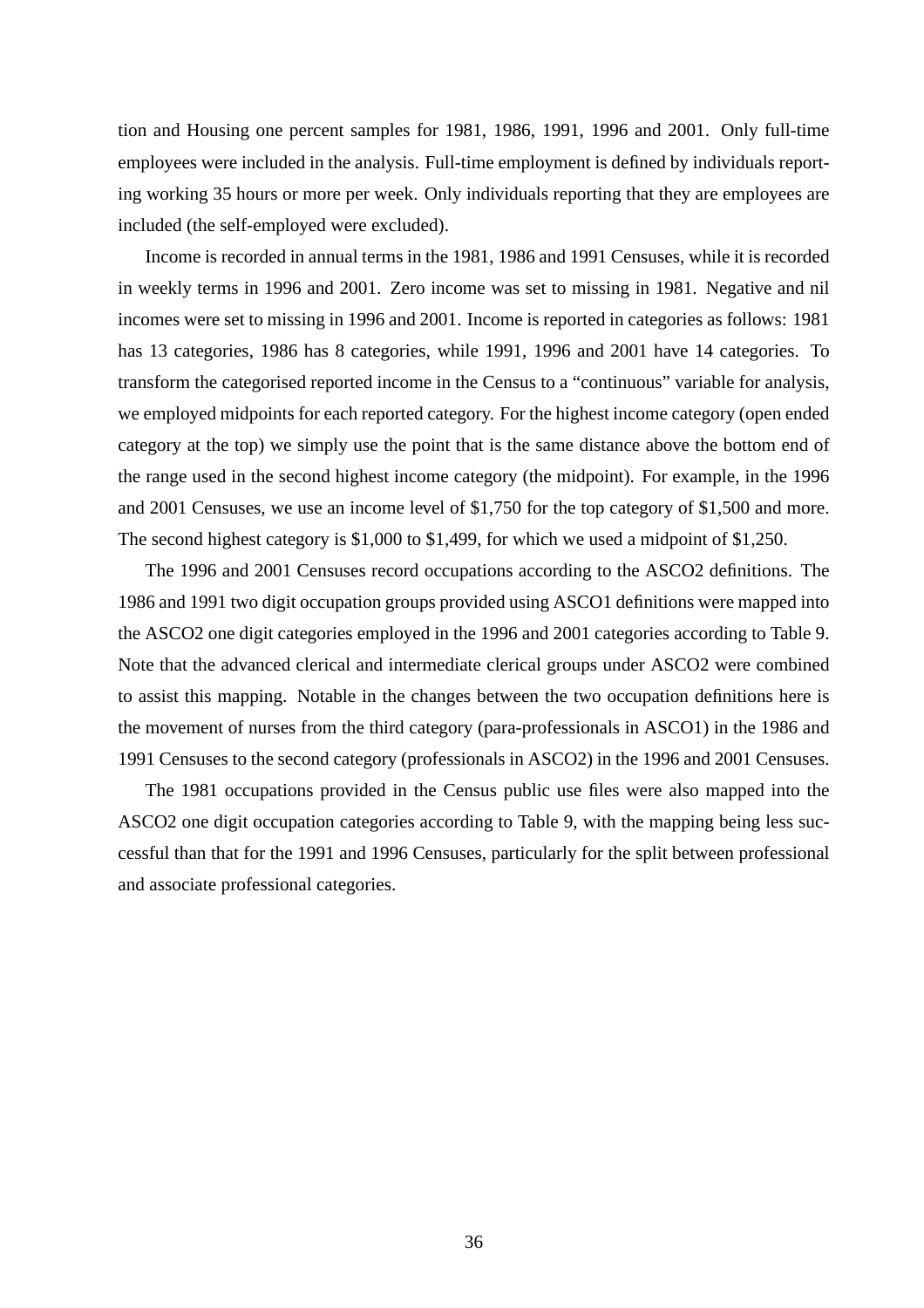|                   |                                      | . .                 |                               |
|-------------------|--------------------------------------|---------------------|-------------------------------|
| ASCO <sub>2</sub> | ASCO <sub>2</sub>                    | 1986 & 1991         | 1981                          |
| numbers           | categories                           | occ. numbers        | occ. numbers                  |
| 1                 | Managers & administrators            | $1-5, 7$            | 13-14, 21                     |
| $\overline{2}$    | Professionals                        | 8-17, 21-22         | $1-11, 31, 68$                |
| 3                 | Associate professionals              | 6, 18-20, 23-24, 44 | 12, 18, 61, 67                |
| $\overline{4}$    | Tradespersons & related              | $25 - 34$           | 23, 28, 40, 42-50, 52, 65, 71 |
| 5 & 6             | <b>Advanced PLUS Intermediate</b>    | 35-38, 40, 42-43,   | 15-17, 19, 35,                |
|                   | clerical, sales & service            | 45, 47, 49          | 63, 69-70                     |
| 7                 | Intermediate production & transport  | 50-54               | 24-27, 29-30, 32-33, 38-39,   |
|                   |                                      |                     | 41, 51, 53-55, 57             |
| 8                 | Elementary clerical, sales & service | 39, 41, 46, 48      | 20, 34, 36-37, 62, 66         |
| 9                 | Labourers & related                  | 55-60               | 22, 56, 58-60, 64             |

Table 9: **Major occupational classifications mapping - to ASCO2 definitions**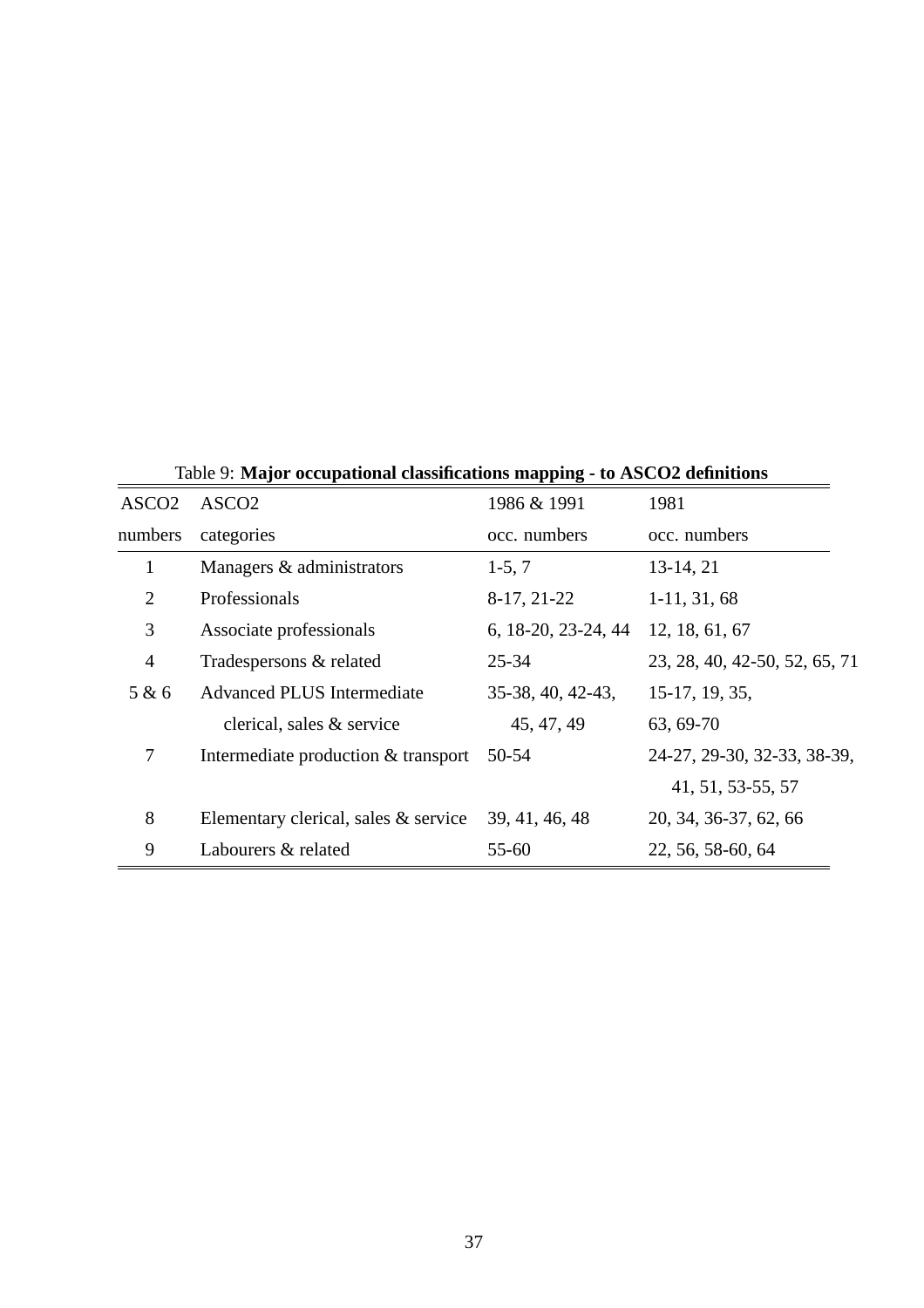

- Source: Australian Censuses of Population and Housing: 1981, 1986, 1991, 1996 and 2001, public use CURFs.
- Note: FT refers to full-time workers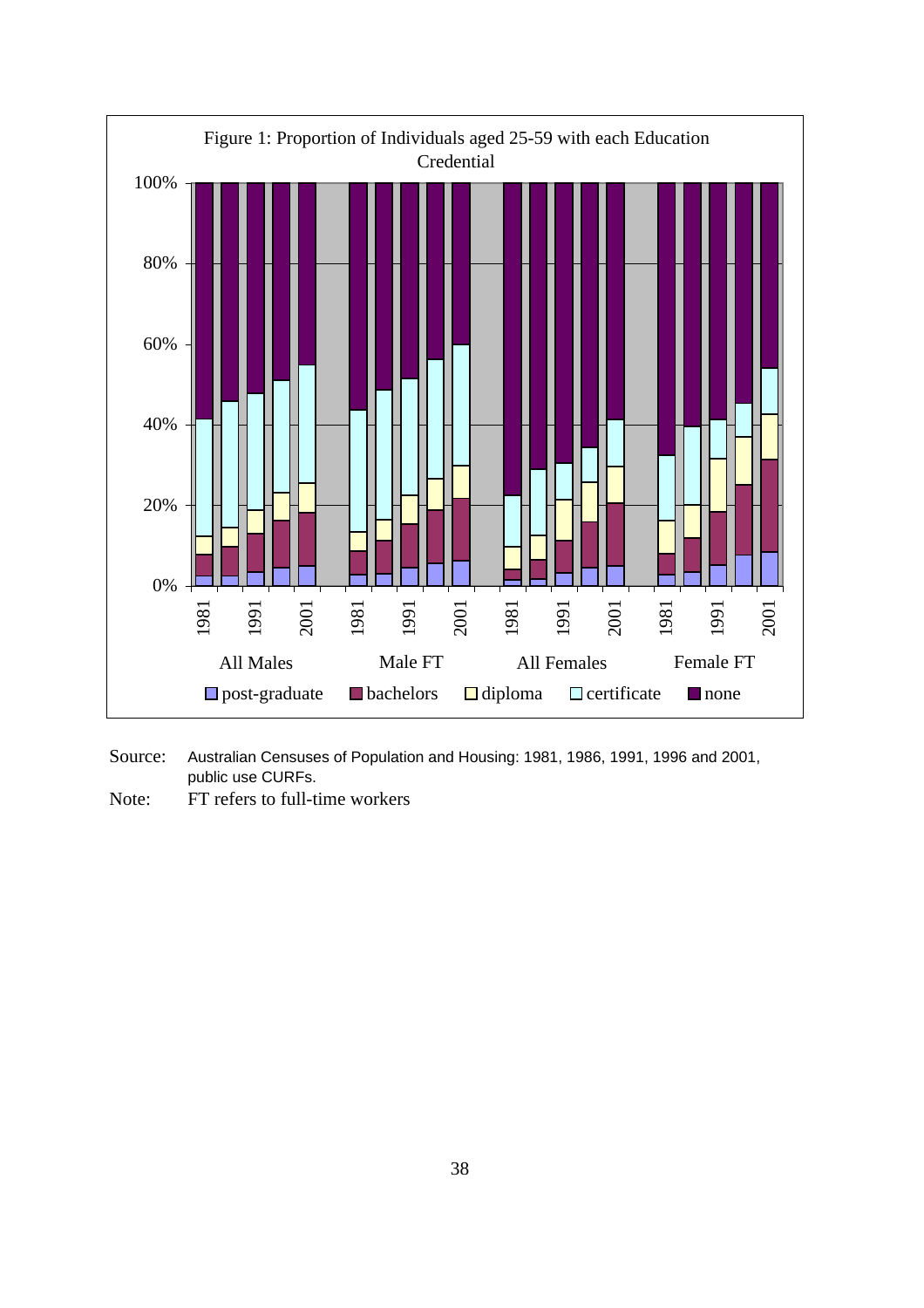

Figure 2: **Proportion of Individuals with Bachelors degrees or above - by birth cohort**

![](_page_39_Figure_2.jpeg)

Source: Australian Censuses of Population and Housing: 1981, 1986, 1991, 1996 and 2001 pubic use CURFs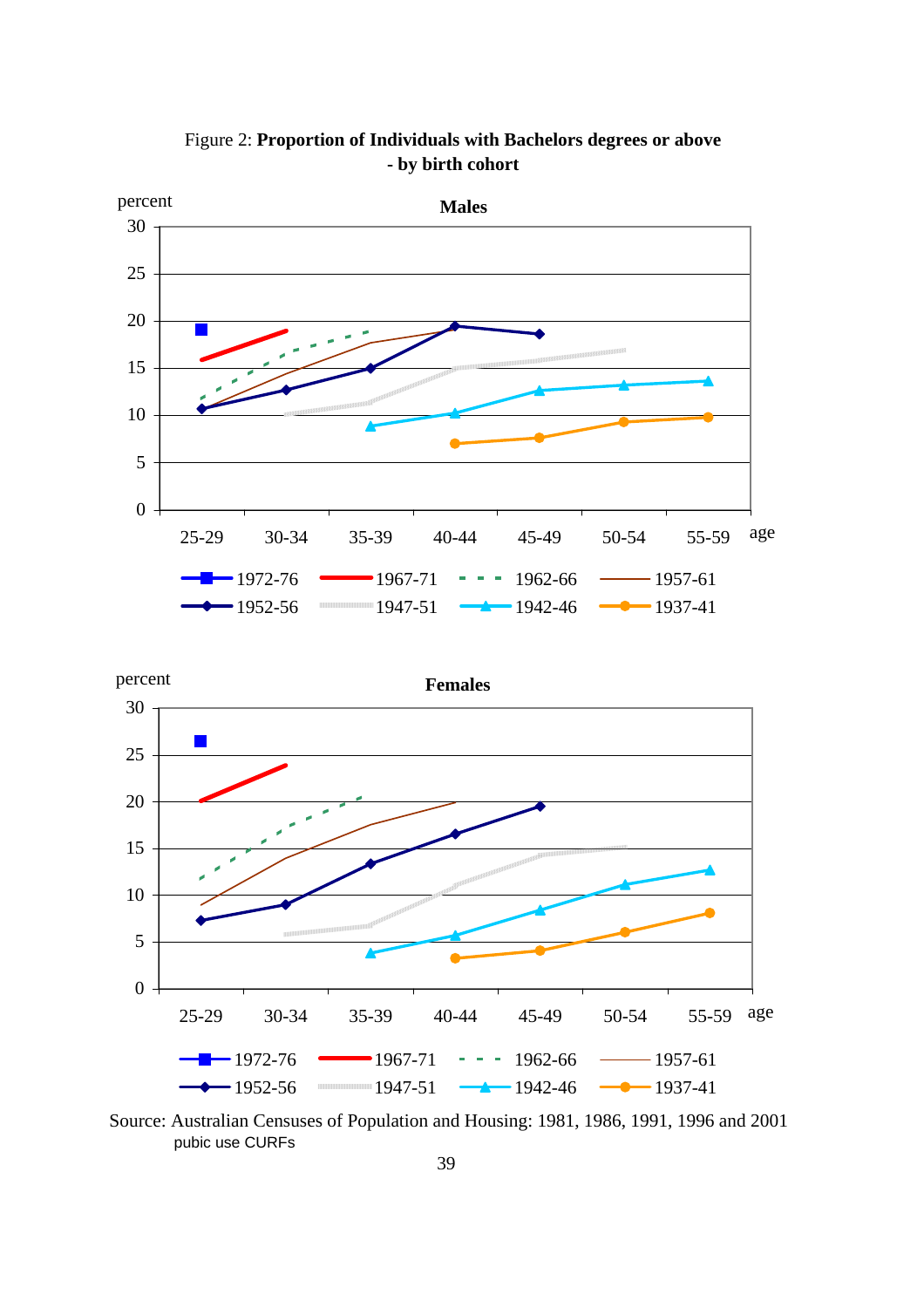![](_page_40_Figure_0.jpeg)

![](_page_40_Figure_1.jpeg)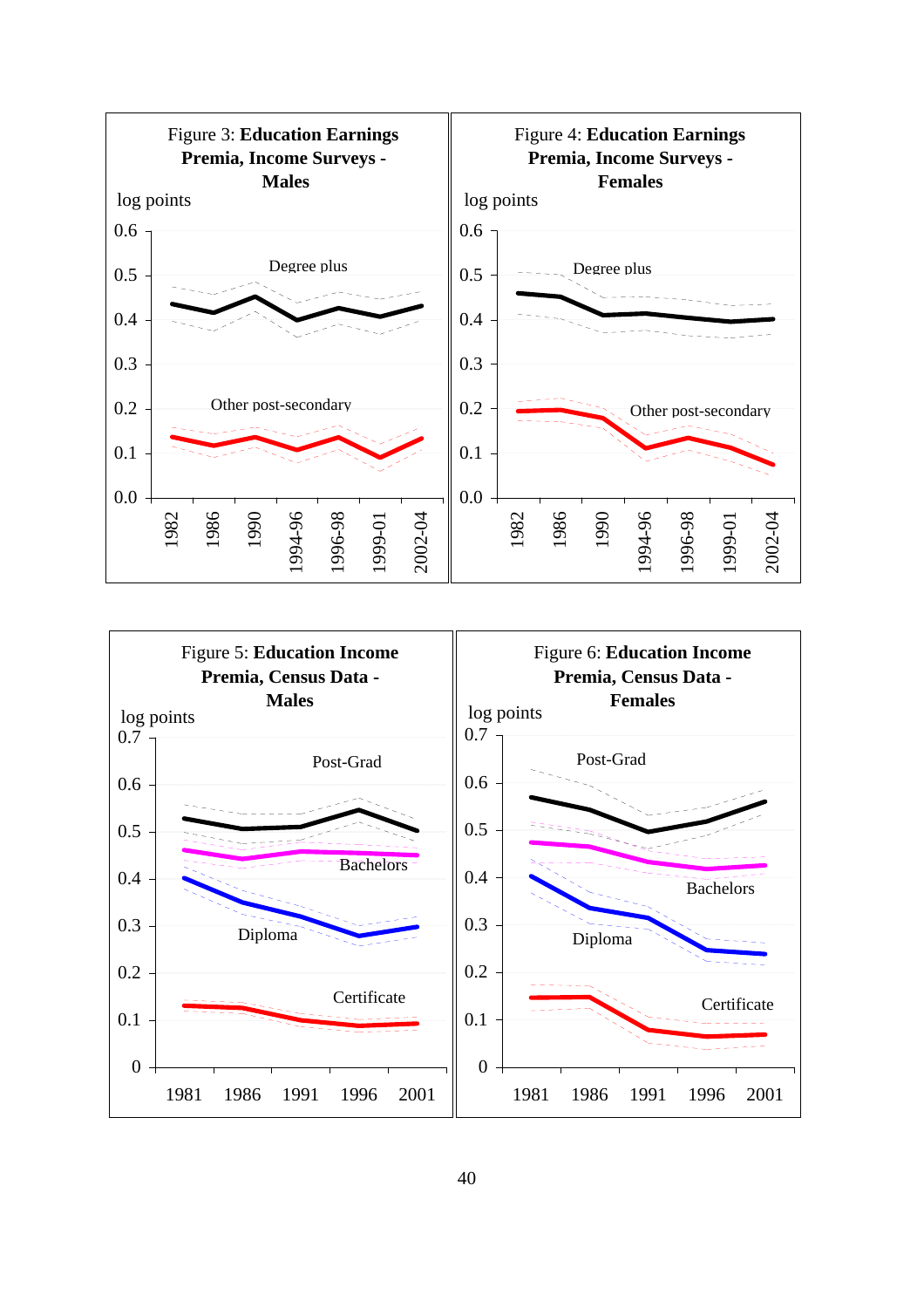![](_page_41_Figure_0.jpeg)